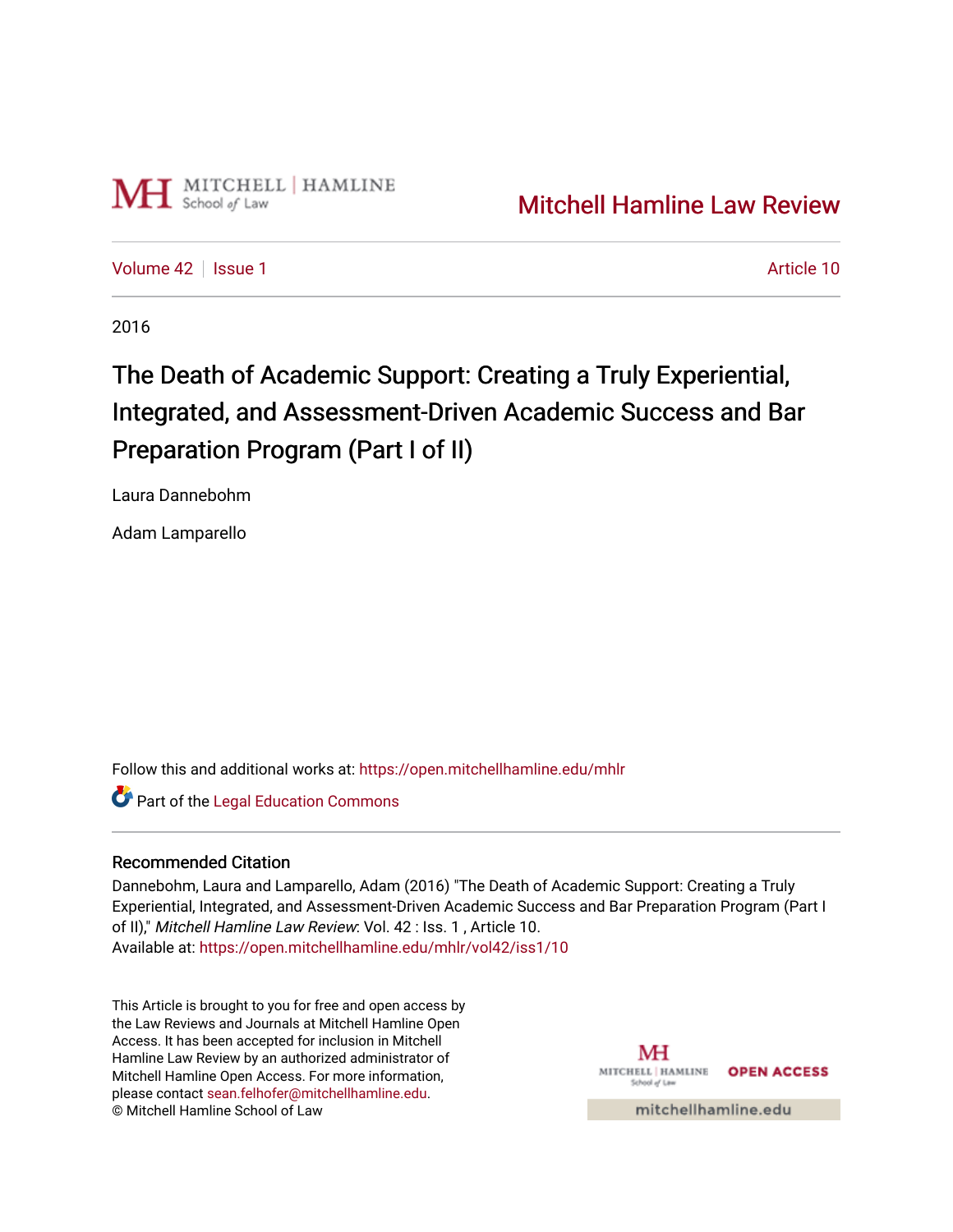# **THE DEATH OF ACADEMIC SUPPORT: CREATING A TRULY** *EXPERIENTIAL, INTEGRATED,* **AND** *ASSESSMENT-DRIVEN* **ACADEMIC SUCCESS AND BAR PREPARATION PROGRAM (PART I OF II)**

Laura Dannebohm $^\dagger$  and Adam Lamparello $^{\dagger\dagger}$ 

| Ι.  |    |                                                          |  |
|-----|----|----------------------------------------------------------|--|
| H.  |    |                                                          |  |
| HL. |    | A REVOLUTIONARY AND RIGOROUS ACADEMIC SUPPORT            |  |
|     |    |                                                          |  |
|     | A. |                                                          |  |
|     |    |                                                          |  |
|     |    | 2. Formative Assessments Help Maximize Learning          |  |
|     |    | Outcomes, Maintain Diversity, and Ensure                 |  |
|     |    |                                                          |  |
|     | В. |                                                          |  |
|     | C. |                                                          |  |
|     |    | 1. Academic Success Across the Curriculum: The Cross-    |  |
|     |    | Curricular Hypothetical—Horizontal and Vertical          |  |
|     |    | $Integration \dots 127$                                  |  |
|     |    | $a_{\cdot}$                                              |  |
|     |    |                                                          |  |
|     |    | 2. Academic Success throughout the Curriculum 138        |  |
|     | D. |                                                          |  |
|     |    | 1. Referral Process and Tracking of Student Contact  146 |  |
|     |    | 2. Measurement of Student Performance through Feedback   |  |
|     |    |                                                          |  |
| IV. |    |                                                          |  |

 <sup>†</sup> Assistant Dean for Student Advancement and Assessment, Indiana Tech Law School.

 <sup>††</sup> Associate Dean of Experiential Learning and Assistant Professor of Law, Indiana Tech Law School. The second part of the article will provide, among other things, specific outcome measurements for students.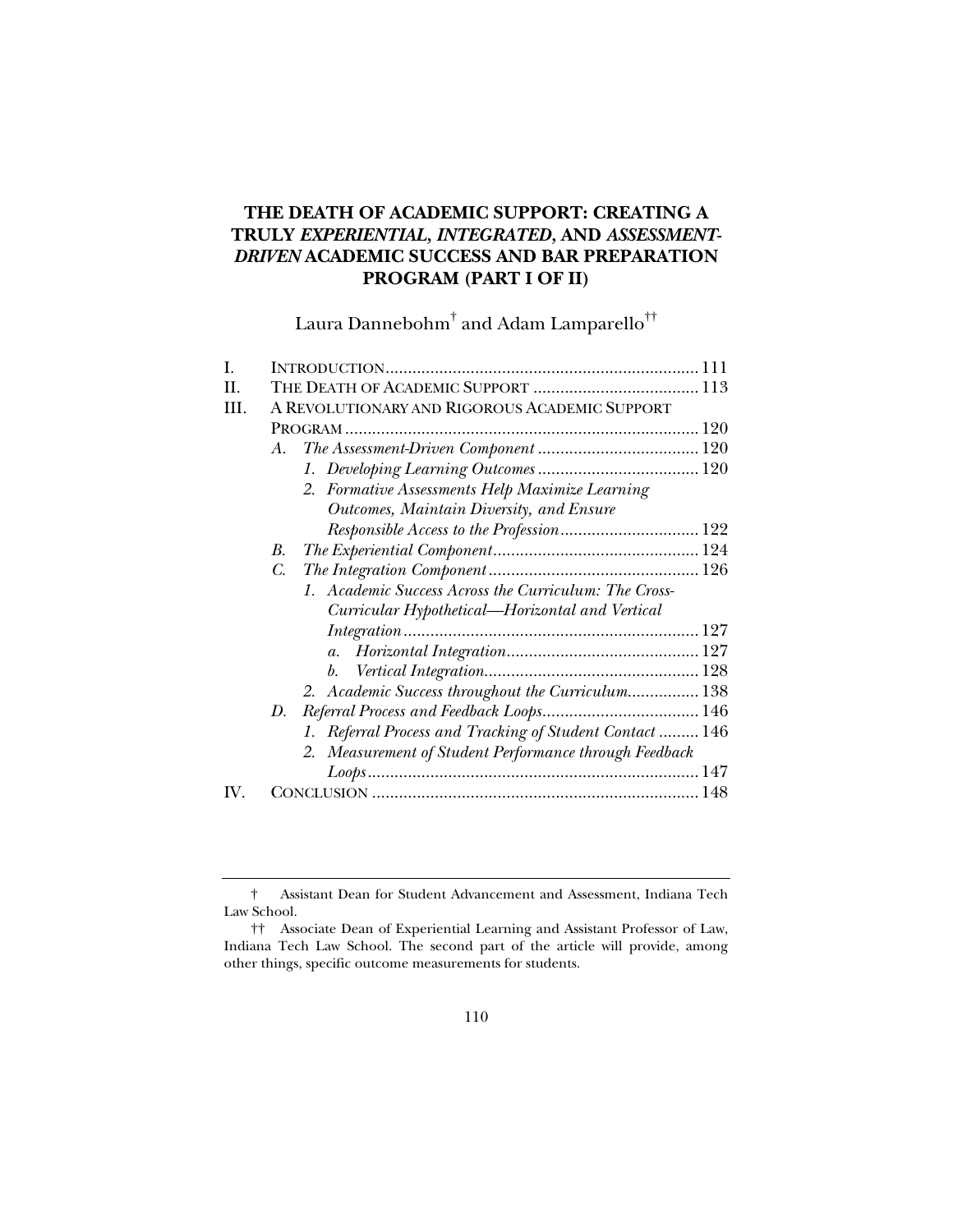"For students who enter law school with less strong LSAT scores, academic backgrounds, and analytical skills, then, how well they do on the bar exam will *reflect how well the law school acted to provide necessary academic support*."1

#### I. INTRODUCTION

For too long, academic support programs have been viewed as the unwanted stepchild of legal education. These programs have existed in the dark shadows of legal education, reserved for students deemed "at risk" for satisfactorily completing law school or successfully passing the bar examination, and focused on keeping students above the dreaded academic dismissal threshold. The time has arrived for the remedial—and stereotypical—character of academic support to meet its demise and to be reborn as a program that helps *all* students become better lawyers, not just better law students.

To be sure, academic competency is critical to professional success, but including professional competency in the mission of an academic success program will enhance the educational and professional outcomes of all students. In this article, we propose a groundbreaking academic *success* program that has three core components:

- *The Assessment Focus*. The progress of *all* students, not merely "at-risk" students, should be continuously monitored through the use of formative and summative assessments that are tied to the achievement of real-world learning outcomes, including, but not limited to, analytical thinking, legal writing, problem solving, and strategic judgment.
- *The Experiential Component.* The experiential component focuses on curricular innovation and *competency*-*based* instruction that invests in the success of *all* students, and that more closely connects academic support programs to real world learning outcomes and lawyering tasks.
- *The Integration Requirement.* Academic success programs should be integrated with doctrinal and skills courses across *and*  throughout the curriculum to enable collaboration with doctrinal and skills faculty on, among other things, the quality and efficacy of formative and summative assessments and student attainments of core legal competencies.

 1. Elizabeth Rindskopf Parker & Sarah E. Redfield, *Law Schools Cannot Be Effective in Isolation,* 2005 BYU EDUC. & L.J. 1, 44 (2005) (emphasis added).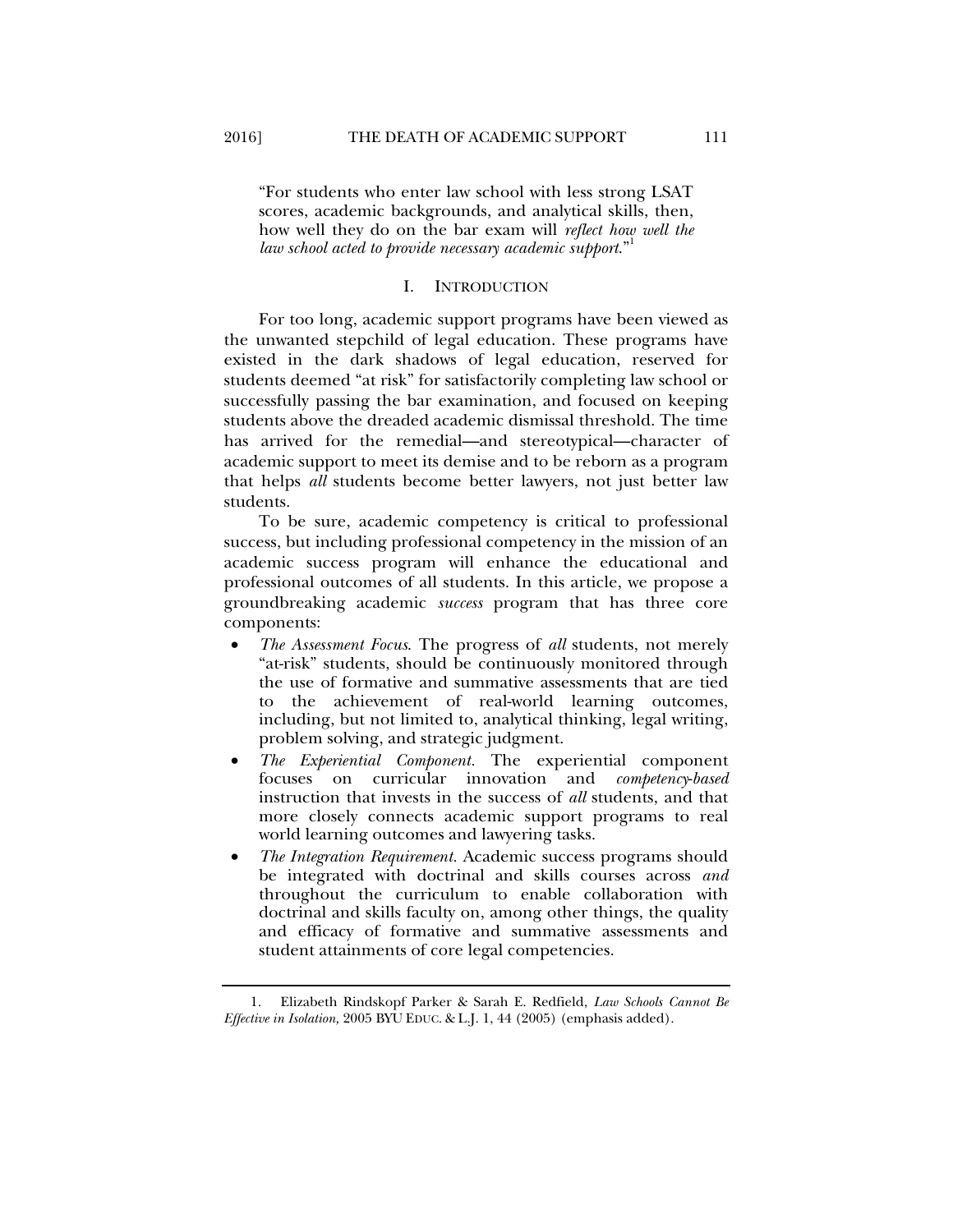In addition, as detailed below, using feedback loops enables law schools to measure student and cohort attainment of learning outcomes, evaluate the effectiveness of formative, reflective, and summative assessments, and ensure that faculty feedback is specific, timely, and relevant.<sup>2</sup>

Integrating academic support into and throughout the curriculum should be part of a broader strategy by law schools to "[d]evelop new ways of balancing responsible curricula and pedagogies, *cost-effectiveness,* and alternative revenue streams by strongly encouraging and supporting *experimentation and innovation among law schools*."3

Ultimately, the relevance—and necessity—of designing comprehensive academic support and bar preparation programs reflects the realities of legal education today: larger numbers of incoming law students are less prepared, bar passage rates are falling at many law schools, and writing skills are underdeveloped.<sup>4</sup> When academic support programs are restricted to one segment of the student population or limited in their pedagogical purposes, *all*  students are deprived of a resource that can maximize outcomes and preparedness for the bar examination. Academic success programs should no longer serve a *negative* function (to help students avoid dismissal or substandard performance), but should embrace a *positive* mission that improves the skills of even the brightest students.

In this article, we propose a groundbreaking academic success program that was adopted and implemented at Indiana Tech Law School, and that has revolutionized the way legal education is delivered. Part II discusses the flaws underpinning many academic support programs today, and examines the consequences, including the perception that academic support is only for "bad students," and the restrictive focus on academic rather than *professional* competency, which has undermined its pedagogical

 <sup>2.</sup> *See infra* Part III.D.2.

 <sup>3.</sup> Paul L. Caron, *ABA Task Force on the Financing of Legal Education Issues Final Report*, THE LAW PROFESSOR BLOGS NETWORK: TAXPROFBLOG (June 20, 2015) (emphasis added), http://taxprof.typepad.com/taxprof\_blog/2015/06/aba-task -force-on-the-financing-of-legal-education-issues-final-report.html.

 <sup>4.</sup> *See* Ry Rivard, *Lowering the Bar,* INSIDE HIGHER ED (Jan. 16, 2015), https://www.insidehighered.com/news/2015/01/16/law-schools-compete -students-many-may-not-have-admitted-past.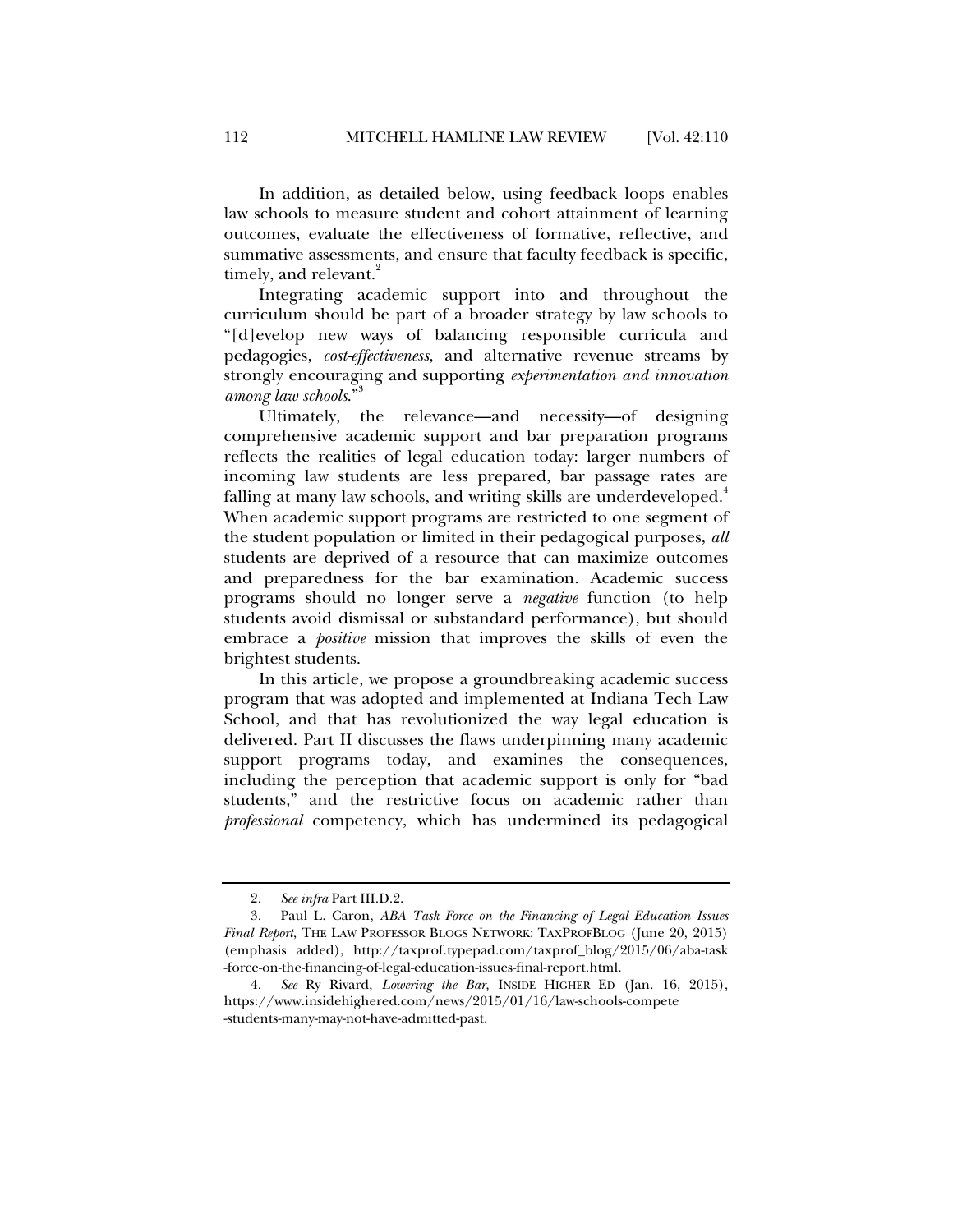value.<sup>5</sup> Part III sets forth the innovative academic success program at Indiana Tech Law School.<sup>6</sup> The program incorporates experiential, integrated, and assessment-driven components in a manner that transcends the boundaries between academic success and the broader curriculum, and bridges the divide between legal education and the practice of law. After all, law schools have an ethical obligation to ensure that graduates can competently and ethically practice law, and legal education will "serve the public interest by . . . encouraging more attention to *services, outcomes, and value delivered to law students.*"

#### II. THE DEATH OF ACADEMIC SUPPORT

If law schools seek to enhance access to the legal profession by admitting students with entering credentials that suggest they may struggle to complete law school or pass the bar examination, they must do so responsibly. Admitting students with very low entering credentials without providing, among other things, comprehensive academic support and bar preparation is unwise, unfair, and unethical. For that, and many other reasons, law schools must focus on each student's individual outcomes by creating an educational experience that trains students in core legal competencies and empowers students to meet the challenges they will face in the legal profession.

Academic support programs have for too long been viewed through a remedial lens, and "at-risk" students have been subject to the stigma—and stereotype—that accompanies enrollment in an academic support course.<sup>8</sup> Of course, it should go without saying that academic support should include—but not be limited to providing intensive and individualized assistance to at-risk students. However, the quality of applicants—and the median LSAT scores at

<sup>5</sup>*. See infra* Part II.

 <sup>6.</sup> *See infra* Part III.C.2.

 <sup>7.</sup> AM. BAR. ASS'N TASK FORCE ON THE FUTURE OF LEGAL EDUC., REPORT AND RECOMMENDATIONS 2 (2014), http://www.americanbar.org/content/dam/aba /administrative/professional\_responsibility/report\_and\_recommendations\_of\_ab a\_task\_force.authcheckdam.pdf (emphasis added).

 <sup>8.</sup> *See, e.g.*, AM. ASS'N OF LAW SCHS., NEW STUDENT ACADEMIC SUPPORT AT WASHBURN UNIVERSITY SCHOOL OF LAW*,* (2014), http://lawschoolasp.org/docs /washburn.pdf ("[T]he terms 'academic support' and 'academic success' . . . have come to be understood to refer to remedial activities .").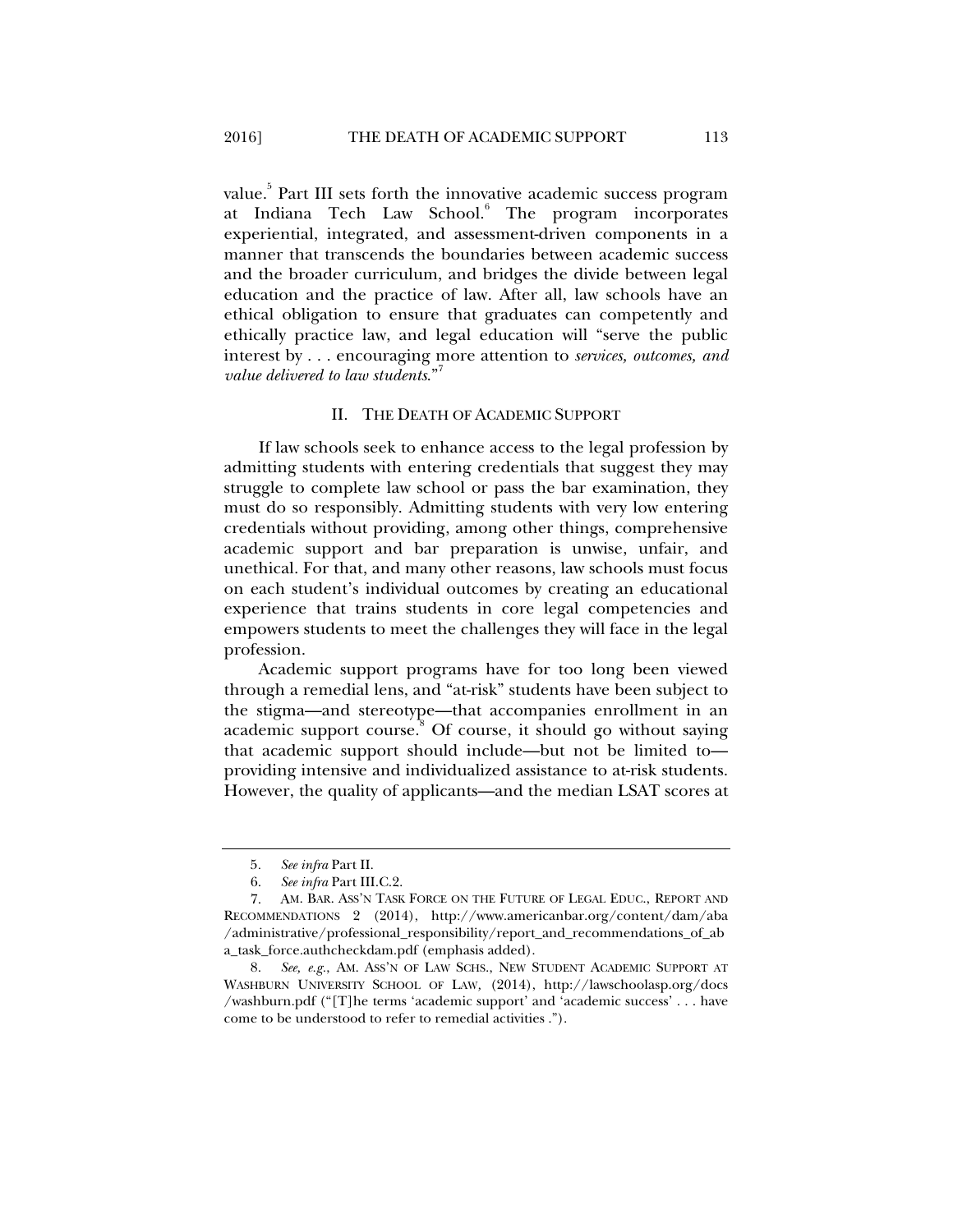law schools—is decreasing across the country.<sup>9</sup> Furthermore, given the evidence suggesting that LSAT scores matter, particularly when combined with law school grade point average, academic support programs will need to assume a broader role in preparing students to meet the demands of law practice.<sup>10</sup> The table below summarizes bar passage rates based on LSAT and law school grade point average.

| LSAT, GPA, AND BAR PASSAGE <sup>11</sup> |             |                                   |  |  |  |
|------------------------------------------|-------------|-----------------------------------|--|--|--|
| <b>GPA</b> (Average)                     | <b>LSAT</b> | <b>Predicted Bar Passage Rate</b> |  |  |  |
| 3.47                                     | 139         | 85%                               |  |  |  |
| 3.47                                     | 142         | $90\%$                            |  |  |  |
| 3.15                                     | 139         | Less than $50\%$                  |  |  |  |
| 3.15                                     | 154         | Over $90\%$                       |  |  |  |
| 2.83                                     | 139         | Less than $14\%$                  |  |  |  |
| 2.83                                     | 166         | Over $90\%$                       |  |  |  |

Furthermore, the recent decline in law school applications has led some law schools to lower their admissions standards, thus increasing the number of at-risk students, particularly at the twentyfifth LSAT percentile. $^{12}$ 

 <sup>9.</sup> *See* Natalie Kitroeff, *The Smartest People Are Opting Out of Law School*, BLOOMBERG (Apr. 15, 2015, 10:15 AM), http://www.bloomberg.com/news/articles /2015-04-15/the-smartest-people-are-opting-out-of-law-school.

 <sup>10.</sup> Nicholas Georgakopoulos, *Bar Passage: GPA and LSAT, Not Bar Reviews* 10 (Ind. Univ. Robert H. McKinney Sch. of Law, Paper No. 2013–30), http://papers.ssrn.com/sol3/papers.cfm?abstract\_id=2308341&download=yes (analyzing data from two sittings of the bar exam for the graduating class at a law school).

 <sup>11.</sup> *See id.*

 <sup>12.</sup> *See* Erica Moeser, *President's Page*, 83 BAR EXAMINER 4, 7–11 (2014),

http://ncbex.org/assets/media\_files/Bar-Examiner/articles/2014/830414 -abridged.pdf; *see also* David Frakt, *Parsing the Bloomberg Businessweek Article on Law School Admissions*, FACULTY LOUNGE (Jan. 8, 2015, 8:10 AM), http://www.thefacultylounge.org/2015/01/parsing-the-bloomberg-businessweek -article-and-the-ncbe-report.html (pointing out that the drop in scores at the twenty-fifth percentile of incoming students for some bottom tier schools is cause for some alarm).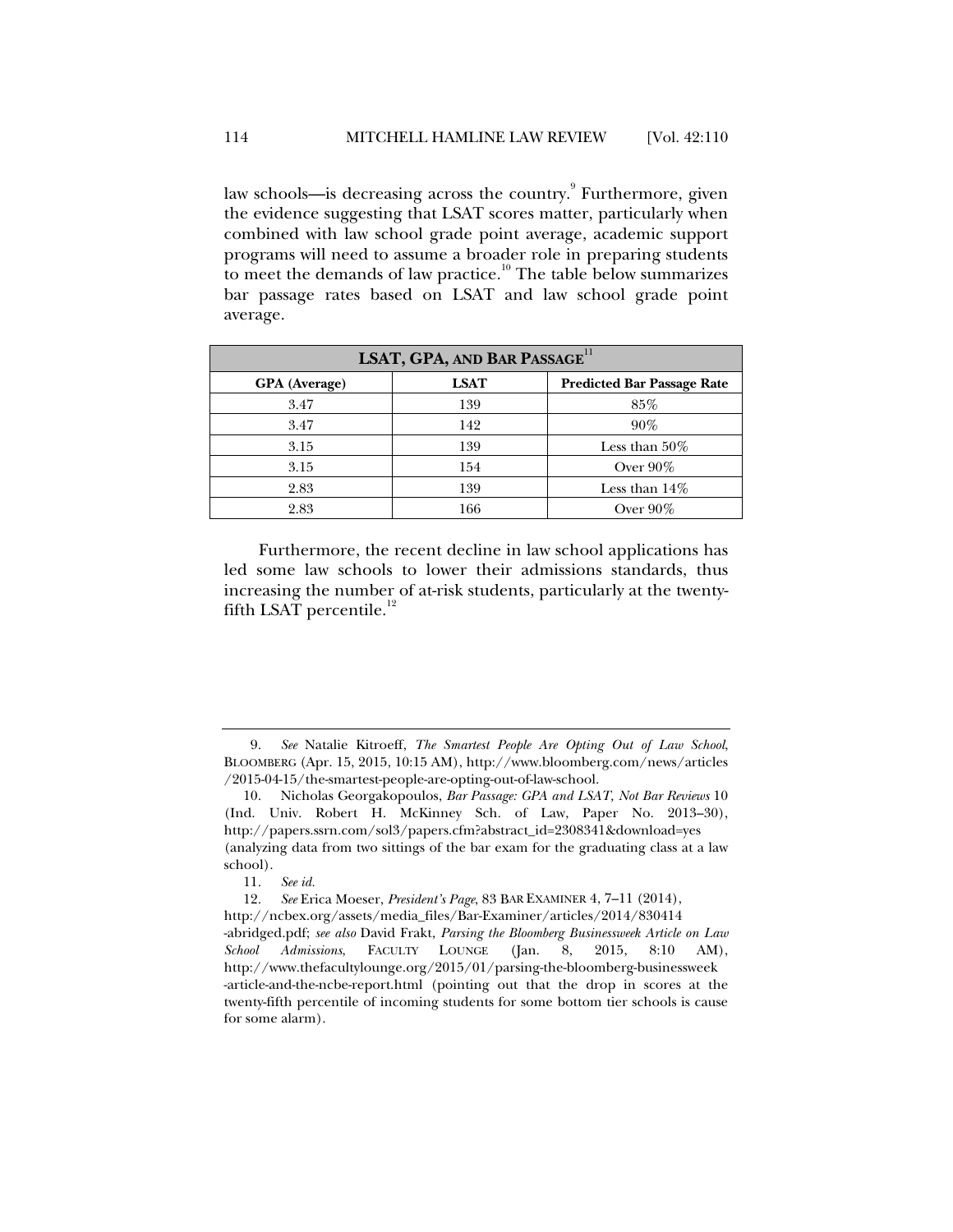| 25TH PERCENTILE LSAT SCORES <sup>13</sup> |                                        |  |  |  |
|-------------------------------------------|----------------------------------------|--|--|--|
| <b>School</b>                             | Decline in 25th Percentile LSAT Scores |  |  |  |
| Charlotte                                 | 148 to 141                             |  |  |  |
| Faulkner                                  | 148 to 142                             |  |  |  |
| Florida Coastal                           | 146 to 141                             |  |  |  |
| Thomas Jefferson                          | 149 to 144                             |  |  |  |
| Touro                                     | 149 to 145                             |  |  |  |
| Valparaiso                                | 147 to 141                             |  |  |  |
| University of Dayton                      | 150 to 145                             |  |  |  |
| Whittier                                  | 150 to 145                             |  |  |  |
| Suffolk                                   | 152 to 145                             |  |  |  |

Given the entering credentials of a substantial number of firstyear law students, and the recent decline in bar pass rates, the importance of developing a comprehensive and pedagogically sound academic success program cannot be overstated.<sup>14</sup> As one commentator noted, "[f]or students who enter law school with less strong LSAT scores, academic backgrounds, and analytical skills, then, how well they do on the bar exam will *reflect how well the law school acted to provide necessary academic support*."15 However, academic success should not be restricted to helping at-risk students. Instead, it should be a resource that enhances the skills of all students.

A responsible academic support program must focus not only on implementing sound teaching methods and devoting sufficient resources, but also on avoiding the negative stereotypes that students in academic support programs engender. Stereotype threat is traceable to the perception that academic support programs are primarily, if not exclusively, *remedial* in nature. One commentator explains as follows:

Given the damaging power of stereotype threat . . . academic support is potentially a double-edged sword. As soon as students get their class ranks, the majority find

 <sup>13.</sup> Moeser, *supra* note 12, at 8–11; *see also* Frakt, *supra* note 12 (noting that 24% of the incoming class at a school with a low 25th percentile LSAT score must have scored even lower); Kitroeff, *supra* note 9 (noting the drop in LSAT scores at the bottom of the class but performing only cursory analysis).

 <sup>14.</sup> *See* Staci Zaretsky, *As Bar Exam Scores Continue to Plummet, Early Scores Reveal Worst Performance in Decades*, ABOVE THE LAW (Sept. 18, 2015, 12:45 PM), http://abovethelaw.com/2015/09/as-bar-exam-scores-continue-to-plummet-early -results-reveal-worst-performance-in-decades/.

 <sup>15.</sup> Parker & Redfield, *supra* note 1, at 44 (emphasis added).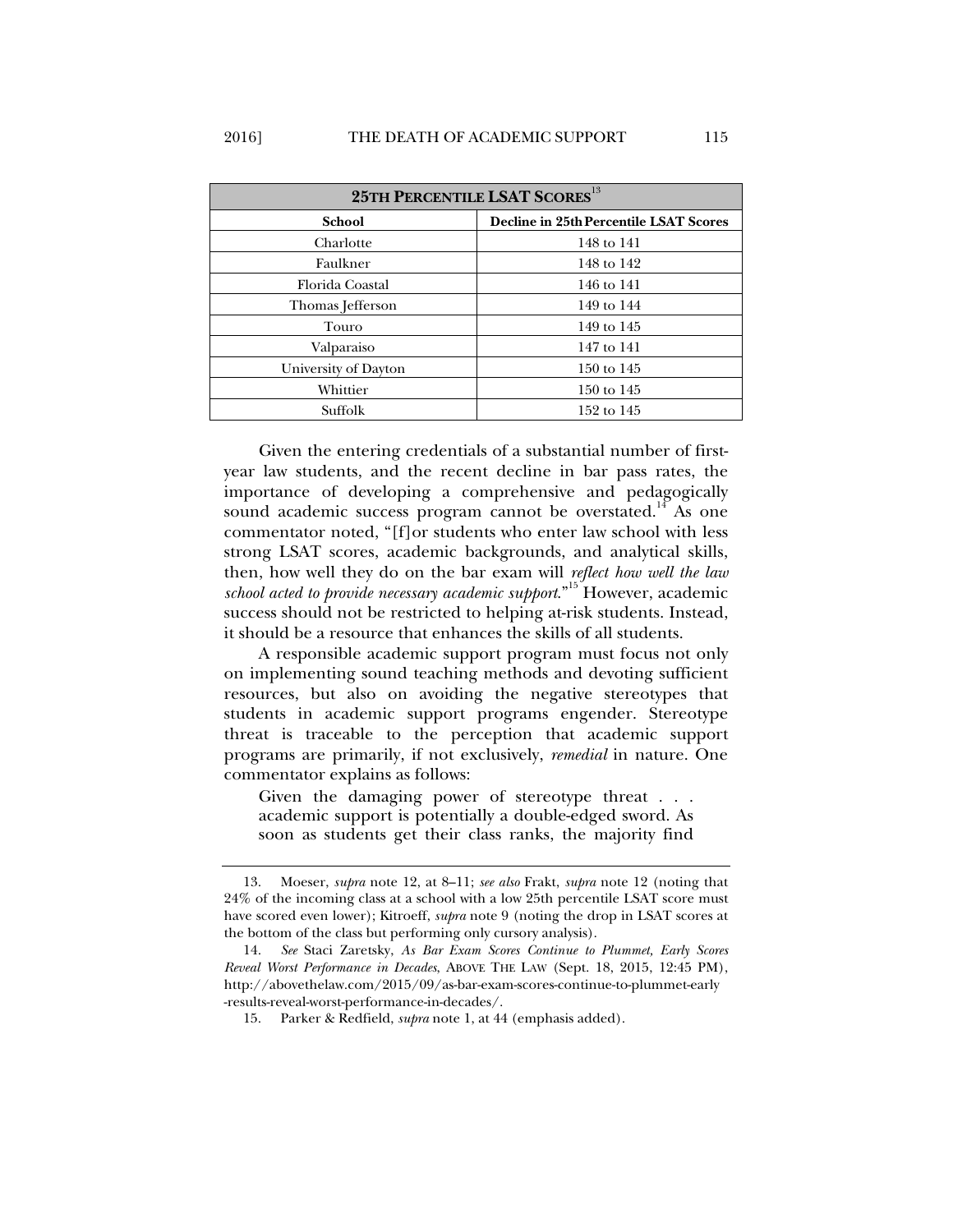themselves in a place in the class none of them have ever been before—remember, most law students excelled in college, many without breaking a sweat. Now, however, half of them find themselves in the bottom half of the class. Word gets around quickly: being at the bottom of your class means you're going to fail the bar. An academic support program that appears to be remedial can reinforce this stereotype, actually putting students *more* at risk of bar failure because of the stereotype threat implications.<sup>16</sup>

Academic success personnel should reject the remedial paradigm that characterizes many programs, and instead should "design an academic support program that creates a positive stereotype, creating a stereotype boost for the participants. $"''$  In other words, academic success programs should aim to enhance the skills level of all students, regardless of class rank or entering credentials. Although this would mean students of varying skill levels in the same classroom, academic success personnel can meet this challenge by, among other things, focusing on small group instruction, providing students with individual faculty mentors, and creating individualized academic success plans for each student.

Removing the stigma associated with academic support will improve the learning outcomes of all students, particularly those deemed at risk to fail the bar examination.<sup>18</sup> As one scholar stated, "[r]esearch into stereotype threat suggests that once a negative stereotype has been dissolved, either by changing the individuals' sense of affiliation or rebranding the test as something unrelated to the stereotype, at-risk individuals will perform on par with their peers."<sup>19</sup>

 <sup>16.</sup> Catherine Martin Christopher, *Eye of the Beholder: How Perception Management Can Counter Stereotype Threat Among Struggling Law Students*, 53 DUQ. L. REV. 163, 171 (2015).

 <sup>17.</sup> *Id.* 

 <sup>18.</sup> *See* Amy Jarmon, *Reducing Stigma,* LAWPROFESSORSBLOGS.COM: L. SCH. ACAD. BLOG (June 30, 2006), http://lawprofessors.typepad.com/academic \_support/2006/06/reducing\_stigma.html ("One of the problems that often plagues ASP programs is the stigma that can attend students' participation in academic support efforts. Because academic support at the undergraduate level is usually directed at those students who are struggling in their studies, law students often perceive ASP programs as remedial in nature, reserved for those who cannot perform adequately in law school without special help.").

 <sup>19.</sup> Christopher, *supra* note 16 , at 176.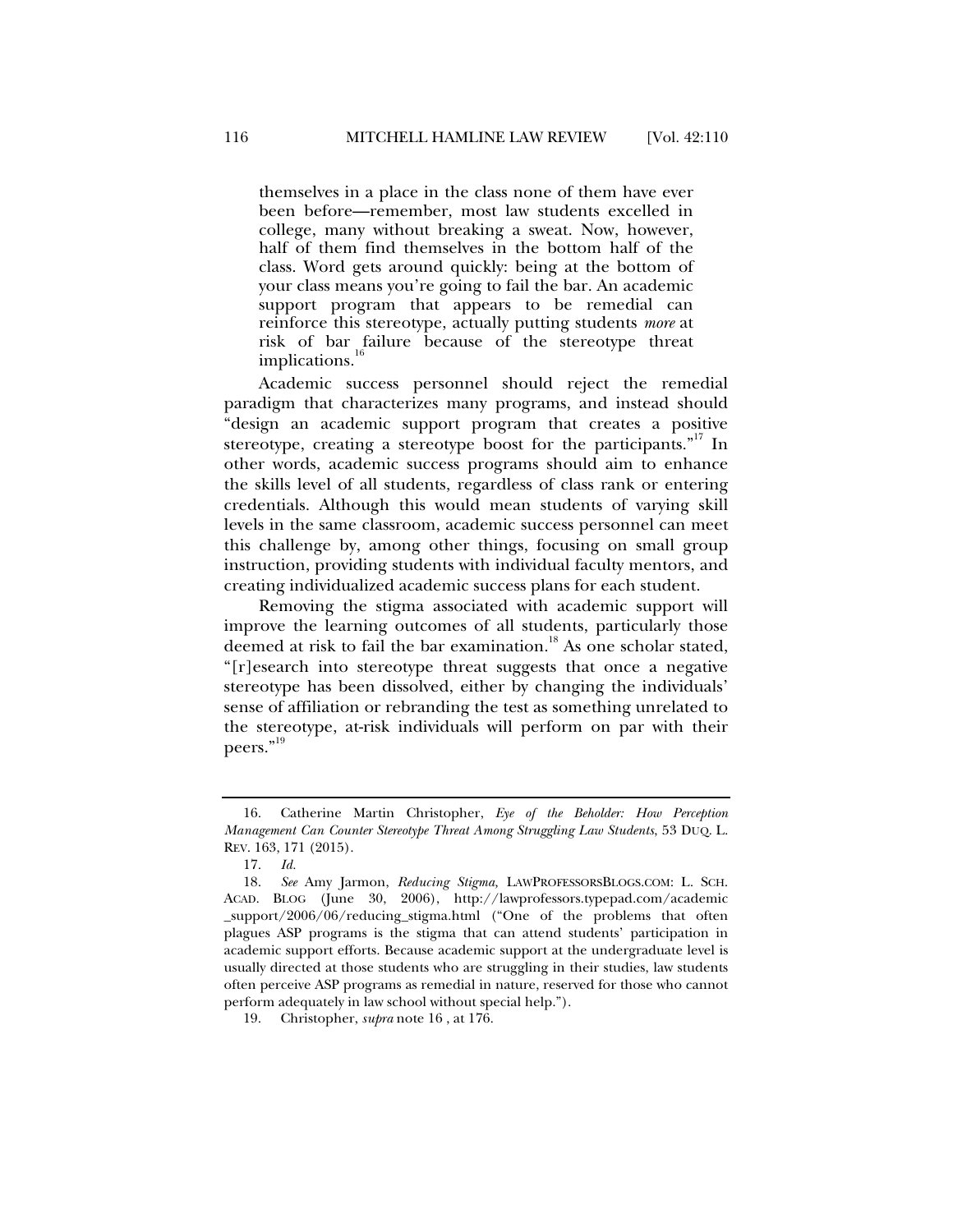Furthermore, there is a plethora of information within legal and non-legal academic settings that support using an integrated model of instruction to, among other things, bridge learning and skill gaps, enhance transferability of skills to other contexts, and prepare students for law practice.<sup>20</sup> Although the MacCrate Report, Carnegie Reports, and the Clinical Legal Education's Best Practices for Legal Education<sup>21</sup> make much-needed suggestions to improve legal education, law schools have been slow, if not reticent, to adopt such changes. $2^2$  This is troubling in part because the Carnegie Report expressly endorsed an integrated model of legal education. Nelson Miller states as follows:

[F]or law schools, the dynamic should not be competition among knowledge, skills, and ethics proponents for equal (or superior) footing within the curriculum. Indeed, the great insight of the Carnegie Report is that it recognizes

 21. *See* SECTION OF LEGAL EDUC. & ADMISSIONS TO THE BAR, AM. BAR. ASS'N, LEGAL EDUCATION AND PROFESSIONAL DEVELOPMENT—AN EDUCATIONAL CONTINUUM 386 (1992) [hereinafter MACCRATE REPORT], http://www.americanbar.org /content/dam/aba/publications/misc/legal\_education/2013\_legal\_education

\_and\_professional\_development\_maccrate\_report).authcheckdam.pdf (stating that law schools should focus more on developing practical skills); *see also id.* at 135 (suggesting a list of fundamental skills needed to competently practice law); WILLIAM M. SULLIVAN ET AL., CARNEGIE FOUNDATION, EDUCATING LAWYERS 10 (2007) [hereinafter CARNEGIE REPORT], http://www.albanylaw.edu/media/user/celt /educatinglawyers\_summary.pdf (suggesting that law school is comprised on three apprenticeships: analytical and practical skills training, and professionalism); *see also id.* at 13–14 (identifying the development of legal analysis, practical skill, and professional identity as the three central elements of legal education).

 22. *See* Mitchell D. Hiatt, *Why the American Bar Association Should Require Law Schools to Increase and Improve Law Students' Practical Skills Training,* 45 CREIGHTON L. REV. 869, 874–75 (2012).

 <sup>20.</sup> Charity Scott, *Collaborating with the Real World: Opportunities for Developing Skills and Values in Law Teaching*, 9 IND. HEALTH L. REV. 409, 414–15 (2012) ("The collaborations discussed in this article offer real-world contexts that promote this deeper engagement in learning. In addition, they allow the integration of the three domains (or 'apprenticeships') of professional competency and identity that the Carnegie Report advocated be integrated in legal education: (1) knowledge (including cognitive and analytical skills); (2) interactive behavioral skills (including problem-solving, client-oriented, and communication skills); and (3) professional values and ethics. These three domains reflect what competent lawyers should know and how they think, what they should be able to do, and how they should act as professionals*. Real-world collaborations help to integrate the three Carnegie apprenticeships in one course, rather than keep them siloed in different courses*.") (emphasis added) (quoting ROY STUCKLEY ET AL., BEST PRACTICES FOR LEGAL EDUCATION: A VISION AND A ROAD MAP 141–42 (2007)).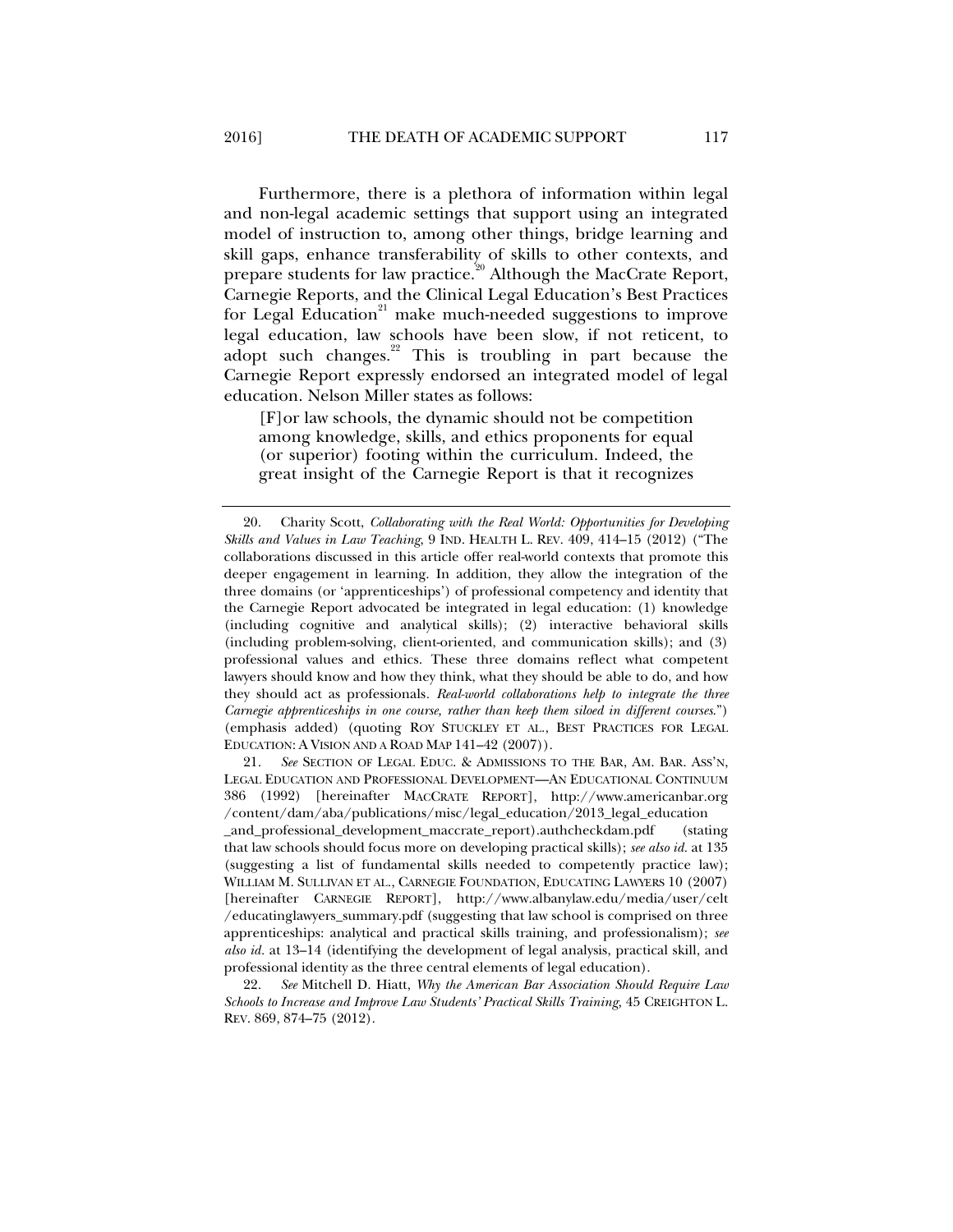the value not only of balancing those three dimensions of law practice but of *integrating* them. While the 1992 MacCrate Report encouraged the development of skills and ethics across a law school's knowledge dimension (perhaps as an accompaniment), the Carnegie Report stresses more clearly that there must be an *integration of knowledge, skills, and ethics*.

In that respect, the Carnegie Report is an endorsement, not an indictment, of law school programs that sufficiently value skills and ethics instruction to make them an integral part of the curriculum.<sup>23</sup>

The lack of integration is closely related to a qualitative and quantitative analysis of curricular efficacy.<sup>24</sup> For example, despite the ongoing criticism of graduates' writing skills, law schools nationwide devote less than six credits to required legal writing courses.25 This may be responsible in substantial part for the American Bar Association's decision to adopt a rule *requiring*  students at all law schools to take six credits of experiential courses.<sup>26</sup> This change reflects what research and common sense have long advocated: to prepare students for the real world, legal education must teach the skills needed to be a competent lawyer and the values needed to be an ethical legal professional.<sup>27</sup>

Despite the ABA's move to integrate doctrine with practice, many law schools have continued to segregate academic support programs from the broader curriculum and separate the analytical from the practical. However, "thinking like a lawyer," although

 <sup>23.</sup> Nelson P. Miller, *An Apprenticeship of Professional Identity: A Paradigm for Educating Lawyers,* 87 MICH. B. J. 20, 21 (2008) (emphasis added).

 <sup>24.</sup> *See generally* Harriet N. Katz, *Evaluating the Skills Curriculum: Challenges and Opportunities for Law Schools*, 59 MERCER L. REV. 909, 917–18 (2008) (summarizing ways to integrate practical skills into the curriculum).

 <sup>25.</sup> *See* ASS'N OF LEGAL WRITING DIRS./LEGAL WRITING INST., REPORT OF THE ANNUAL LEGAL WRITING SURVEY 7 (2014), http://www.alwd.org/wp-content /uploads/2014/07/2014-Survey-Report-Final.pdf.

 <sup>26.</sup> *See* AM. BAR ASS'N, *Chapter 3: Program of Legal Education* § 303(a)(3), *in* 2015–2016 STANDARDS AND RULES OF PROCEDURE FOR APPROVAL OF LAW SCHOOLS (2015), http://www.americanbar.org/content/dam/aba/publications/misc /legal\_education/Standards/2015\_2016\_aba\_standards\_for\_approval\_of\_law \_schools\_final.authcheckdam.pdf.

 <sup>27.</sup> *See generally* Angela McCaffrey, *Hamline University School of Law Clinics: Teaching Students to Become Ethical and Competent Lawyers for Twenty-Five Years,* 24 HAMLINE J. PUB. L. & POL'Y 1, 1 (2002) (discussing the incorporation of practical skills and ethics training into the curriculum).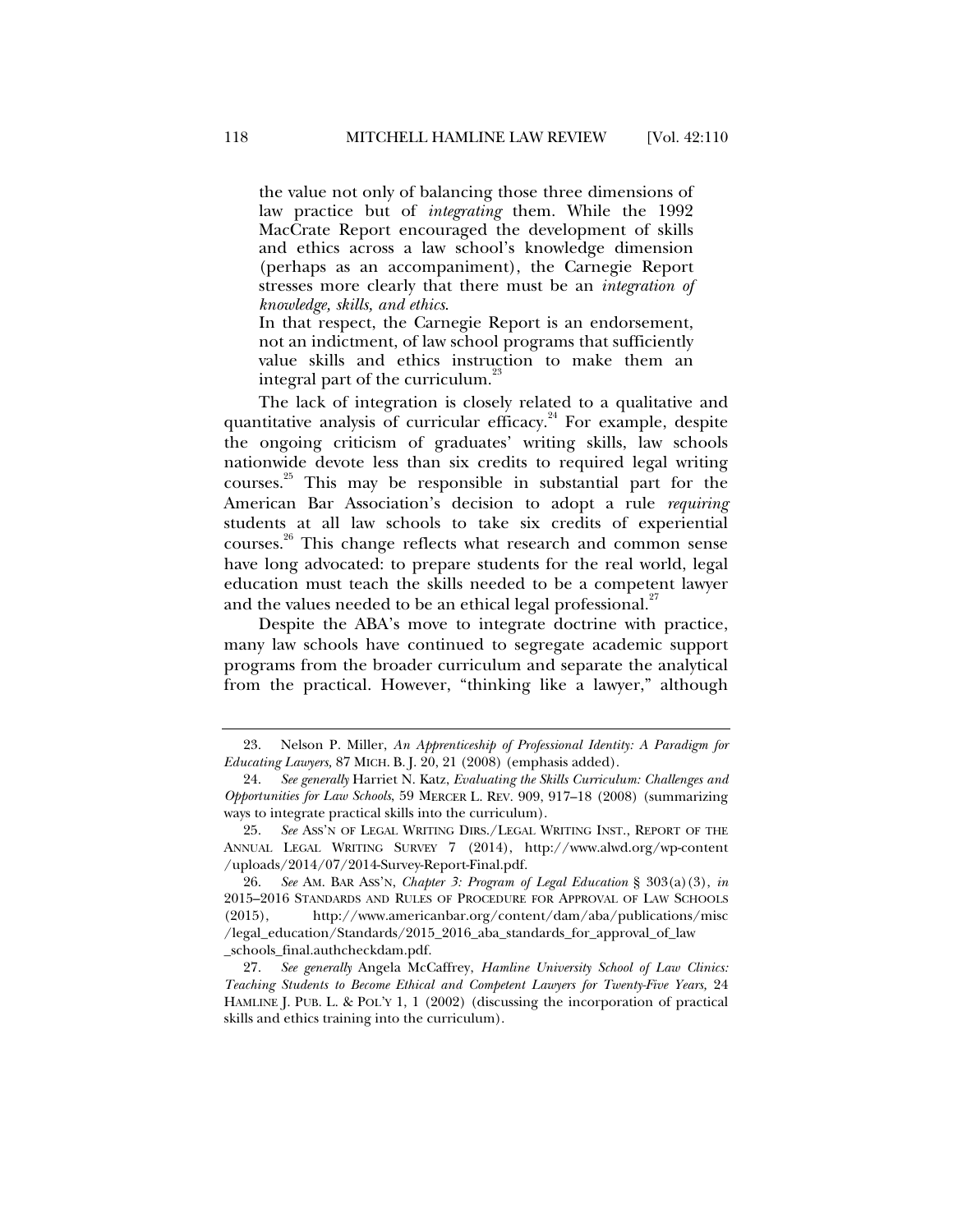essential, is not the same as *practicing* like a lawyer. Requiring students to gather facts, forcing them to apply the law to complex legal problems, and enabling them to interact with hypothetical (and real) clients in litigation and transactional contexts teaches students the nuances of persuasive advocacy in a profession that is characterized by indeterminacy and uncertainty.

The best way to maximize academic *and* professional skill development is through an integrated model of teaching.<sup>28</sup> This is measured by stated learning outcomes, cross-curricular collaboration, inter-curricular cohesion, and assessment-driven learning which measures progress on a continual basis. Research suggests problem-solving skills are more efficiently developed if integrated within the doctrinal subject matter.<sup>29</sup> It is not a stretch to draw the conclusion that integrating doctrine with skills, or learning by doing, will maximize student learning outcomes.<sup>30</sup> As one scholar notes, "'[l]earning in context' is the most effective way to engender long-lasting learning and genuine understanding."<sup>31</sup>

At Indiana Tech Law School, the faculty has implemented an integrated model of skills instruction and experiential learning across the curriculum.<sup>32</sup> This not only develops academic and practice-ready skills in students, but also specifically helps students develop problem-solving skills that transcend subject matter and can be transferred to other contexts, much like in the practice of

 <sup>28.</sup> *See* Deborah Maranville, *Infusing Passion and Context into the Traditional Law School Curriculum,* 51 J. LEGAL EDUC. 51, 59 (2001) ("Complete learning requires integrating both the concrete and the abstract, as well as action and reflection.").

<sup>29</sup>*. See generally* Richard E. Mayer & Merlin C. Wittrock, *Problem Solving*, *in*  HANDBOOK OF EDUCATIONAL PSYCHOLOGY (Patricia A. Alexander & Philip H. Winne, eds., 2d ed. 2006).

 <sup>30.</sup> Michele Mekel*, Putting Theory into Practice: Thoughts from the Trenches on Developing a Doctrinally Integrated Semester-in-Practice Program in Health Law and Policy,*  9 IND. HEALTH L. REV. 503, 519 (2012) ("[W]hile building and maintaining a truly doctrinally integrated, high-credit, capstone practicum program can be resource intensive, it builds the type of bridge to practice that the recent critiques of legal education have urged, and it provides participating students with an advantage in today's very challenging legal employment market.").

 <sup>31.</sup> Scott, *supra* note 20, at 414.

 <sup>32.</sup> *See Experiential Learning*, INDIANA TECH LAW SCHOOL, http://law .indianatech.edu/academics/experiential-learning/ (last visited Jan. 30, 2016) (setting forth the philosophy and pedagogical approach underlying Indiana Tech Law School's integrated experiential learning curriculum).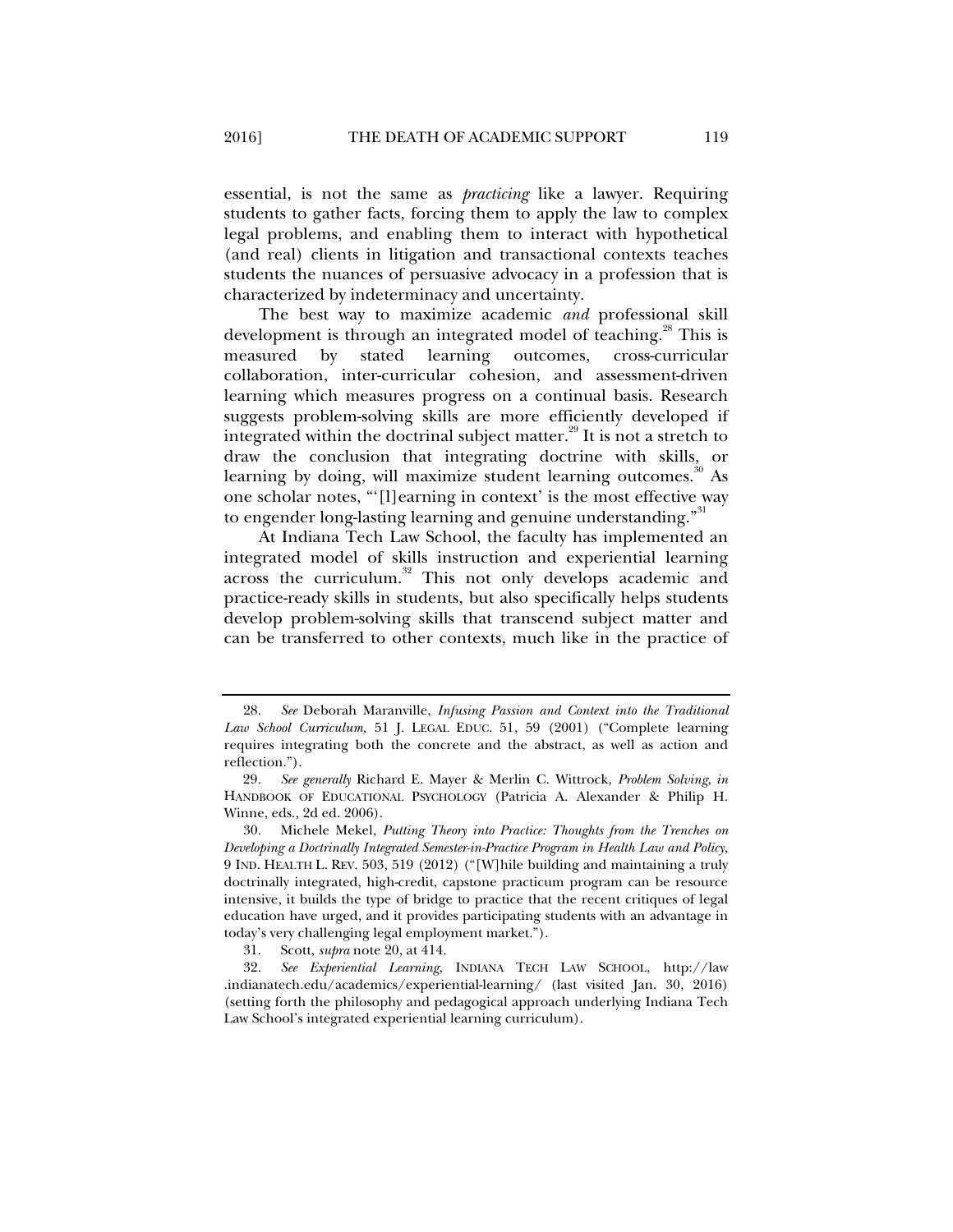law.<sup>33</sup> The academic success program at Indiana Tech Law School is designed to avoid the deleterious consequences associated with stereotype threat and isolated skills instruction and to promote experiential learning through a program that invests in the academic and professional outcomes of each student. Below is a detailed description of the program's three components: assessment, experiential education, and integration.

# III. A REVOLUTIONARY AND RIGOROUS ACADEMIC SUPPORT PROGRAM

Indiana Tech Law School's academic support program is predicated upon a belief that the line between academic success and failure is largely attributable to a student's work ethic, which is directly affected by the student's perception of their own abilities *and* their value in the group.<sup>34</sup> To address this issue, the academic success program at Indiana Tech is neither remedial nor reserved for "at risk" students. Rather, the program strives to improve the skills of every student through a comprehensive program that consists of nine credits of required academic and bar success courses (*Foundations of Legal Analysis I* through *VI*) spanning six semesters. As described below, the program incorporates experiential, integrated, and assessment-driven components to provide instruction that is relevant for every law student—and relevant to the practice of law.

#### *A. The Assessment-Driven Component*

#### *1. Developing Learning Outcomes*

Any assessment program must begin with educational objectives—or outcomes—that underpin a program of legal education.<sup>35</sup> The Law School's academic success program is based

 <sup>33.</sup> *See* Stephen Nathanson, *Developing Legal Problem-Solving Skills,* 44 J. LEGAL EDUC. 215, 222–23 (1994) (discussing six principles that effectively train students to transfer legal problem-solving skills).

 <sup>34.</sup> *See* Paula Davis-Laack, *Grit: A Critical Success Strategy,* 87-DEC WIS. LAW. 49, 49 (2014) ("Grit is also an important predictor of success. Gritty students tend to outperform their less gritty peers, and grit scores are associated with higher GPAs.").

 <sup>35.</sup> Johanna K.P. Dennis, *Ensuring a Multicultural Educational Experience in Legal Education: Start with the Legal Writing Classroom,* 16 TEX. WESLEYAN L. REV. 613, 619–21 (2012) (discussing the importance of an assessment-driven and outcome-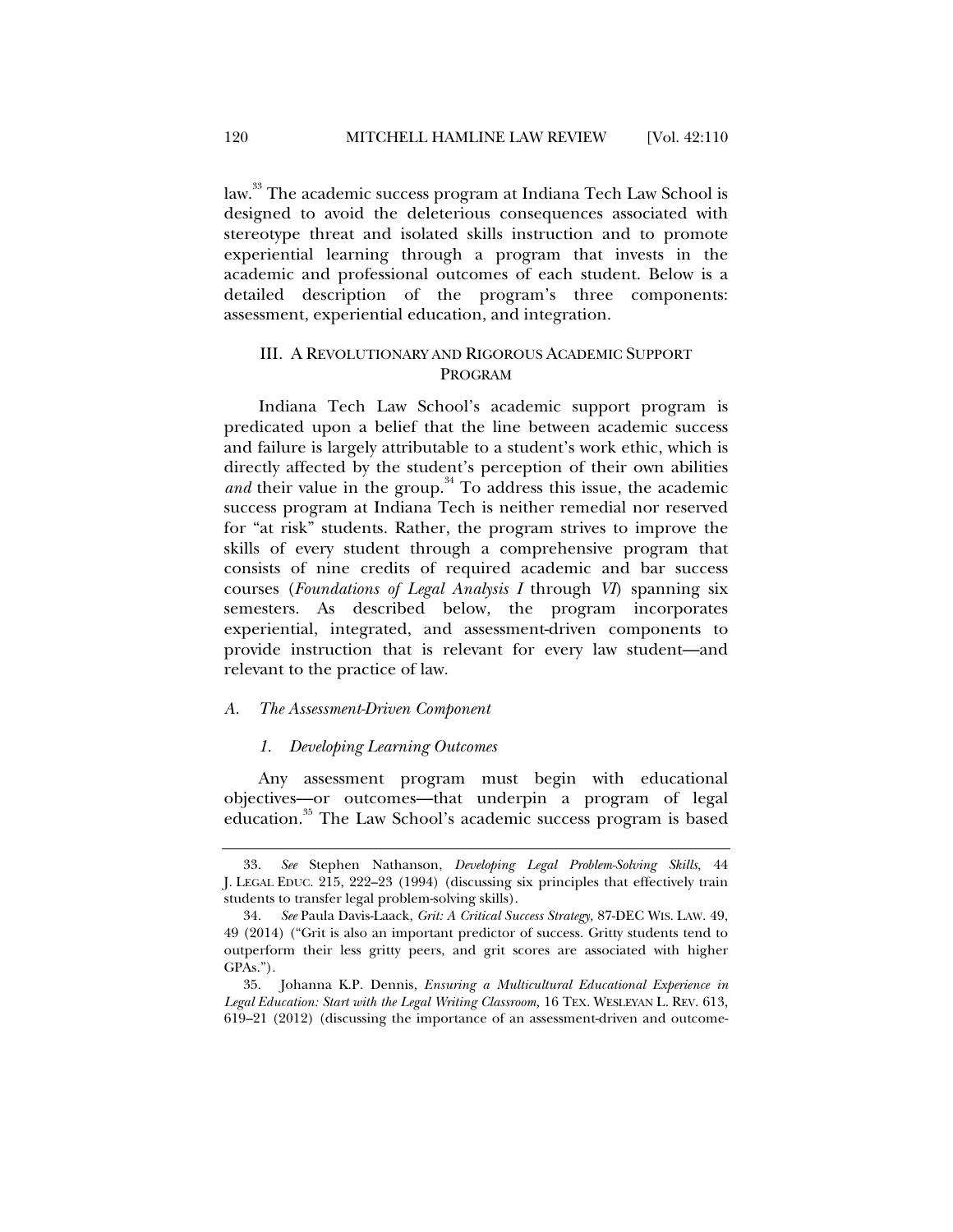on seven learning outcomes that focus on maximizing doctrinal, legal writing, and practical skill attainment:

- *Knowledge of Major Content Areas of Substantive Law*. Graduates will understand the fundamental legal principles from all firstyear and upper-level doctrinal courses (required and elective), including courses on bar-tested subjects.
- *Critical and Context-Based Analytical Skills*. Graduates will demonstrate the ability to think critically, which will include the proficiency in, among other things, making logically valid arguments, synthesizing facts and legal principles, applying the law to the facts, distinguishing unfavorable facts and law, gathering and identifying facts, drafting persuasive factual and legal narratives, and analyzing legal issues in a variety of litigation and transactional contexts.
- *Legal Research Skills*. Graduates will demonstrate the ability to comprehensively, effectively and efficiently conduct legal research using digital and other media. This will include, but not be limited to: formulating a research plan; understanding the difference between binding and persuasive authority; locating primary and secondary sources; and efficiently researching case law, statutes, and administrative regulations.
- *Persuasive Writing and Oral Communication Skills*. Graduates will demonstrate the ability to communicate persuasively in oral and written form, which will include proficiency in, among other things, drafting a persuasive factual narrative and legal analysis, rewriting and revision, distinguishing unfavorable facts and law, addressing counterarguments, making strategic concessions, making policy arguments, writing clearly and concisely, applying persuasive writing techniques to a variety of litigation and transactional documents, advocating before trial and appellate courts, and resolving disputes in alternative dispute resolution forums.
- *Professional and Soft Skills*. Graduates will demonstrate proficiency in professional skills including, but not limited to, client interviewing, advising, and counseling, interpersonal communication, negotiation, strategic decision-making, organization and time management, creativity, listening skills, "outside the box" thinking, problem-solving, working collaboratively and efficiently, and interacting with individuals from different cultural and socio-economic backgrounds.

based legal education).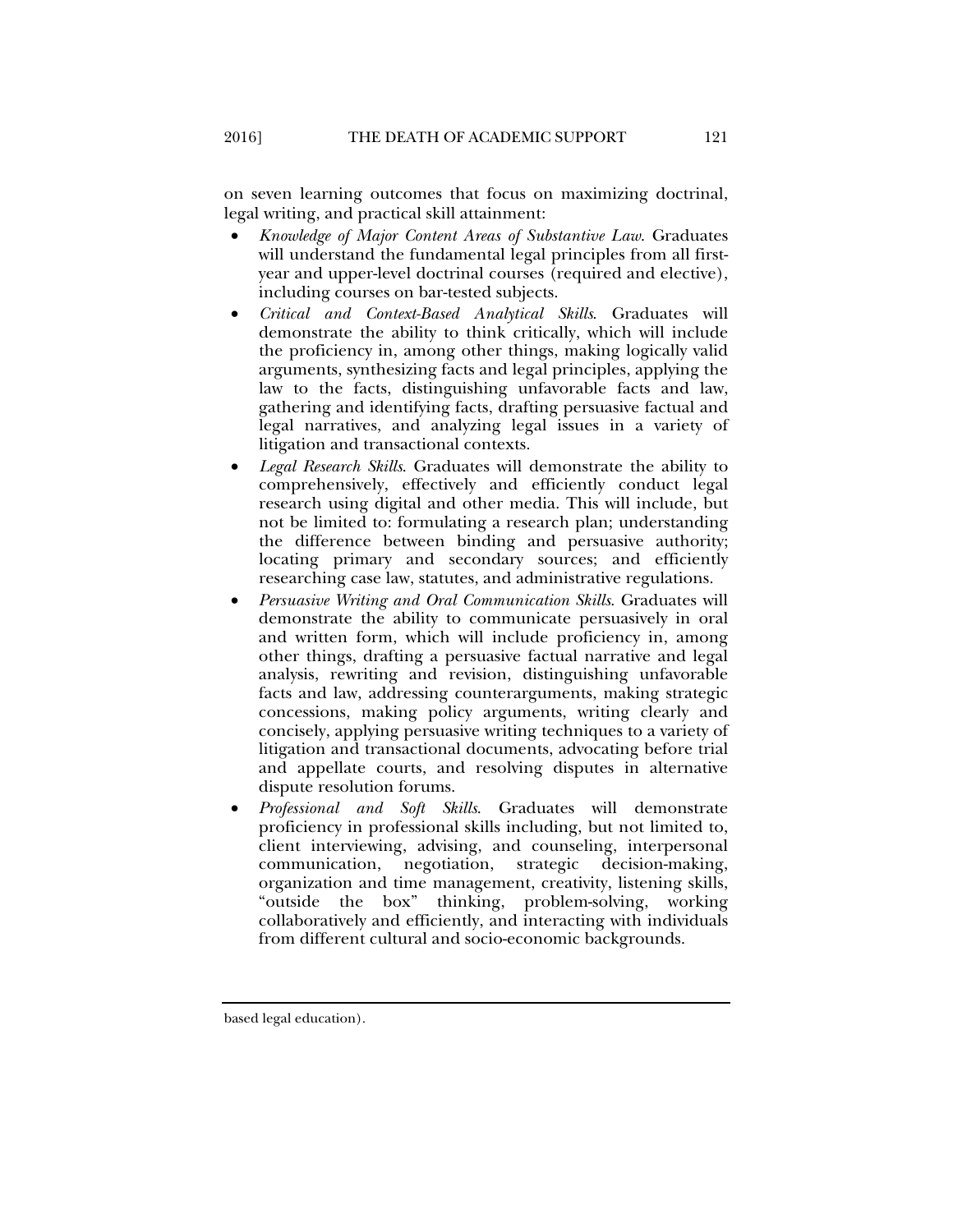- *Professional Responsibility and Appreciation of Diversity*. Graduates will demonstrate cultural competencies, respect for diversity, and respect for the ethical requirements of the profession. Furthermore, graduates will gain an understanding of and incorporate into their practice the values, attitudes, and behaviors as reflected in the relevant rules of professional conduct, the policies of the American Bar Association, and the expectations of the profession.
- *Self-Sufficiency and Entrepreneurship*. Graduates will demonstrate the ability to be self-sufficient and entrepreneurial, and possess the business, financial, and technological skills to establish a solo practice, attract and retain clients, manage and record costs, and practice competently, efficiently, and ethically.

A discussed below, the achievement of these outcomes, and other legal competencies, is made more likely through the use of formative and summative assessment which allows teachers to continually monitor student progress.

# *2. Formative Assessments Help Maximize Learning Outcomes, Maintain Diversity, and Ensure Responsible Access to the Profession*

The value of assessment-based legal education cannot be overstated. One commentator highlights the nine goals, or best practices, for assessment-driven instruction:

(1) The assessment of student learning begins with educational values.

(2) Assessment is most effective when it reflects an understanding of learning as multidimensional, integrated, and revealed in performance over time.

(3) Assessment works best when the programs it seeks to improve have clear, explicitly stated purposes.

(4) Assessment requires attention to outcomes but also and equally to the experiences that lead to those outcomes.

(5) Assessment works best when it is ongoing, not episodic.

(6) Assessment fosters wider improvement when representatives from across the educational community are involved.

(7) Assessment makes a difference when it begins with issues of use and illuminates questions that people really care about.

(8) Assessment is most likely to lead to improvement when it is part of a larger set of conditions that promote change.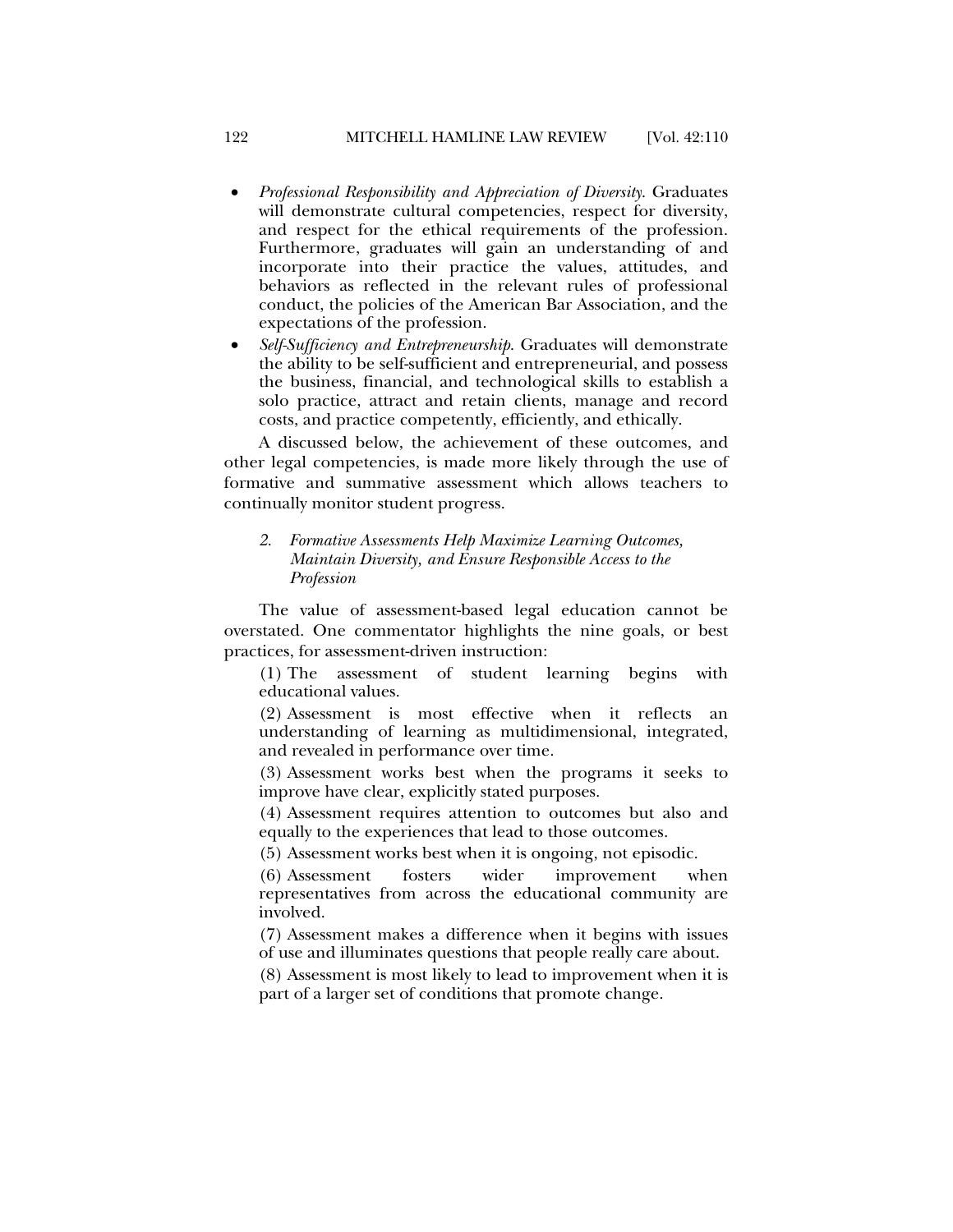(9) Through assessment, educators meet responsibilities to students and to the public. $36$ 

The chart below summarizes course-specific learning outcomes for the fall 2015 semester.

| <b>COURSE-SPECIFIC LEARNING OUTCOMES</b>                        |             |             |    |              |              |             |             |
|-----------------------------------------------------------------|-------------|-------------|----|--------------|--------------|-------------|-------------|
| Knowledge of Major Areas of Substantive Law<br>1.               |             |             |    |              |              |             |             |
| 2.<br>Critical Thinking and Context-Based Analytical Skills     |             |             |    |              |              |             |             |
| 3.<br><b>Legal Research Skills</b>                              |             |             |    |              |              |             |             |
| 4.<br>Persuasive Writing and Oral Communication Skills          |             |             |    |              |              |             |             |
| 5.<br>Professional and Soft Skills                              |             |             |    |              |              |             |             |
| 6.<br>Professional Responsibility and Appreciation of Diversity |             |             |    |              |              |             |             |
| 7.<br>Self-Sufficiency/Entrepreneurship                         |             |             |    |              |              |             |             |
| Course                                                          | 1.          | 2.          | 3. | 4.           | 5.           | 6.          | 7.          |
| Civil Procedure                                                 | X           | $\mathbf X$ |    |              |              | X           | X           |
| Contracts                                                       | X           | X           |    |              |              |             | X           |
| Criminal Law                                                    | $\mathbf X$ | $\mathbf X$ |    | X            |              |             | X           |
| Professionalism                                                 |             |             |    |              | X            | X           | X           |
| Property                                                        |             | $\mathbf X$ |    |              |              | X           | X           |
| Torts                                                           |             | $\mathbf X$ |    |              |              |             | X           |
| <b>Experiential Legal Writing I</b>                             |             | X           | Х  | Х            | Х            | X           | X           |
| <b>Experiential Legal Writing II</b>                            |             | X           | X  | X            | X            | X           | X           |
| <b>Experiential Legal Writing III</b>                           |             | X           | X  | X            | X            | X           | X           |
| <b>Experiential Legal Writing IV</b>                            |             | X           | X  | $\mathbf X$  | $\mathbf X$  | $\mathbf X$ | $\mathbf X$ |
| <b>Experiential Legal Writing V</b>                             |             | X           | X  | X            | X            | $\mathbf X$ | X           |
| <b>Experiential Legal Writing VI</b>                            |             | X           | X  | X            | X            | $\mathbf X$ | X           |
| Foundations of Legal Analysis I                                 |             | X           |    |              | X            | $\mathbf X$ | X           |
| Foundations of Legal Analysis II                                |             | X           | X  | X            | X            | X           | X           |
| Foundations of Legal Analysis III                               |             | X           |    |              | X            | X           | X           |
| Foundations of Legal Analysis IV                                |             | X           | X  | X            | X            |             | Χ           |
| Foundations of Legal Analysis V                                 | X           | X           |    | $\mathbf{X}$ | X            |             | $\bf{X}$    |
| Foundations of Legal Analysis VI                                |             | X           |    | X            | $\mathbf{X}$ |             | X           |
| <b>Constitutional Law</b>                                       |             | $\mathbf X$ |    | X            |              | X           |             |
| Professional Responsibility                                     |             | X           |    | X            |              | X           |             |
| <b>Business Organizations</b>                                   |             | $\mathbf X$ |    |              |              | X           |             |
| <b>Commercial Law</b>                                           |             | X           |    |              |              |             |             |
| Wills, Trusts, and Estates                                      | X           | X           |    |              |              |             |             |
| Criminal Procedure                                              |             | X           |    | X            | X            | X           | X           |

36. *Id.* at 619–20.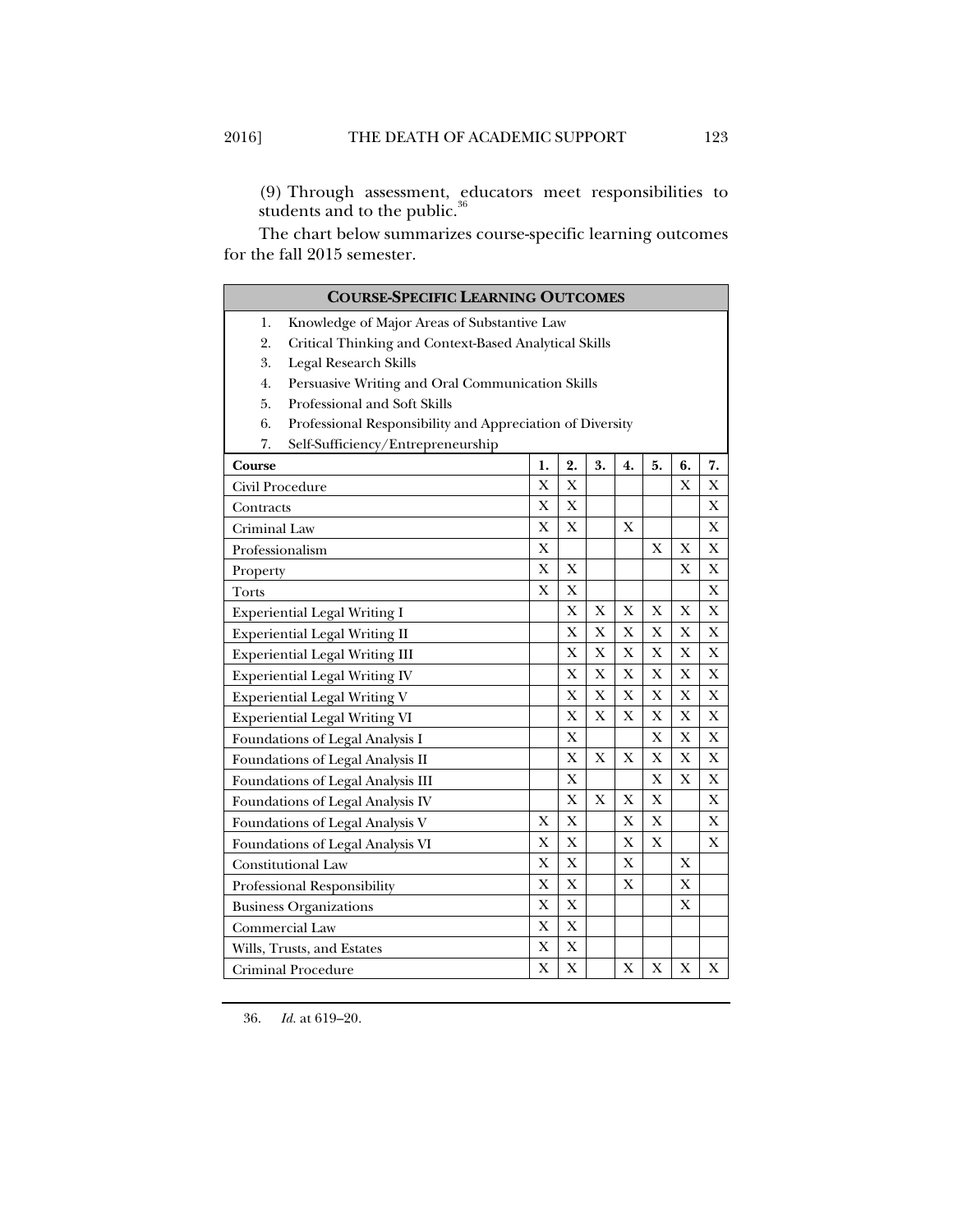| Evidence                                   | X | X |   | X |   |   | X |
|--------------------------------------------|---|---|---|---|---|---|---|
| Advanced Legal Research                    |   | X | X |   | X |   | X |
| Administrative Law                         | X | X |   |   |   | X |   |
| <b>Employment Law</b>                      | X | X |   |   |   |   |   |
| Landlord and Tenant Law                    | X | X |   |   |   | X |   |
| Indiana Practice and Procedure             | X | X |   |   | X |   | X |
| <b>Alternative Dispute Resolution</b>      |   | X |   |   | X | X |   |
| <b>Mediation Clinic</b>                    |   | X |   |   | X | X | X |
| Indiana Constitutional Law                 | X | X |   |   |   | X |   |
| Juvenile Law                               | X | X |   |   |   | X |   |
| <b>Federal Income Tax</b>                  | X | X |   |   | X |   |   |
| <b>Intellectual Property</b>               | X | X |   |   |   |   |   |
| United States Supreme Court Amicus Program |   | X | X | X | X | X | X |
| Law Clerk Program                          |   | X | X | X | X |   | X |

Some of the formative and summative assessments used by faculty include: midterm and final examinations, quizzes and short essays, litigation and transactional drafting assignments, simulations, seminar-style papers, and role-plays.<sup>37</sup> The Law School's assessment–driven and outcome–focused curriculum enables faculty members to identify students who are struggling to master fundamental legal concepts, and who have difficulty with legal analysis, writing, and other practical skills. Faculty can then choose to work with the student on these issues or refer them to academic success personnel for further skill development.

#### *B. The Experiential Component*

Academic success programs should focus on legal, not merely academic, competency. The skills needed to competently practice law include the following:

- analysis and reasoning;
- strategic planning;
- problem solving;
- practical judgment;
- evaluation, development, and mentoring;
- fact finding;
- researching the law;

 <sup>37.</sup> All syllabi for the fall 2015 semester have been completed in accordance with the law school's policy and approved by the Associate Dean for Faculty.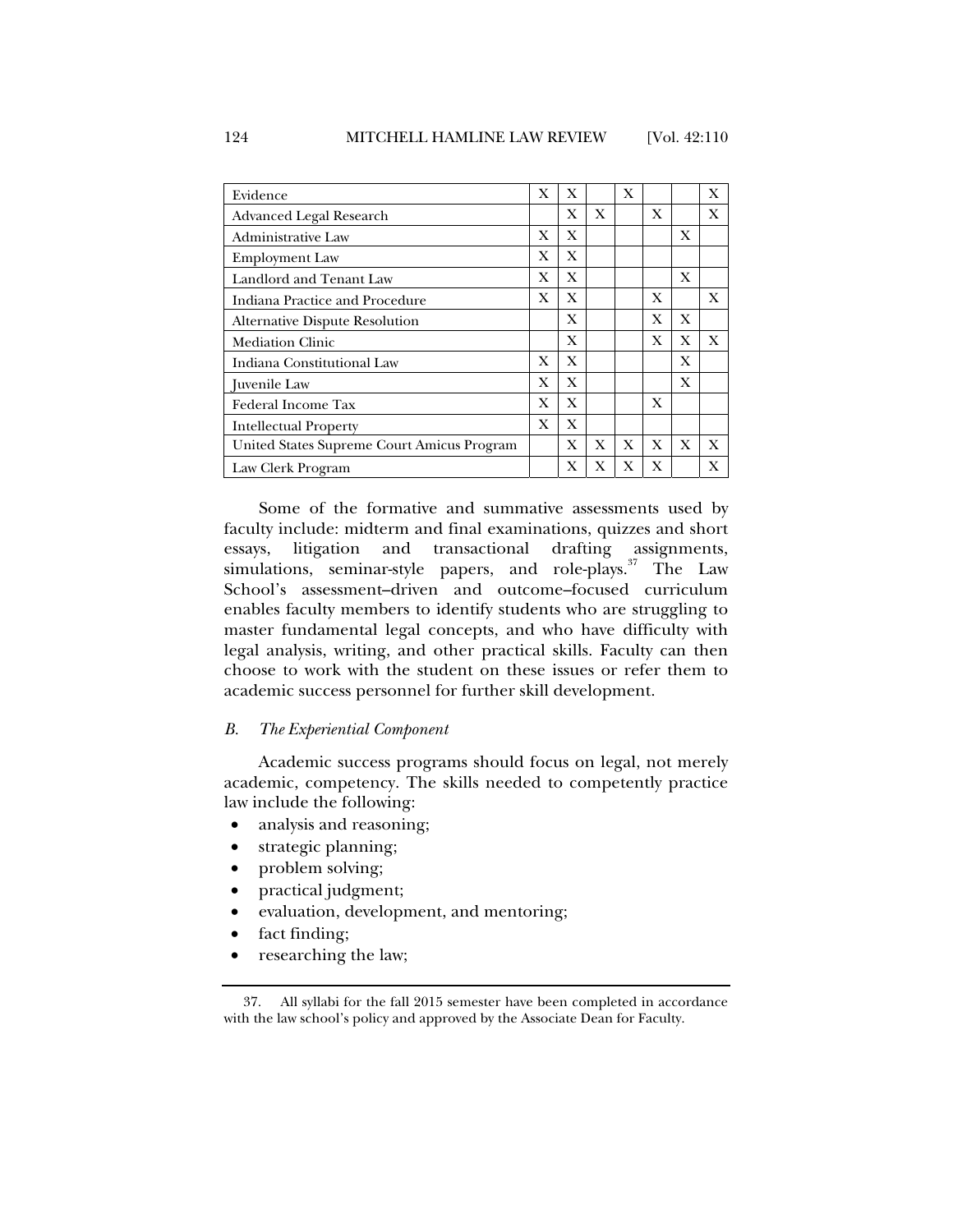- networking and business development;
- questioning and interviewing;
- writing;
- creativity and innovation;
- organizing and managing others(staff/colleagues;
- negotiation skills;
- speaking;
- developing relationships within the legal profession;
- providing advice, counsel, and building relationships with clients;
- influencing and advocating;
- listening; and
- organizing and managing (own) work.<sup>38</sup>

To maximize student attainment of these skills *and* effectively engage struggling students, academic success programs need not and should not**—**be disconnected from the doctrinal and skills curriculum. Instead, the curriculum should strive to integrate practical skill instruction, including legal writing and oral advocacy, into first-year and upper-level doctrinal courses. Ways may include, but are not limited to:

- performing research for a clinic that is filing a brief in a pending case;
- drafting pleadings, motions, and briefs; or
- conducting client interviews and role plays.

In addition, academic success courses should be integrated into the broader curriculum to ensure that concepts are reenforced and students are receiving ongoing feedback in critical thinking and legal writing skills. This will underscore the importance of academic success programs for *all* students and create an educational climate that enhances preparedness for law practice. As discussed below, Indiana Tech Law School maximizes student achievement of learning outcomes and core lawyering competencies by integrating academic support into and throughout the law school curriculum.

 <sup>38.</sup> *See* Marjorie M. Shultz & Sheldon Zedeck, *Predicting Lawyer Effectiveness: A New Assessment for Use in Law School Admission Decisions* 26–27 (2008), http:// papers.ssrn.com/sol3/papers.cfm?abstract\_id=1442118.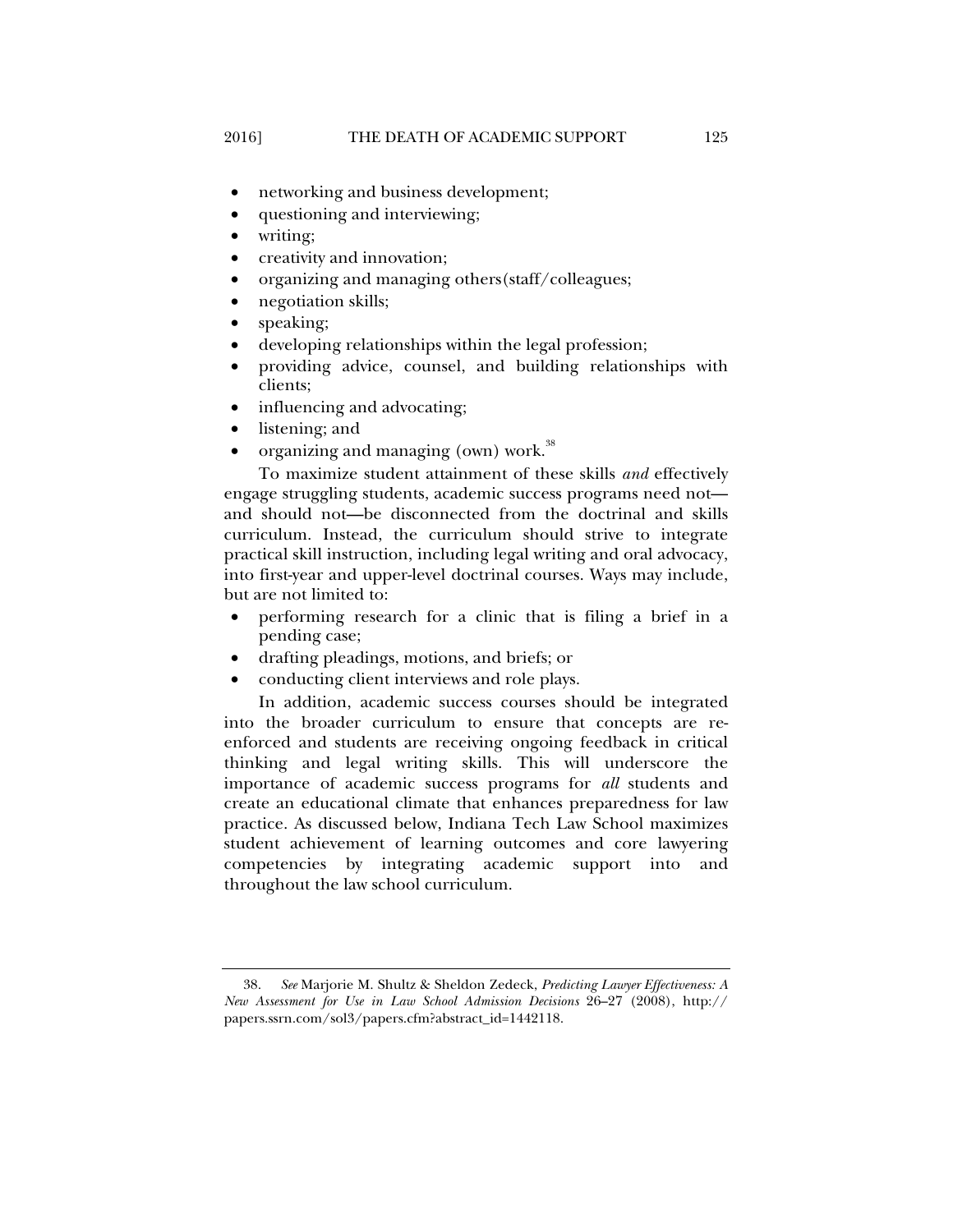#### *C. The Integration Component*

Associate Dean Nelson Miller explains that there are three methods by which to integrate courses and subject matters to achieve a cohesive and competency-based curriculum. The first method "mix[es] knowledge, skills, and ethics courses throughout the curriculum."

Associate Dean Miller describes the second method as follows:

Another way to integrate dimensions of legal education is to do so within each course. Doctrinal courses like contracts, torts, criminal law, and property can include skills and ethics dimensions in which students research, write, plan, resolve, and advocate. Students can observe and practice political, social, economic, and moral counsel in doctrinal classes, while reflecting on their emerging professional identities. Saturating first-year doctrinal courses with practical skills and professional identity is a good approach because it is from that mix of doctrinal study with professional context that covenant, justice, prosperity, compassion, and consent take authentic rather than abstract shape.<sup>40</sup>

The third method of integration is "by module carried across the curriculum," $41$  which enables students to continuously develop their skills.

Indiana Tech's curriculum incorporates the above methods in a manner consistent with the Carnegie and MacCrate Reports, *and*  goes one step further.<sup>42</sup> As discussed below, beginning at orientation and continuing through all three years, academic success, doctrinal, and skills courses are united by real-world hypotheticals that require students to simultaneously acquire *and*  apply foundational legal concepts to real world drafting assignments and simulations (vertical integration). Furthermore, drafting assignments are chronologically sequenced to mirror law practice (horizontal integration). In addition, Indiana Tech Law School devotes *thirteen* credits to required legal writing courses over six semesters, more than *double* the average of ABA-approved law

 <sup>39.</sup> Nelson P. Miller & Heather J. Garretson, *Preserving Law School's Signature Pedagogy and Great Subjects*, 88-MAY MICH. B.J. 46, 46–47 (2009).

 <sup>40.</sup> *Id.* at 47.

 <sup>41.</sup> *Id.*

 <sup>42.</sup> *See* CARNEGIE REPORT, *supra* note 21; *see also*, MACCRATE REPORT, *supra*  note 21.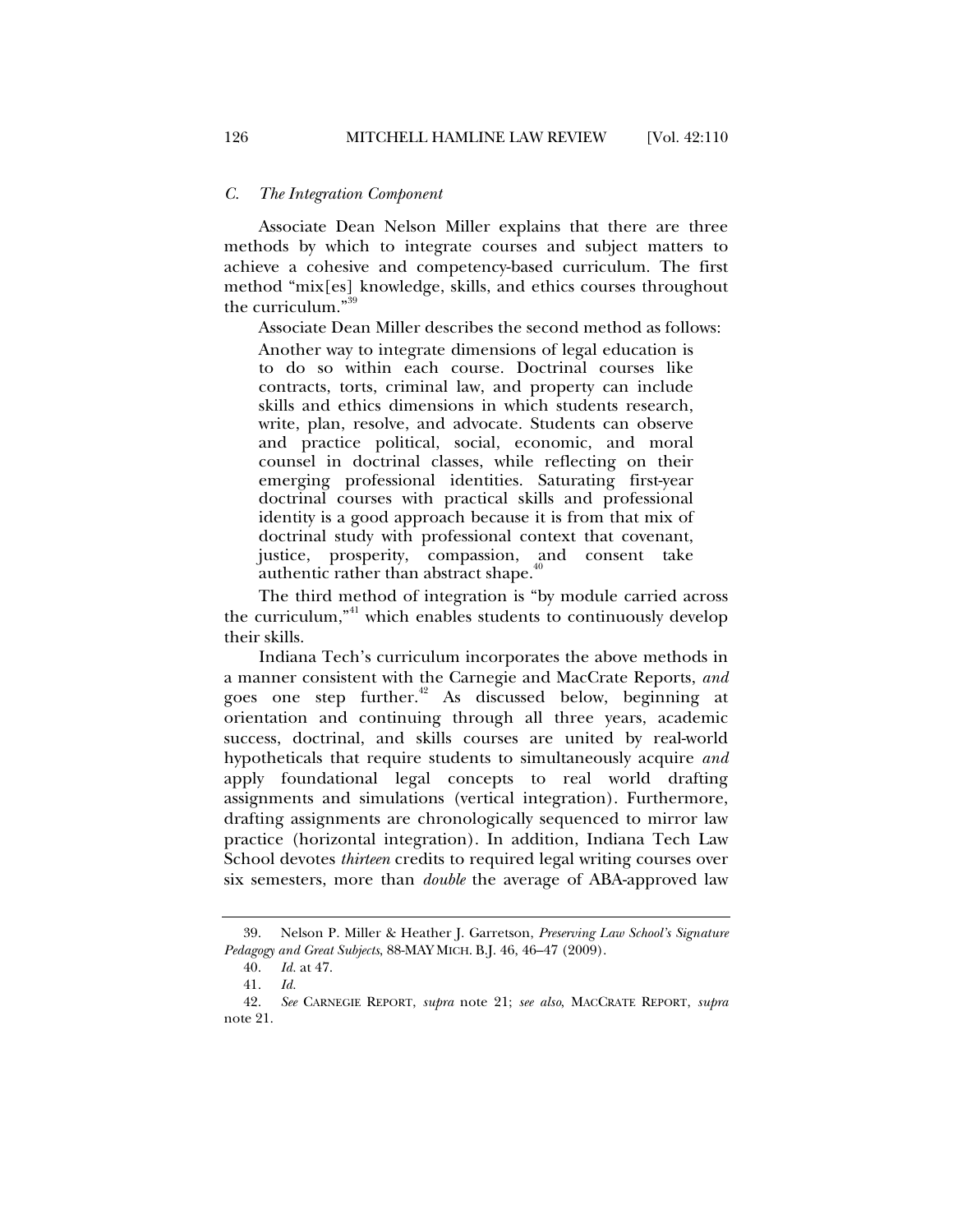schools nationwide.<sup>43</sup> Furthermore, summative, end-of-semester assessments are transformed into formative assessments that are used to evaluate each student's progress in the subsequent semester and identify areas where students need particularized instruction. This approach to integration results in a program of legal education that is predicated on comprehensiveness, continuity, and cohesion. The centerpiece of this model is the cross-curricular hypothetical, which enables collaboration between doctrinal, skills, and academic success faculty.

# *1. Academic Success Across the Curriculum: The Cross-Curricular Hypothetical—Horizontal and Vertical Integration*

It is well established that "[e]ngaging with struggling students, giving them new and different tools to study material and perform on exams, is proven to be effective in improving struggling students' grades and bar passage rates."<sup>44</sup>

Indiana Tech Law School employs this approach in meaningful and pedagogically sound ways. A highlight of the Law School's program of legal education is its cross-curricular model, which is in its second year of full implementation. On the first day of classes, students receive a multi-issue fact pattern which includes issues from all first-year doctrinal courses, and, over the course of three semesters, litigate a hypothetical case from start to finish. The cross-curricular model is based on principles of *horizontal* and *vertical* integration.

#### *a. Horizontal Integration*

Horizontal integration, a term created by Indiana Tech Law School when designing the cross-curricular hypothetical, simply means that drafting assignments and simulations in the crosscurricular hypothetical are sequenced chronologically to mirror law practice. In the first semester of the students' first year, students perform an initial client interview, conduct legal research, and

 <sup>43.</sup> *See* ASS'N OF LEGAL WRITING DIRS., *supra* note 25 (stating that law schools dedicate an average of 5.71 credits to required legal writing courses); *cf.* BARBRI, STATE OF THE LEGAL FIELD SURVEY 5 (2015), http://www.thebarbrigroup.com/files /white-papers/220173\_bar\_research-summary\_1502\_v09.pdf (stating that 41 percent of attorneys and 51 percent of faculty members believe that writing is the most important skill needed for successful lawyering).

 <sup>44.</sup> Christopher, *supra* note 16, at 169.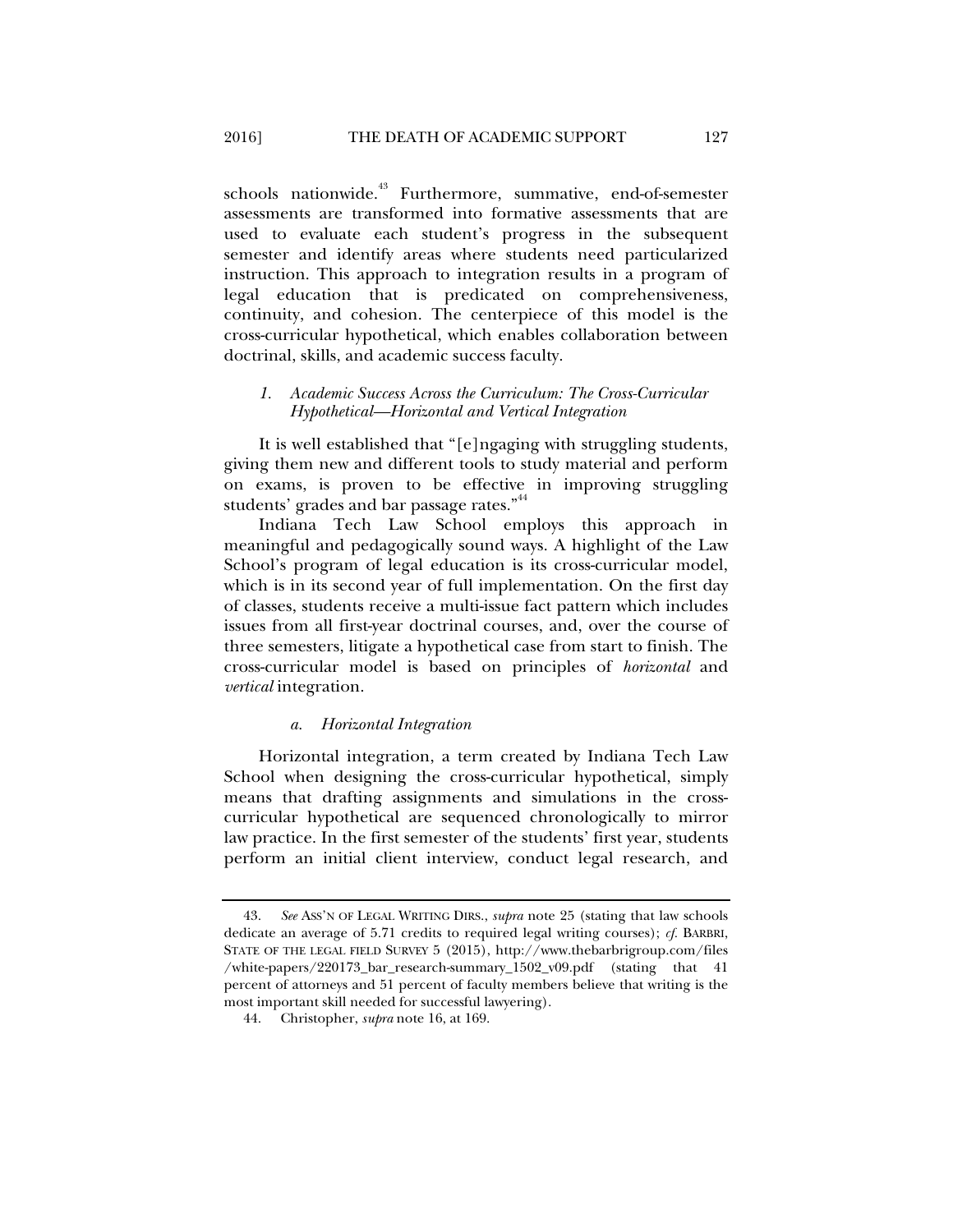draft a retention agreement, a predictive memorandum, and complaint.

In the second semester, students draft a motion to dismiss, an answer, a first set of interrogatories and document requests, a motion to compel discovery, and a motion for summary judgment. The second semester concludes with an oral argument before a panel of fictional district court judges.

In the fall semester of their second year, students review the fictional district court's decision on the motion for summary judgment, draft an appellate brief, and perform oral arguments before a fictional appellate court. Furthermore, as discussed in more detail below, additional cross-curricular hypotheticals are given in the second and third years, which require students to draft litigation and transactional documents.

#### *b. Vertical Integration*

Vertical integration simply means that assignments are timed to coincide with relevant topics that are being covered in doctrinal courses. For example, in Contracts, students study contract formation principles (offer, acceptance, and consideration) immediately before drafting a retention agreement for their fictional client. In Civil Procedure, students study personal jurisdiction, subject matter jurisdiction, venue, and pleading rules immediately before drafting a complaint. The charts below demonstrate how the cross-curricular hypothetical is integrated into first-year doctrinal courses.

|                         | <b>INDIANA TECH LAW SCHOOL</b>                      |                                       |                                                 |                                                     |                                                 |  |  |  |
|-------------------------|-----------------------------------------------------|---------------------------------------|-------------------------------------------------|-----------------------------------------------------|-------------------------------------------------|--|--|--|
|                         | <b>1L INTEGRATION OF THE CROSS-CURRICULAR MODEL</b> |                                       |                                                 |                                                     |                                                 |  |  |  |
| <b>Fall 2015</b>        | <b>Criminal Law</b>                                 | <b>Contracts</b>                      | <b>Legal Research Experiential</b><br>Component | <b>Legal Writing I</b>                              | <b>Civil</b><br>Procedure                       |  |  |  |
| Aug 24<br>tο<br>Aug 28  | Intro, BYRD &<br>Justifying<br>Punishment           | Basis of<br>Contractual<br>Obligation | Relative<br>Weights of<br>Authority             | Courts,<br>Precedents<br>Rules & Pre-<br>Assessment | Due Process:<br>Notice &<br>Opportunity         |  |  |  |
| Aug 31<br>to<br>Sept 5  | <b>Actus Reus</b>                                   | Basis and<br>Consideration            | Case Law                                        | Rule Structure<br>& Synthesis                       | Due Process:<br>Hearing &<br>Access             |  |  |  |
| Sept 7<br>to<br>Sept 11 | Client<br>Interview                                 | UCC                                   | Binding $\&$<br>Persuasive<br>Authority         | Rule<br>Explanations<br>& IRAC/CRAC                 | Due Process:<br>Personal<br><b>Iurisdiction</b> |  |  |  |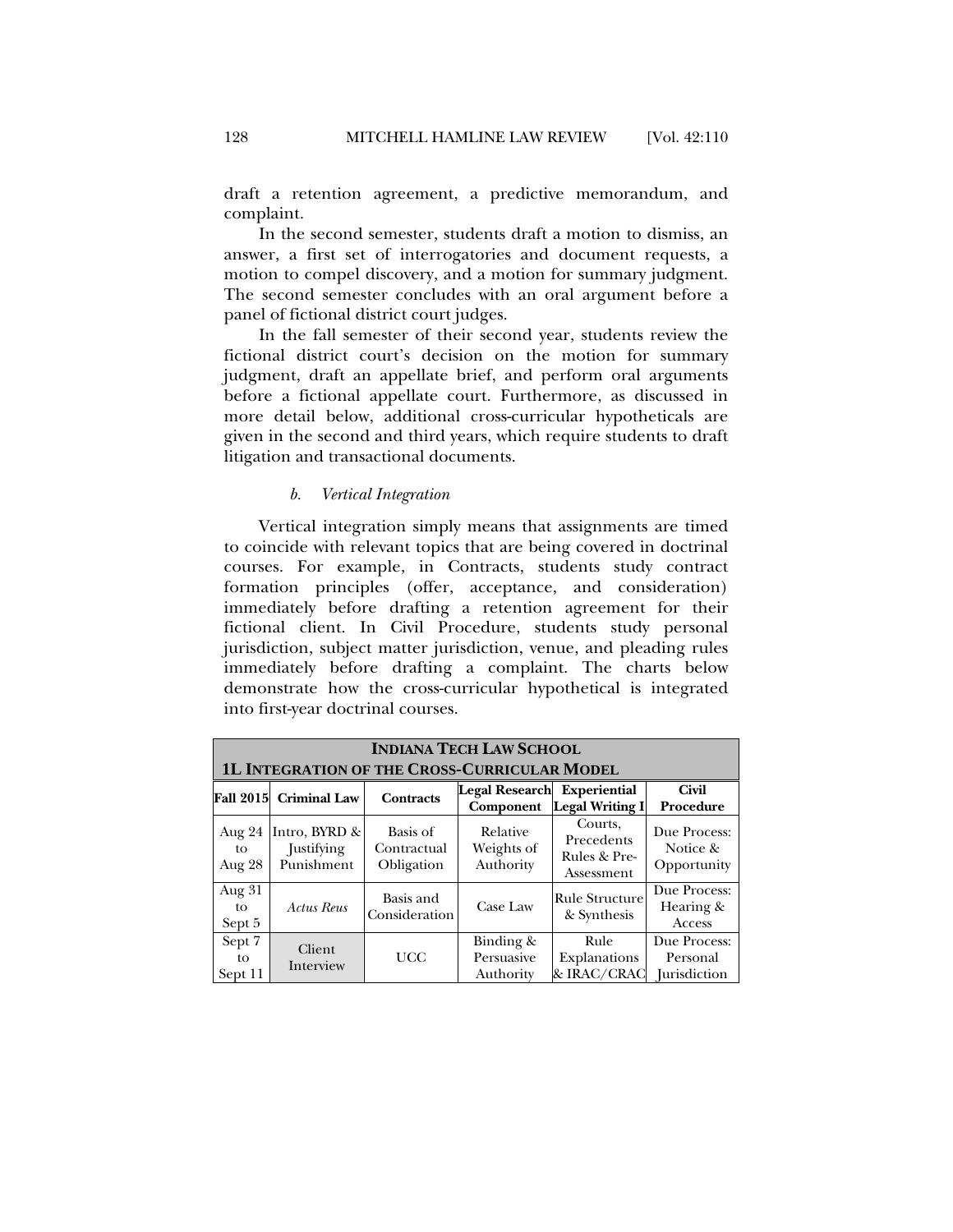|                                          |                                                |                                                                       | <b>Legal Research</b>                      | <b>Experiential</b>                                          | <b>Civil</b>                                          |
|------------------------------------------|------------------------------------------------|-----------------------------------------------------------------------|--------------------------------------------|--------------------------------------------------------------|-------------------------------------------------------|
| <b>Fall 2015</b>                         | <b>Criminal Law</b>                            | <b>Contracts</b>                                                      | Component                                  | <b>Legal Writing I</b>                                       | Procedure                                             |
| Sept 14<br>to<br>Sept 18                 | Rape &<br>Intentional<br>Homicide              | Promissory<br>Estoppel &<br>Restitution                               | Research<br>Design &<br>Planning           | Rule<br>Applications &<br>Organization                       | Due Process:<br>Contacts,<br>Contracts,<br>Cyberspace |
| Sept 21<br>to<br>Sept 25                 | Intentional &<br>Unintentional<br>Homicide     | Retainer<br>Agreement                                                 | Electronic<br>Legal Research<br>& Citation | <b>Fact Gathering</b><br>& Selection                         | Subject Matter<br>Jurisdiction &<br>Venue             |
| Sept 28<br>to<br>Oct 2                   | <b>Felony Murder</b><br>& Homicide<br>Review   | Statute of<br>Frauds &<br>Parole                                      | Multi-Issue<br>Research                    | Question<br>Presented,<br><b>Brief Answer &amp;</b><br>Facts | Subject Matter<br>Jurisdiction &<br>Venue             |
| Oct 5<br>to<br>Oct 16                    | Homicide &<br>Midterm<br>Review                | Interpretation,<br><b>Implied Terms</b><br>& Warranties               | <b>Bluebook</b><br>Citation<br>Continued   | Legal Analysis<br>Section                                    | Complex<br>Litigation,<br>Venue &<br>Forum            |
| Oct 12<br>to<br>Oct 16                   | Midterm &<br>Harm-<br>Causation                | Avoiding<br>Enforcement                                               | Secondary<br>Sources                       | Predictive<br>Memo-<br>Discussion<br>Section                 | Rule 8:<br>Allegations                                |
| Oct 19<br>to<br>Oct 23                   | Attempts                                       | Avoiding<br>Enforcement<br>& Justification<br>for Non-<br>Performance | Statutes &<br>Citations                    | Predictive<br>Memo<br>Feedback<br>Loop                       | Rules 8 & 11:<br>Policing the<br>Proceeding           |
| Oct 26<br>to<br>Oct 30                   | Conspiracy                                     | Justification<br>for Non-<br>Performance                              | <b>State Statutes</b>                      | Discussion<br>Section<br>Revisited                           | Rule 26:<br>Discovery<br>Tools & Scope                |
| Nov <sub>2</sub><br>to<br>Nov 6          | Capital<br>Punishment &<br>Self-Defense        | Third Parties<br>&<br>Consequences<br>of Non-<br>Performance          | Identifying<br><b>Relevant Law</b>         | Writing and<br>Rewriting:<br>Macro and<br>Micro              | Complaint                                             |
| Nov 9<br>to<br>Nov <sub>13</sub>         | Defense of<br>Property &<br>Law<br>Enforcement | Consequences<br>& Expectation<br>Damages                              | Memo 3<br>Research:<br>Planning            | Brainstorming<br>Memo 3                                      | Rule 26:<br>Discovery<br>Tools & Scope                |
| Nov 16<br>to<br>Nov 20                   | Duress,<br>Insanity &<br>Intoxication          | Expectation<br>Damages &<br><b>UCC</b><br>Alternative                 | Pull It All<br>Together                    | Memo 2<br>Feedback<br>Loop                                   | Judge, Jury,<br>Joinder, Class<br>Actions             |
| Nov <sub>23</sub><br>to<br><b>Nov 27</b> | Theft &<br>Related<br>Offenses                 | Alternative to<br>Expectation<br>Damages                              | Citation<br>Review                         | <b>Effective Oral</b><br>Presentations                       | Joinder &<br><b>Class Actions</b>                     |
| Nov 30<br>to<br>Nov 4                    | Review                                         | Alternative to<br>Expectation<br>Damages &<br>Review                  | Review                                     | Oral<br>Presentations<br>and Memo 3                          | Response &<br>Precluding<br>Claims &<br><b>Issues</b> |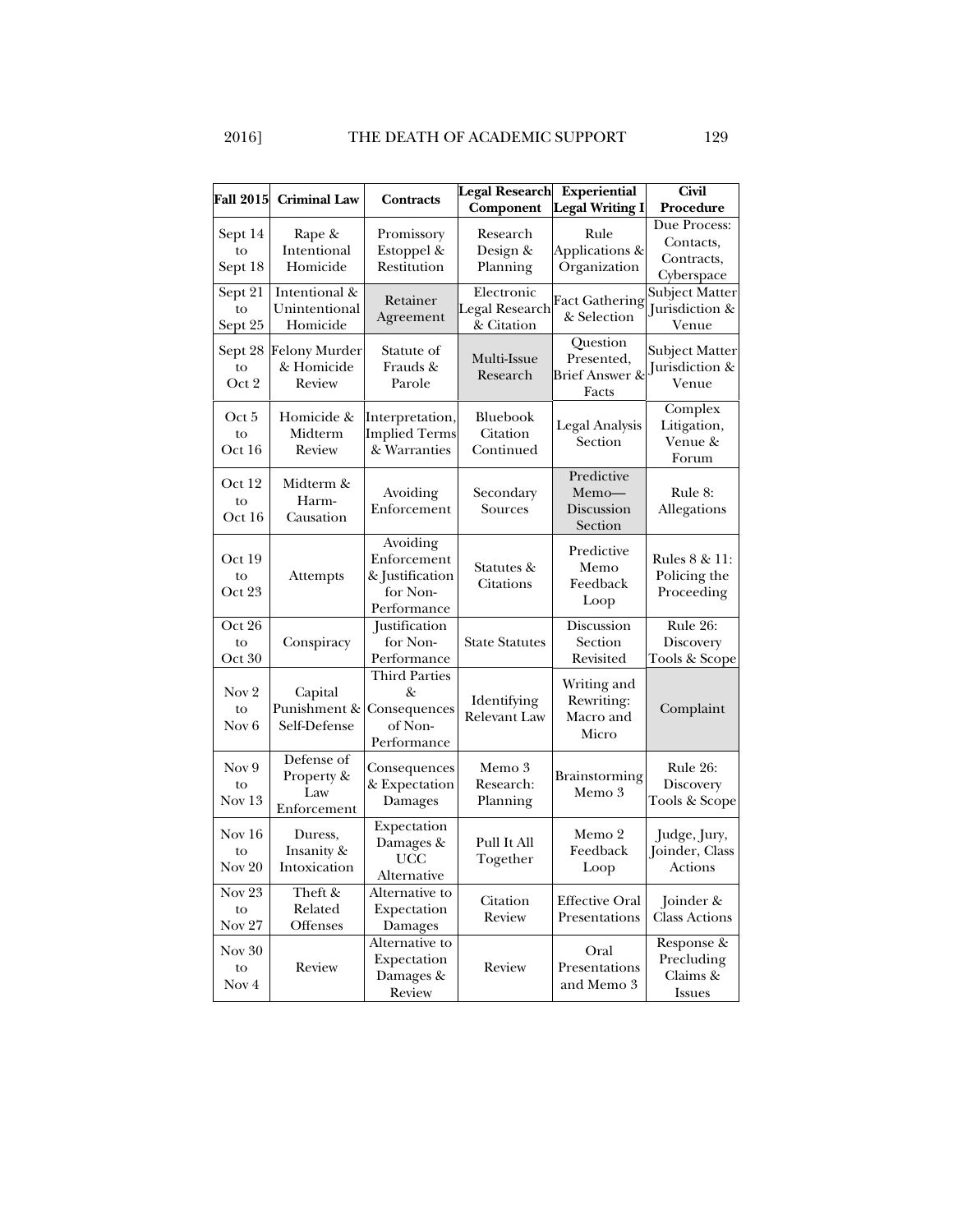|                                   | <b>Experiential</b>  |                                |                | <b>Foundations of</b>  | <b>Experiential</b>  |
|-----------------------------------|----------------------|--------------------------------|----------------|------------------------|----------------------|
| <b>Spring</b>                     | <b>Legal Writing</b> | <b>Property</b>                | Torts          | <b>Legal Analysis</b>  | <b>Legal Writing</b> |
| 2015                              | н                    |                                |                | п                      | п                    |
|                                   |                      |                                |                | <b>Reviewing First</b> |                      |
| Jan 11                            | Persuasive           | Introduction                   | Assault &      | Semester               |                      |
| to                                | Writing              | to Property                    | <b>Battery</b> | Exam                   |                      |
| Jan 15                            |                      |                                |                | Performance            |                      |
|                                   |                      |                                | Intentional    | <b>Reviewing Fist</b>  |                      |
| Jan 18                            | Drafting             | Life Estates &                 |                |                        |                      |
| to                                | Motions to           | Defeasible                     | Infliction and | Semester               |                      |
| Jan 22                            | Dismiss, Part I      | Estates                        | False          | Exams                  |                      |
|                                   |                      |                                | Imprisonment   | (cont'd)               |                      |
| Jan 25                            | Drafting             |                                |                | Know your              |                      |
| to                                | Motions to           | <b>Future Estates</b>          | Trespass to    | Audience &             |                      |
| Jan 29                            | Dismiss, Parts       |                                | Land           | Rule                   |                      |
|                                   | II & III             |                                |                | statements             |                      |
| Feb 1                             | Drafting             |                                |                |                        |                      |
|                                   | Motions to           | Rule Against                   | Trespass to    | Facts,                 |                      |
| to                                | Dismiss, Parts       | Perpetuities                   | Property and   | Inferences &           |                      |
| Feb 5                             | IV & V               |                                | Conversion     | Analysis               |                      |
| $\text{Feb}\,\overline{\text{8}}$ |                      |                                |                | Analysis:              |                      |
| to                                | Motion to            | Concurrent                     | Negligence     | Reasoning &            |                      |
| Feb 12                            | Dismiss              | Ownership                      | Duty           | Counters               |                      |
|                                   |                      |                                |                | МC                     |                      |
| Feb 15                            | Drafting             | Recording &                    |                |                        |                      |
| to                                | Discovery &          |                                | Negligence     | Assessment:            |                      |
| Feb 19                            | Answer               | Title Searching Special Duties |                | Property &             |                      |
|                                   |                      |                                |                | Torts                  |                      |
| Feb 22                            | TO                   |                                | Negligence     | Critical               | Motions in           |
| to                                | <b>RIGHTMOST</b>     | Answer                         | Breach &       | Thinking: MC           | Limine, Parts I      |
| Feb 26                            | COLUMN→              |                                | Cause in Fact  | Assessment             | & II                 |
| Feb 29                            |                      |                                | Negligence     | Critical               | Discovery &          |
| to                                |                      | Selling                        | Proximate      | Thinking: MC           | Motion for           |
| Mar 4                             |                      | Property                       | Cause          | Assessment             | Summary              |
|                                   |                      |                                |                |                        | Judgment             |
|                                   |                      |                                |                |                        | Motion for           |
| Mar 7                             |                      |                                |                | Reviewing              | Summary              |
| to                                |                      | Restraints on                  | Discovery      | Torts/Property         | Judgment &           |
| Mar 11                            |                      | Alienation                     |                | Midterms               | Motion in            |
|                                   |                      |                                |                |                        | Limine               |
| Mar 14                            |                      |                                |                |                        |                      |
| to                                |                      | Spring Break                   | Spring Break   | <b>Spring Break</b>    | Spring Break         |
| Mar 18                            |                      |                                |                |                        |                      |
|                                   |                      |                                |                | Cross-                 |                      |
| Mar 21                            |                      |                                |                | Curricular:            | Motion for           |
| to                                |                      | Eminent                        | Contributory   | Designing              | Summary              |
| Mar 25                            |                      | Domain                         | Negligence     | Motion to              | Judgment &           |
|                                   |                      |                                |                | Compel                 | Disputed Facts       |
| Mar 28                            |                      |                                |                |                        |                      |
|                                   |                      | Nuisance                       | Comparative    | Motion to              | The Rewriting        |
| to                                |                      |                                | Negligence     | Compel                 | Process              |
| Apr 1                             |                      |                                |                |                        |                      |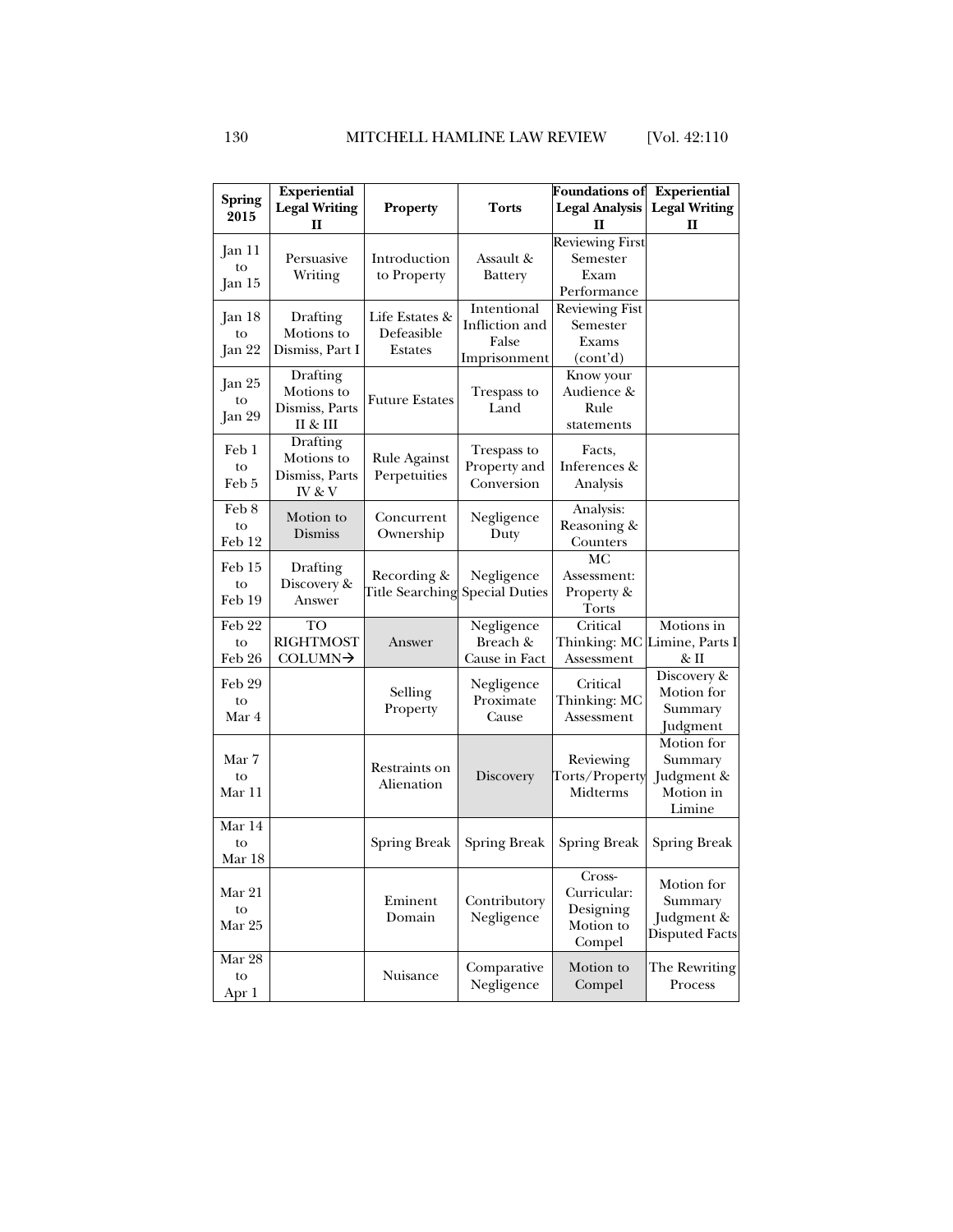| <b>Spring</b>     | <b>Experiential</b>  |                              |                           | <b>Foundations of</b>                 | <b>Experiential</b> |
|-------------------|----------------------|------------------------------|---------------------------|---------------------------------------|---------------------|
| 2015              | <b>Legal Writing</b> | <b>Property</b>              | <b>Torts</b>              | <b>Legal Analysis   Legal Writing</b> |                     |
|                   | п                    |                              |                           | н                                     | ш                   |
|                   |                      |                              | Joint & Several           | Motions for                           | Revision &          |
| Apr 4             |                      | Landlord-                    |                           |                                       | Oral                |
| to                |                      | Tenant                       | Liability &               | Summary                               | Argument,           |
| Apr 8             |                      |                              | Contribution              | Judgment                              | Part I              |
| Apr 11            |                      |                              |                           |                                       | Revision &          |
|                   |                      | Adverse<br>Possession        | Assumption of<br>the Risk | Practice Exam                         | Oral                |
| to                |                      |                              |                           |                                       | Argument,           |
| Apr <sub>15</sub> |                      |                              |                           |                                       | Part II             |
|                   |                      |                              |                           |                                       | Motion for          |
| Apr 18            |                      |                              | Age,                      |                                       | Summary             |
| to<br>Apr 22      |                      | Zoning and<br><b>Takings</b> | Intoxication,             | Practice Exam                         | <b>Judgment</b>     |
|                   |                      |                              | Other<br>Defenses         | Review                                | (with oral          |
|                   |                      |                              |                           |                                       | arguments)          |

The sequencing of assignments enables students to represent both parties to the hypothetical litigation, and to analyze the legal issues from the perspective of both plaintiff and defense counsel. Additionally, the sequencing of doctrinal topics allows students to acquire, analyze, and apply foundational legal concepts to documents they will encounter in law practice. In essence, the cross-curricular model teaches students to *practice* like lawyers.

After every assignment in the cross-curricular hypothetical, students receive individual feedback from doctrinal and legal writing professors with detailed rubrics that collaboratively assess substantive legal knowledge and writing ability. Next, students engage in substantial re-writing based on the feedback they receive. By requiring students to draft many of the litigation and transactional documents they will encounter in practice, the crosscurricular model helps students understand the context within which law is practiced. In addition, students develop the legal competencies needed to effectively and ethically represent future clients. The charts below summarize the assignment sequencing and due dates for Indiana Tech Law School's Fall 2015 crosscurricular hypothetical, and shows where Indiana Tech Law School's academic success courses (*Foundations of Legal Analysis I– VI*, discussed in more detail below)<sup> $45$ </sup> are placed in the curriculum.

45. *See infra* Part III.B.2.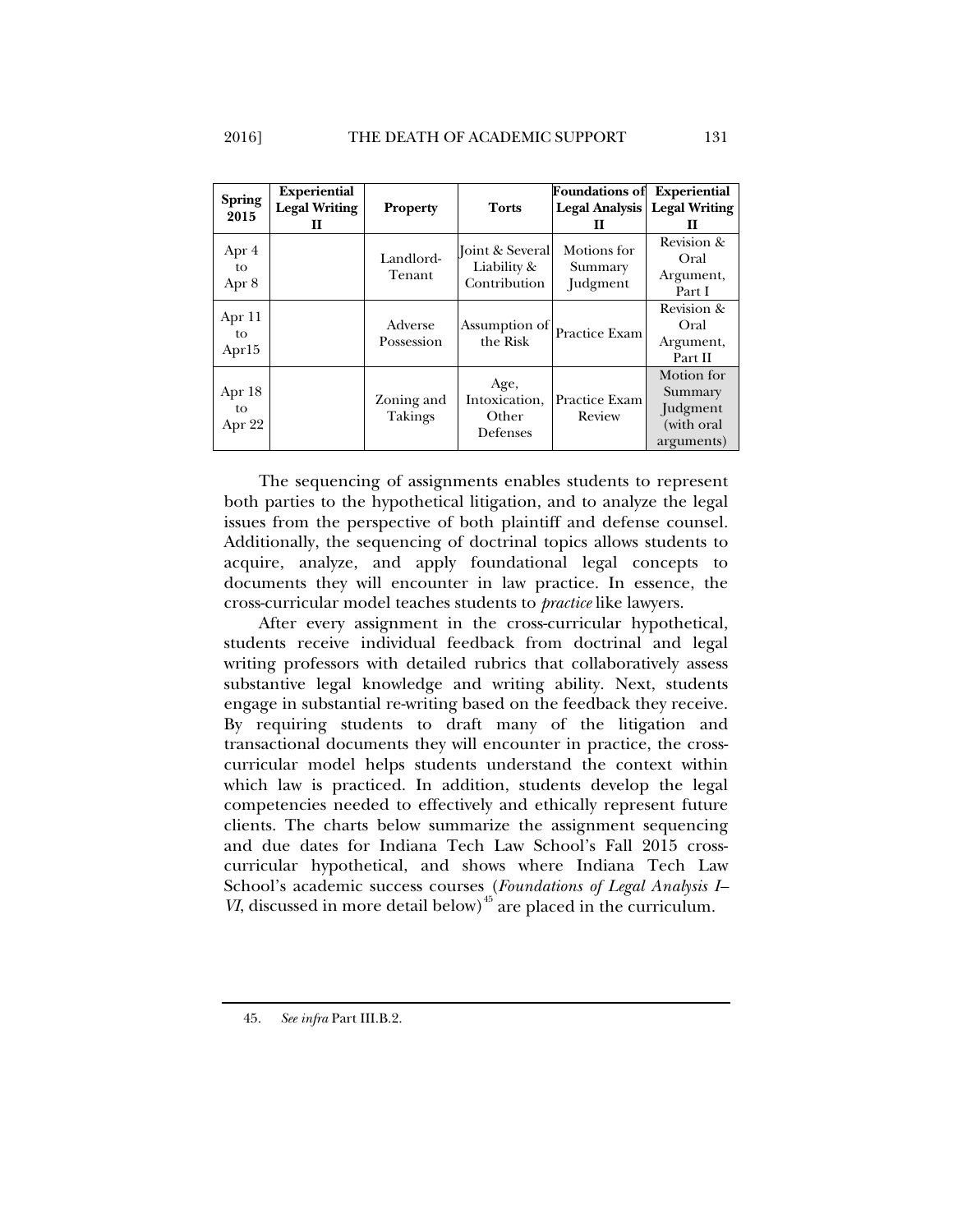| <b>FALL SEMESTER-FIRST YEAR</b>                                           |                                                    |              |  |  |  |
|---------------------------------------------------------------------------|----------------------------------------------------|--------------|--|--|--|
| Course                                                                    | <b>Assignment</b>                                  | Due Date     |  |  |  |
| Criminal Law                                                              | <b>Client Meeting</b>                              | September 8  |  |  |  |
| Contracts                                                                 | <b>Retention Agreement</b>                         | September 17 |  |  |  |
| Legal Research                                                            | Multi-issue research<br>September 24<br>assignment |              |  |  |  |
| <b>Experiential Legal</b><br>Writing I/Foundations of<br>Legal Analysis I | Predictive Memorandum                              | October 8    |  |  |  |
| Civil Procedure                                                           | Complaint                                          | November 10  |  |  |  |

| <b>SPRING SEMESTER-FIRST YEAR</b>          |                                                                                                                                                 |                 |  |  |
|--------------------------------------------|-------------------------------------------------------------------------------------------------------------------------------------------------|-----------------|--|--|
| Course                                     | <b>Assignment</b>                                                                                                                               | <b>Due Date</b> |  |  |
| <b>Experiential Legal</b><br>Writing II    | Motion to Dismiss for<br>Lack of Personal<br>Jurisdiction and Failure to<br>State a Claim (under<br><b>Federal Rules of Civil</b><br>Procedure) | February 9      |  |  |
| Property                                   | Answer                                                                                                                                          | February 18     |  |  |
| <b>Torts</b>                               | Discovery                                                                                                                                       | March 3         |  |  |
| <b>Foundations of Legal</b><br>Analysis II | Motion to Compel<br>Discovery                                                                                                                   | March 11        |  |  |
| <b>Experiential Legal</b><br>Writing II    | <b>Motion for Summary</b><br><b>Judgment</b>                                                                                                    | April 15        |  |  |

The cross-curricular model extends into the second and third years, thus enabling students to further develop their legal reasoning, writing, research, and communication skills.

In the fall semester of the second year, the cross-curricular model focuses on hypothetical litigation involving a claim under 18 U.S.C. § 1983, and interweaves social justice issues into course assignments. The chart below sets forth the assignment sequencing.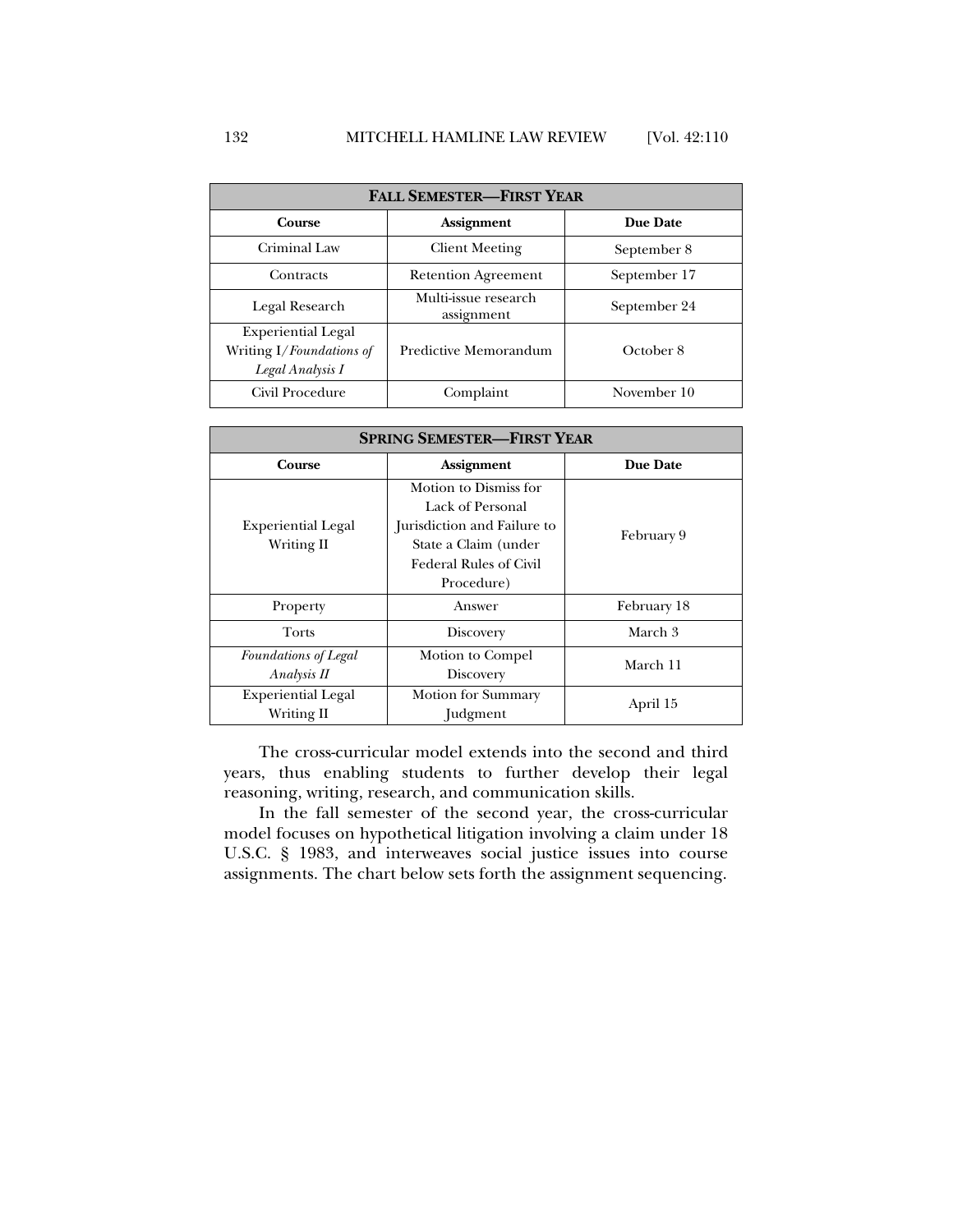| <b>FALL SEMESTER-SECOND YEAR</b>         |                                                                                                                                              |              |  |  |  |
|------------------------------------------|----------------------------------------------------------------------------------------------------------------------------------------------|--------------|--|--|--|
| Course                                   | <b>Assignment</b>                                                                                                                            | Due Date     |  |  |  |
| <b>Experiential Legal</b><br>Writing III | Memorandum (issue:<br>interlocutory appeal of a<br>denial of summary<br>judgment on qualified<br>immunity grounds under<br>18 U.S.C. § 1983) | September 10 |  |  |  |
| Professional<br>Responsibility           | Memorandum (issue: the<br>presence of an actual or<br>apparent conflict of<br>interest)                                                      | October 1    |  |  |  |
| <b>Constitutional Law</b>                | Motion in Opposition to<br>Summary Judgment                                                                                                  | October 26   |  |  |  |
| Foundations of Legal<br>Analysis III     | Review and partial rewrite<br>of Motion in Opposition<br>to Summary Judgment                                                                 | November 21  |  |  |  |

In the spring semester of the second year, the cross-curricular hypothetical focuses on transactional drafting. The hypothetical involves two individuals who agree to form a limited liability partnership, which includes an anti-assignment clause. The agreement provides that, upon the death of either co-owner, the entire interest in the LLC will transfer to the surviving owner. Shortly after the agreement is signed, one of the co-owners assigns his rights in the LLC to a third party. At the time of the assignment, the unsuspecting co-owner contracts a rare illness and decides to draft a will bequeathing the entire LLC to his children. When the co-owner dies, the third-party files a complaint asserting a one-half interest in the LLC. The cross-curricular hypothetical ends with the filing of an answer by the deceased co-owner's children.

The hypothetical enables students to draft an LLC Operating Agreement, a Contract Assigning Rights to a Third Party, a will, a complaint, and an answer. Below is a summary of the assignment sequencing and due dates for the transaction-based cross-curricular hypothetical.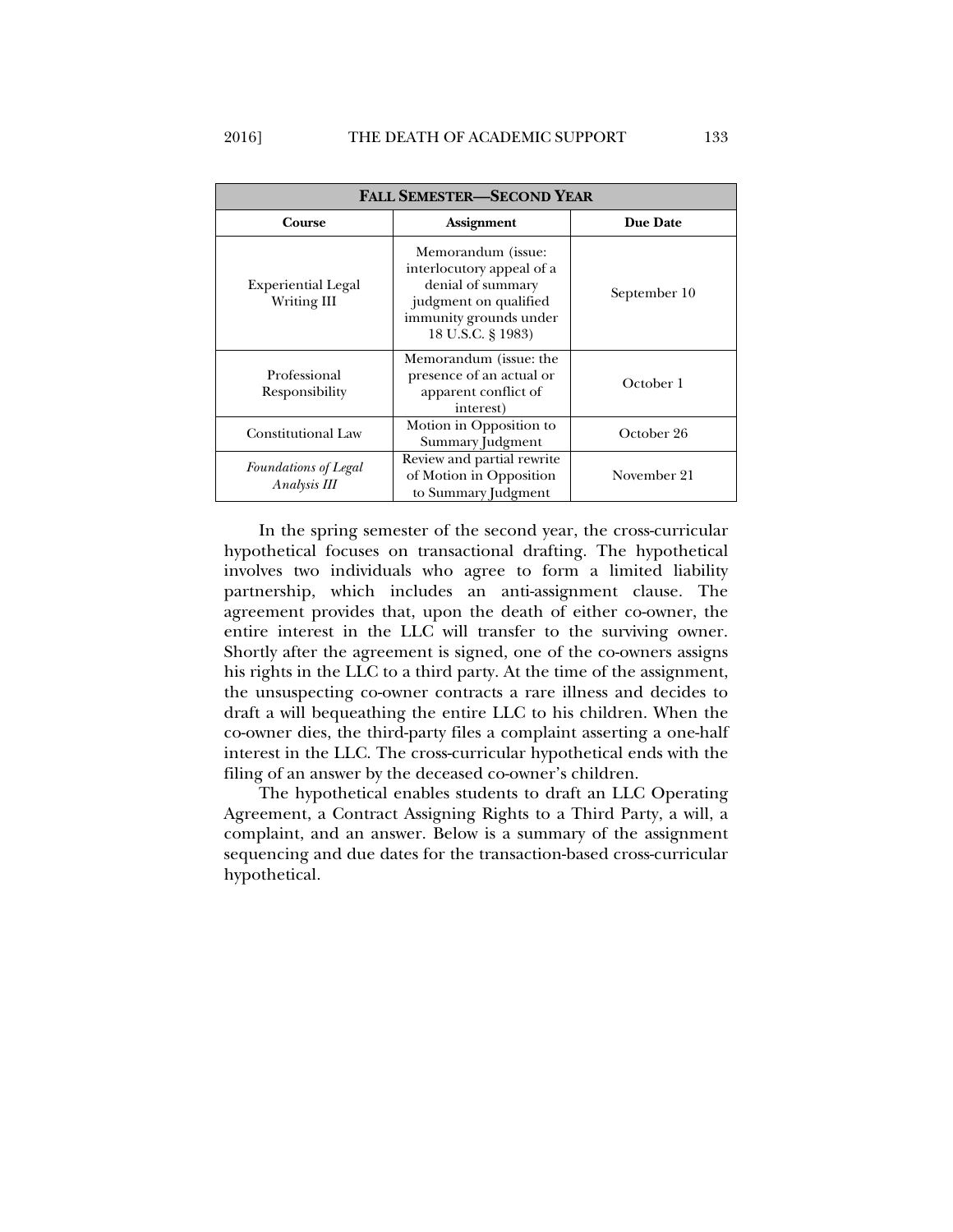| <b>SPRING SEMESTER—SECOND YEAR</b>      |                                                                                                                   |             |
|-----------------------------------------|-------------------------------------------------------------------------------------------------------------------|-------------|
| Course                                  | <b>Assignment</b>                                                                                                 | Due Date    |
| <b>Business Associations</b>            | LLC Operating Agreement<br>(with anti-assignment<br>clause)                                                       | February 11 |
| Commercial Law                          | <b>Contract Assigning Rights</b><br>(on behalf of one co-owner<br>in violation of the anti-<br>assignment clause) | March 3     |
| Wills, Trusts, and Estates              | Last Will and Testament<br>(on behalf of the other co-<br>owner of the LLC                                        | March 24    |
| <b>Experiential Legal Writing</b><br>IV | Complaint (alleging<br>breach of the anti-<br>assignment clause)                                                  | April 14    |
| <b>Foundations of Legal Analysis</b>    | Answer                                                                                                            | April 28    |

The cross-curricular model in the third year focuses on litigating a dispute in a criminal context. The fall 2015 hypothetical focuses on an alleged illegal search of a digital device by law enforcement. Students are required to draft a memorandum and motion to suppress in Evidence and Criminal Procedure class, respectively. In doing so, every student is required to compile a portfolio of all graded writing assignments in the cross-curricular hypothetical, including rewrites. Thus, the culmination of work over the three years not only provides each student a portfolio of work by which to measure their progress and proficiency in legal writing and other professional skills, but it also provides them documents to show potential employers the competencies they have acquired.

Finally, the cross-curricular model is consistent with the processes governing *how* students learn and process information, typically referred to as metacognition.

[T]here is a body of research related to how children learn that supports curriculum integration . . . . The brain organizes new knowledge on the basis of previous experiences and the meaning that has developed from those experiences. The brain processes many things at the same time, and holistic experiences are recalled quickly and easily. "The human brain . . . actively seeks patterns and searches for meaning through these patterns."

In fact, the brain may resist learning *fragmented facts that are presented in isolation*. Learning is believed to occur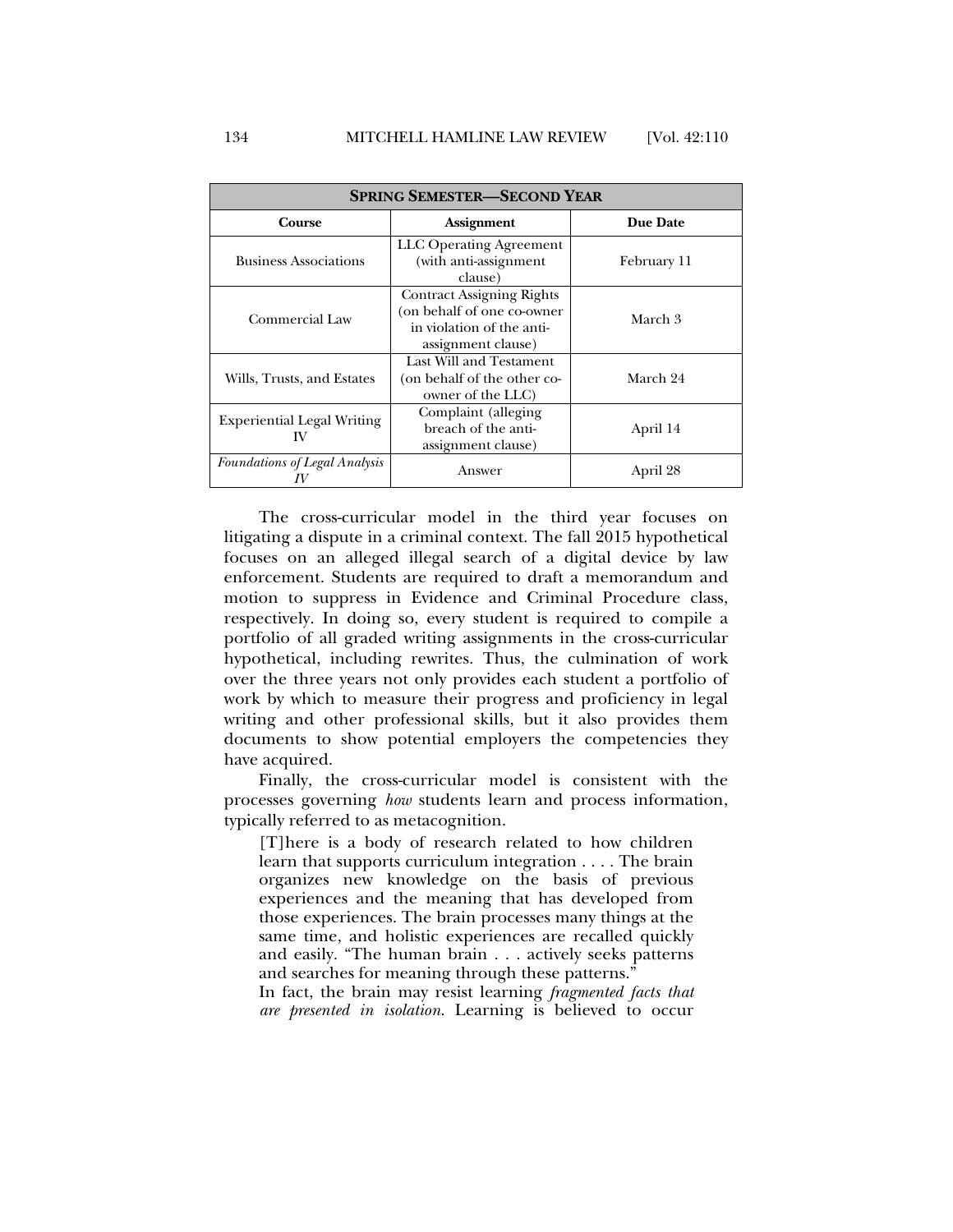faster and more thoroughly when it is presented in *meaningful contexts, with an experiential component*. 46

By integrating doctrine, skills, practice, *and* academic success concepts, law schools can enhance the quality of each student's learning process maximizing the outcomes of students. The diagram below shows the outcomes (and competencies) that students attain in the first-year cross-curricular model:

 <sup>46.</sup> Kathy Lake, *Integrated Curriculum, in* SCHOOL IMPROVEMENT RESEARCH SERIES (1994) (emphasis added) (quoting B. SHOEMAKER, INTEGRATIVE EDUCATION: A CURRICULUM FOR THE TWENTY-FIRST CENTURY 13 (1989)), http:// educationnorthwest.org/sites/default/files/integrated-curriculum.pdf.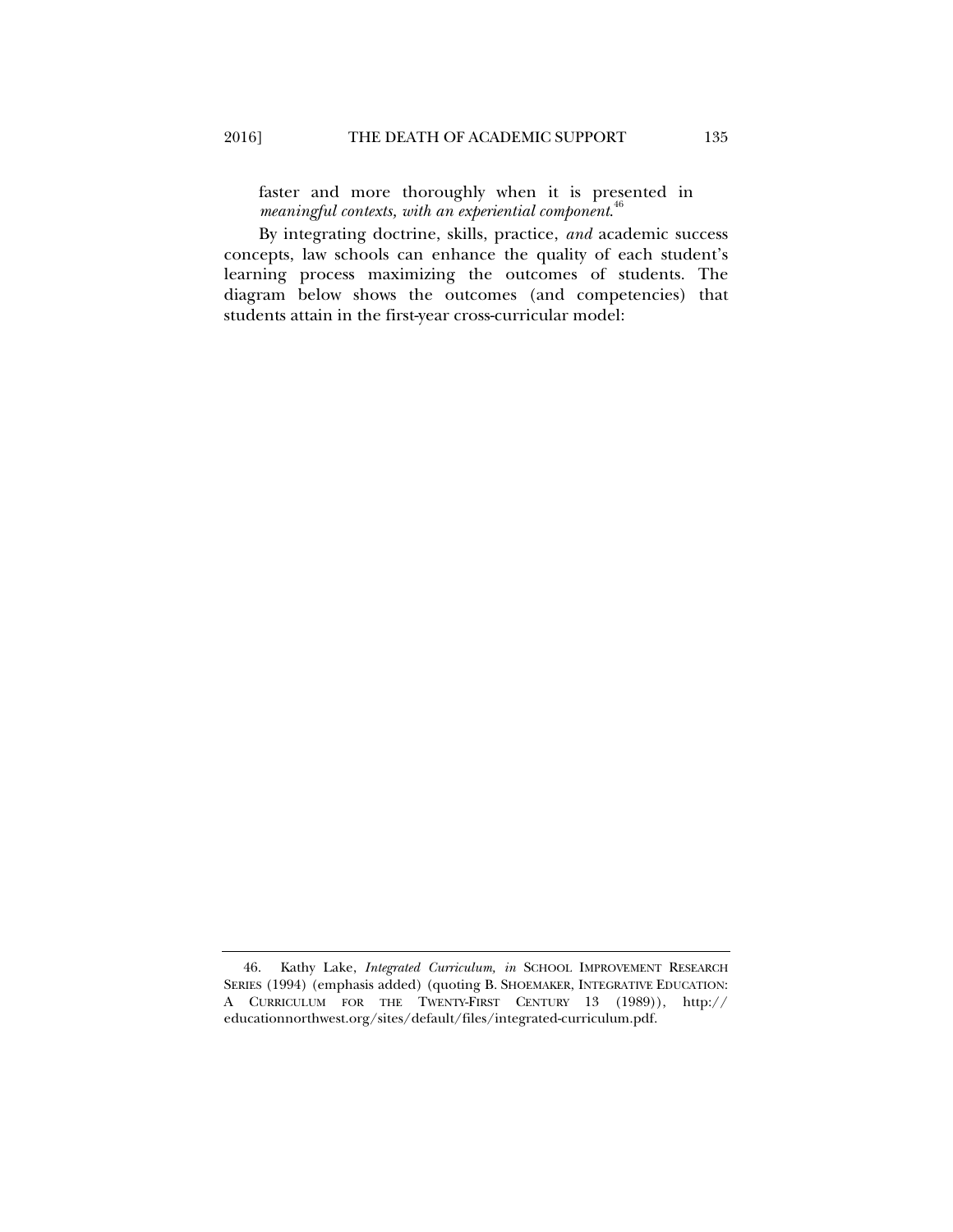

(Chronological Sequencing of Lawyering Tasks Across Courses)

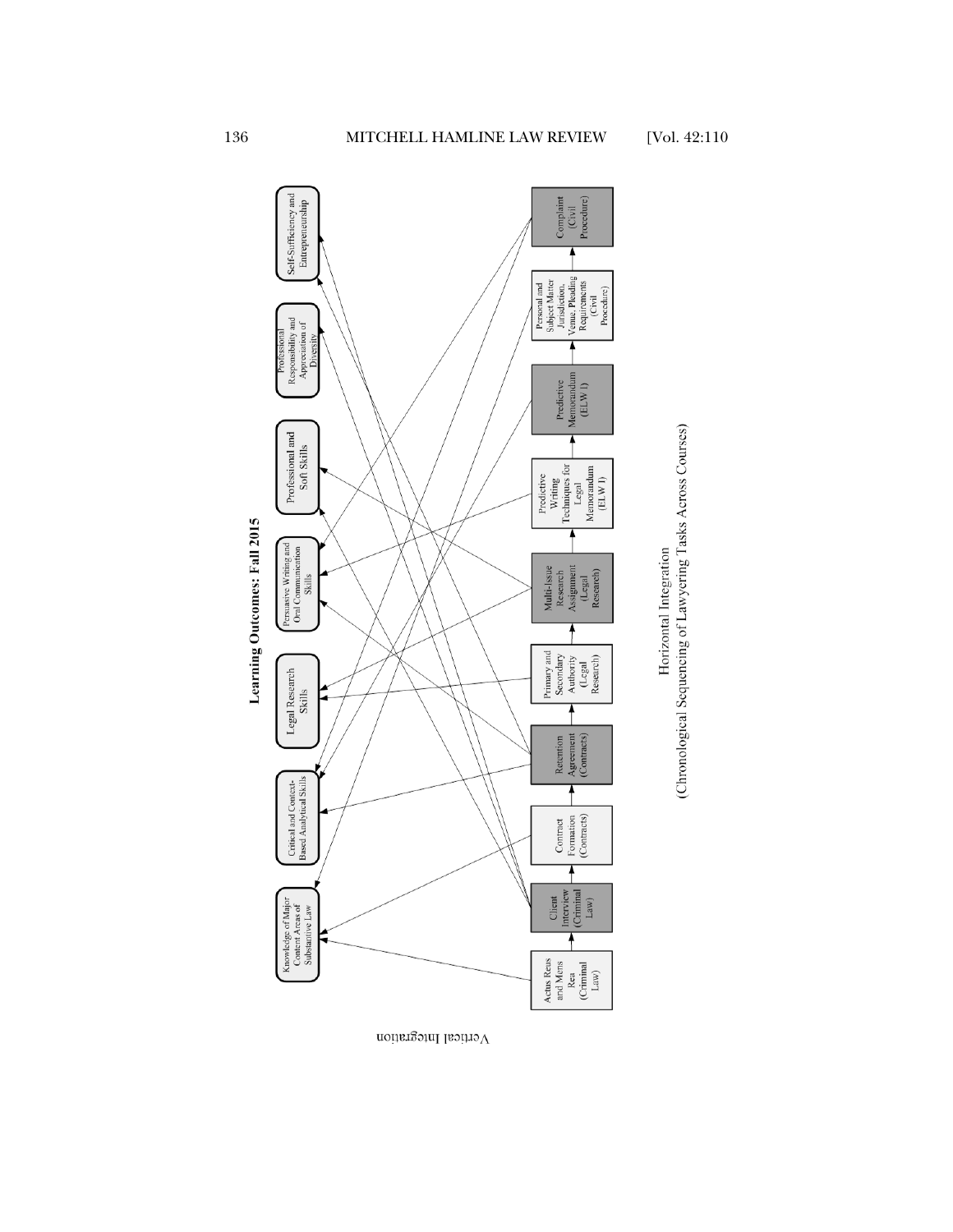

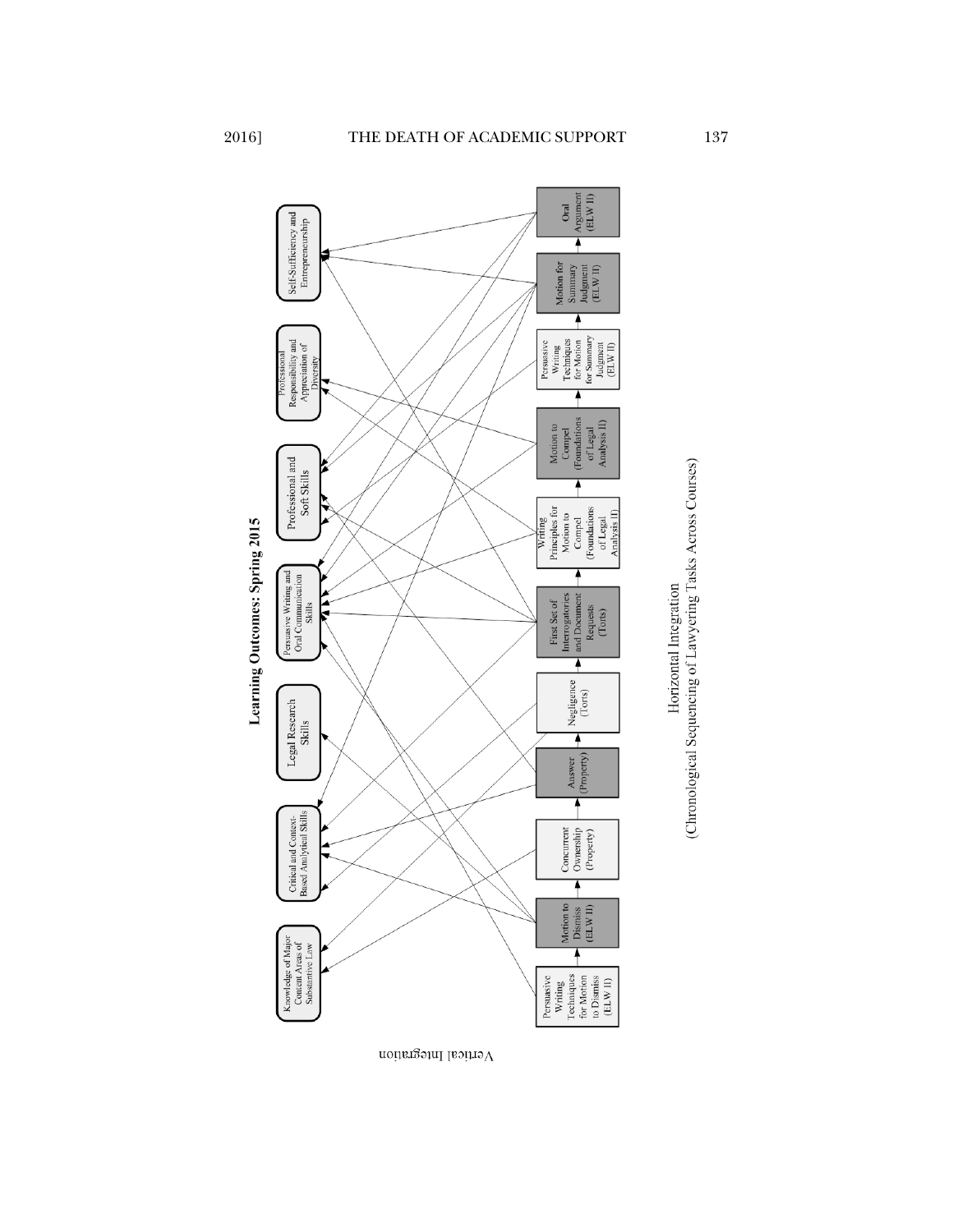#### *2. Academic Success Throughout the Curriculum*

Studies demonstrate that "[p]rograms focusing on improving academic preparation must start early in a student's life, must be intensive, and must persist during all levels and grades of schooling."47 Indiana Tech Law School's academic success program is administered by an experienced legal educator, spans six semesters, and, in addition to inclusion in the cross-curricular hypothetical, focuses on academic success and bar preparation. The chart below summarizes Indiana Tech Law School's six academic support courses, which total nine credits.

| <b>ACADEMIC SUPPORT COURSES</b>      |                |                                                                                                                               |  |
|--------------------------------------|----------------|-------------------------------------------------------------------------------------------------------------------------------|--|
| Course                               | <b>Credits</b> | <b>Topics</b>                                                                                                                 |  |
| Foundations of<br>Legal Analysis I   | One            | Time and Stress Management, Case Briefing and<br>Analysis, Outlining, Legal Reasoning and Analysis,<br>and Test-Taking Skills |  |
| Foundations of<br>Legal Analysis II  | One            | Legal Reasoning and Analysis, Test-Taking Skills,<br>Writing and Research Techniques                                          |  |
| Foundations of<br>Legal Analysis III | One            | Legal Reasoning and Analysis, Test-Taking Skills,<br>Writing and Research Techniques                                          |  |
| Foundations of<br>Legal Analysis IV  | One            | The Multi-State Performance Test (MPT)                                                                                        |  |
| Foundations of<br>Legal Analysis V   | Two            | The Multi-State Bar Examination (MBE)                                                                                         |  |
| Foundations of<br>Legal Analysis VI  | Three          | Comprehensive Bar Review—the MPT, MBE, and<br>Indiana Essay Questions                                                         |  |

Students with a grade point average of 3.25 or above (calculated on a non-cumulative basis) may waive out of Foundations II & III, but no student may waive out of Foundations I, IV, V, & VI. Below is an in-depth description of the courses.

FOUNDATIONS OF LEGAL ANALYSIS I (ONE CREDIT)

*Foundations I* focuses on developing student competency in the following:

- the structure of the state and federal court system;
- the different parts of a judicial opinion;
- briefing cases;
- analytical and logical reasoning skills;

 <sup>47.</sup> Parker & Redfield, *supra* note 1, at 69.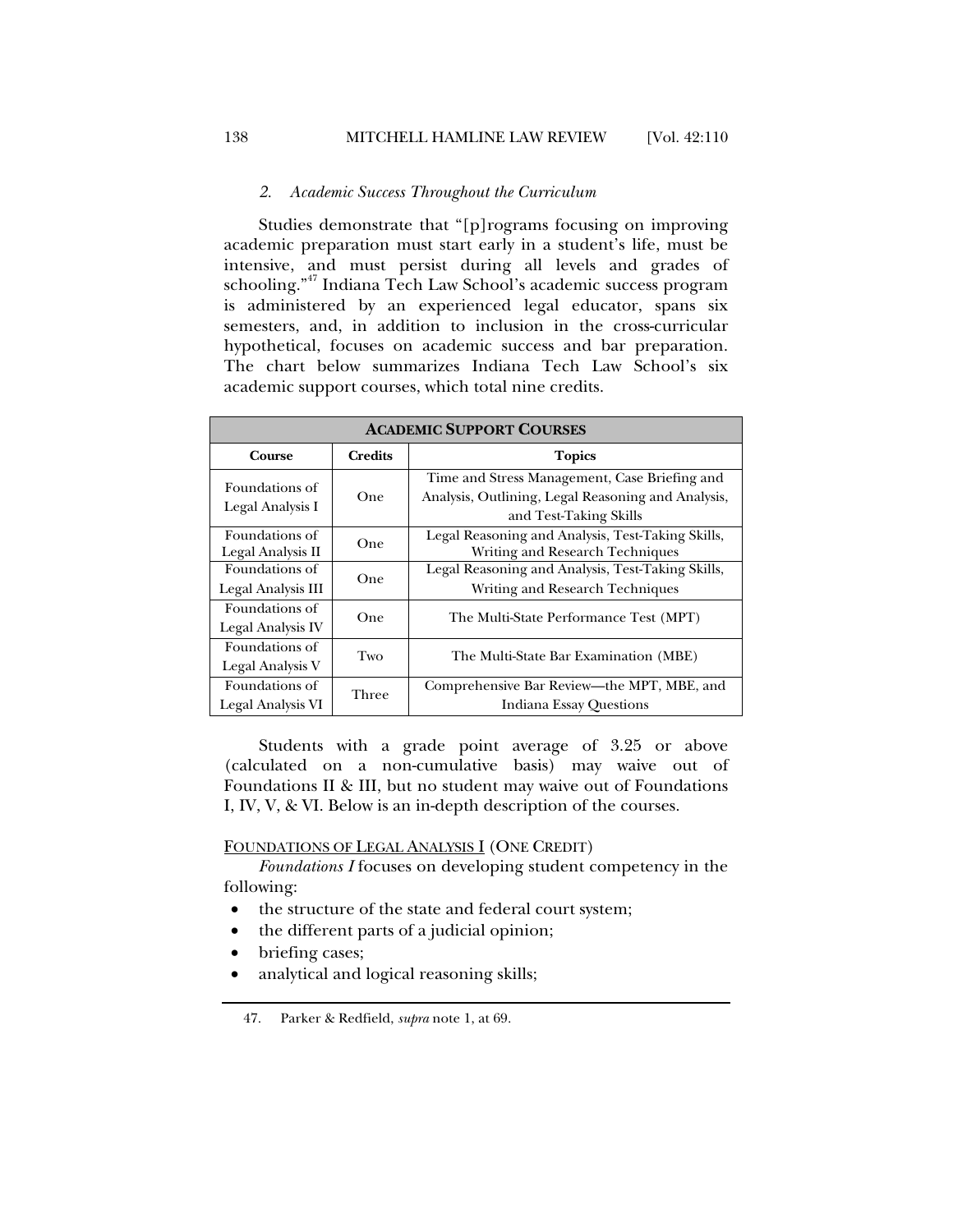- legal analysis (e.g., extracting the rule of law from a case, distinguishing holdings from dicta, and the role of policy);
- applying the law to a given set of facts;
- legal writing and research skills;
- organizing and synthesizing cases;
- distinguishing relevant facts from irrelevant facts, primary versus secondary authority, and binding versus persuasive authority;
- principles of statutory interpretation;
- test-taking skills for law school exams, including issue spotting and analyzing legal issues from competing perspectives;
- strategies for answering multiple-choice questions;
- outlining; and
- time and stress management.

*Foundations I* begins during orientation where students are presented a legal hypothetical in which they are approached by a client to help the client resolve a legal matter. Spanning the course of eight hours over three days, the hypothetical is used to jumpstart their law school academic career, as well as begin to establish their professional identity. For example, the first issues discussed in the context of the hypothetical are the importance of time management for a practicing lawyer when taking on new tasks. The students then transfer this concept to creating their own law school schedule which maps out study time, work hours, family time, and class time.

Then the students return to the hypothetical to discuss the professional persona they want to project to their client. They are then taught that their professional persona as a lawyer begins with their first day of law school. Proper decorum in a law school class environment is reviewed with the students.

The students continue to work through the hypothetical and learn how to identify the different parts of a judicial opinion. In addition, students are required to brief cases relevant to the hypothetical. The doctrinal professors then conduct mock classes to acquaint students with the law school classroom and discuss the legal issues presented in the hypothetical. Put simply, the hypothetical is the vehicle by which students develop context-based analytical skills. The orientation period ends by debriefing the experience and then connecting it to, and introducing, the *Foundations of Legal Analysis I* course and their first year crosscurricular hypothetical.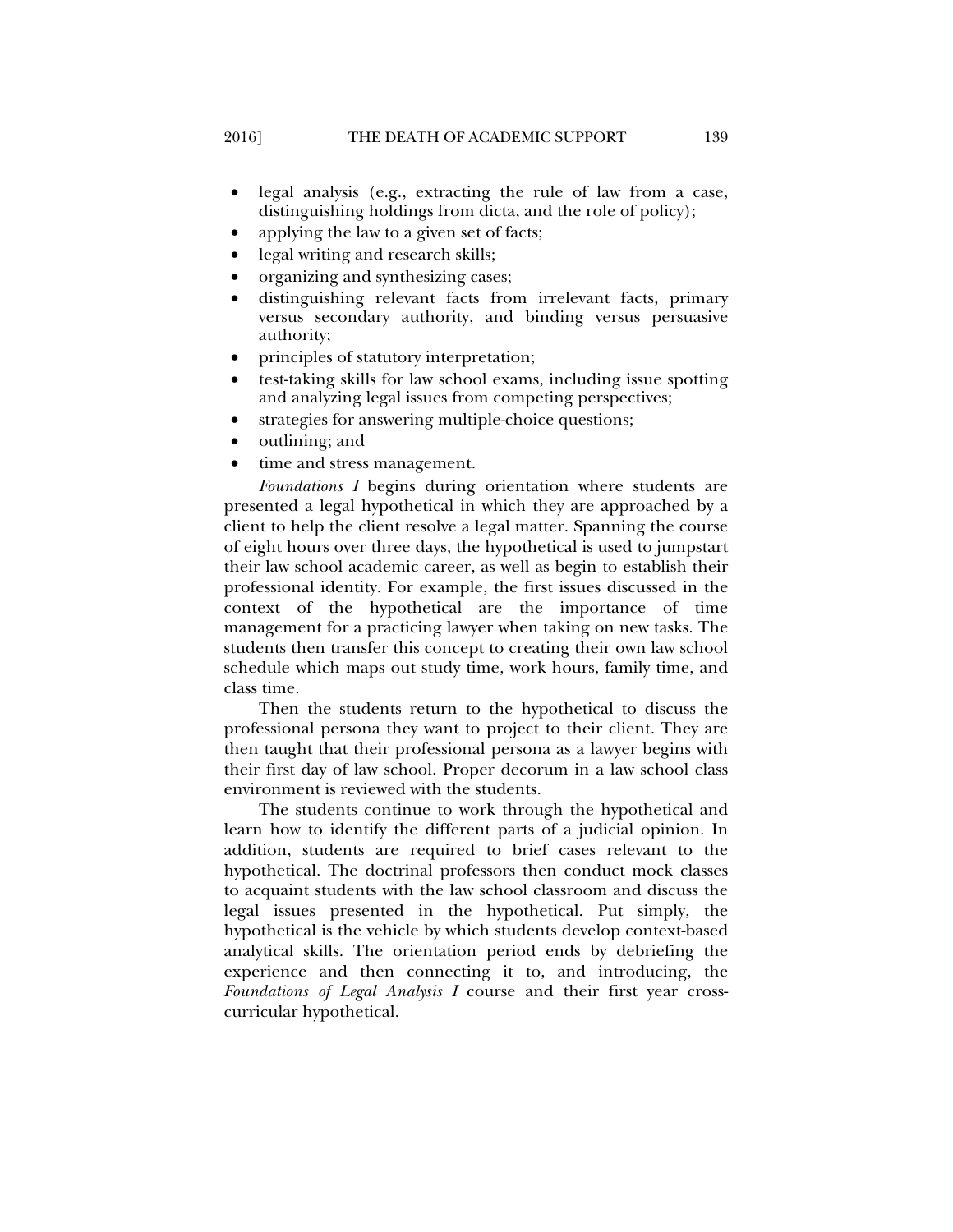*Foundations I* departs from the hypothetical model used during orientation, but does take part in the first year cross-curricular hypothetical as a portion of the class. *Foundations I* picks up on topics not covered during orientation, such as note-taking and outlining skills, test-taking skills, etc. and also further develops skills jumpstarted in orientation. However, *Foundations I* is partnered with their first year doctrinal courses to teach these skills to make this skill development relevant. The formative assessments outlined below are developed in conjunction with doctrinal faculty. Some assessments are even administered during the doctrinal course and then deconstructed as a skills lesson in the *Foundations I* course.

Additionally, through a contractual agreement with BARBRI, essay and multiple-choice questions are available to provide additional student practice. These exercises are coordinated between the *Foundations* and doctrinal professors. One of BARBRI's tools is BARBRI AMP, which is a powerful, interactive online software program that students have access to at Indiana Tech Law School. This online learning program adapts to each student's learning habits, provides performance feedback, identifies knowledge gaps and areas most in need of improvement, and thereby focuses study time more efficiently. It helps students to learn faster and retain information longer. Used as a formative assessment tool, it reinforces the black-letter law of bar-critical classes and ensures a strong foundation in these subjects.

The formative assessments during this course include the following:

- logical Reasoning and Writing Assessment;
- three case-briefing assignments covering all three firstsemester doctrinal courses;
- three essay practice exams covering all three first-semester doctrinal courses; and
- one multiple-choice assessment covering all three firstsemester doctrinal courses.

An individualized academic success plan is created for every single law student based on the formative assessments administered during the *Foundations I* course. The plan is reviewed at least once a year with the student. This academic success plan is driven by the results of formative and summative assessments administered within the *Foundations* courses, as well as from referrals from doctrinal professors based upon class performance. This is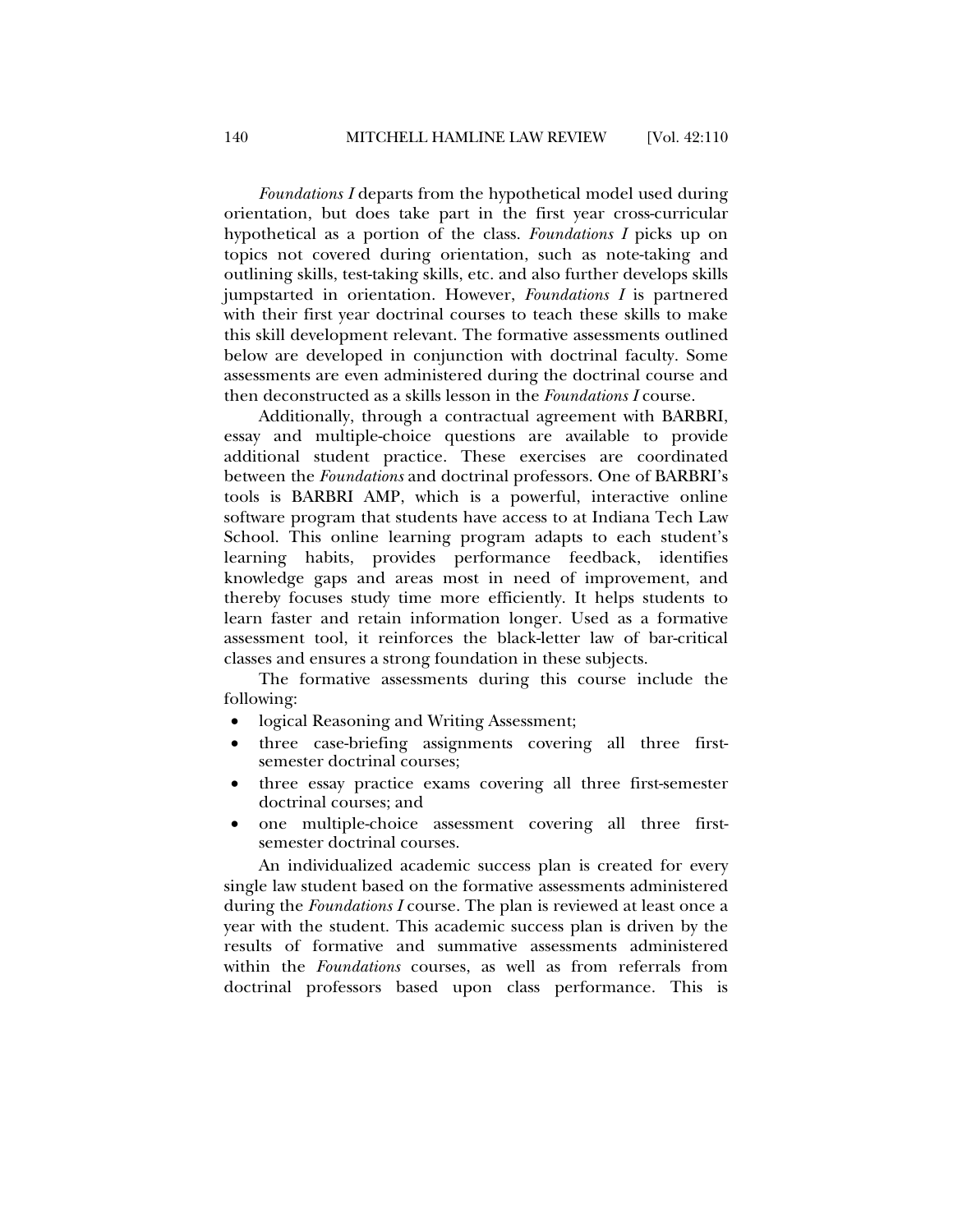designed to ensure all students are working to their fullest potential.

# FOUNDATIONS OF LEGAL ANALYSIS II (ONE CREDIT)

*Foundations II* focuses on the same outcomes and objectives as *Foundations I,* but provides individualized instruction to each student based on weaknesses identified in his or her performance on first-semester assessments and examinations. Students who obtain a grade point average of 3.25 or higher after the first semester are eligible to waive out of *Foundations II.* However, students who waive out of the course are still required to meet with law school personnel to review their individual academic success plans.

The course begins by using the summative assessments from their first-term doctrinal courses as a formative assessment tool as they continue on to their second semester of law school. This intercurricular cohesion effectuates skill transference between doctrinal courses. Students self-evaluate their summative assessments from the first term not only to revisit their substantive strengths and weaknesses, but also to review the structural and organizational aspects of the exam they communicated on the writing portions. They identify what they need to work on to be more successful in the second term. Often these weaknesses are not just individual problems but can be seen to some degree in the entire cohort, which will drive the emphasis of the teaching in the rest of the *Foundations II* course. Individual academic success plans are updated after students self-evaluate how they performed in their first term to ensure they do better the second term. The deficient areas within the cohort are then remedied using second-semester course content, in partnership with the doctrinal professors. Any individual problems that cannot be addressed through *Foundations II* are addressed through small group or one-on-one instruction, and outlined in their individual academic success plan.

Formative assessments include the following:

- self-evaluation of their first semester summative assessments;
- practice essay exams based on second-semester doctrinal courses;
- legal writing assignments that require students to research various legal issues and predict how a court is likely to rule on those issues;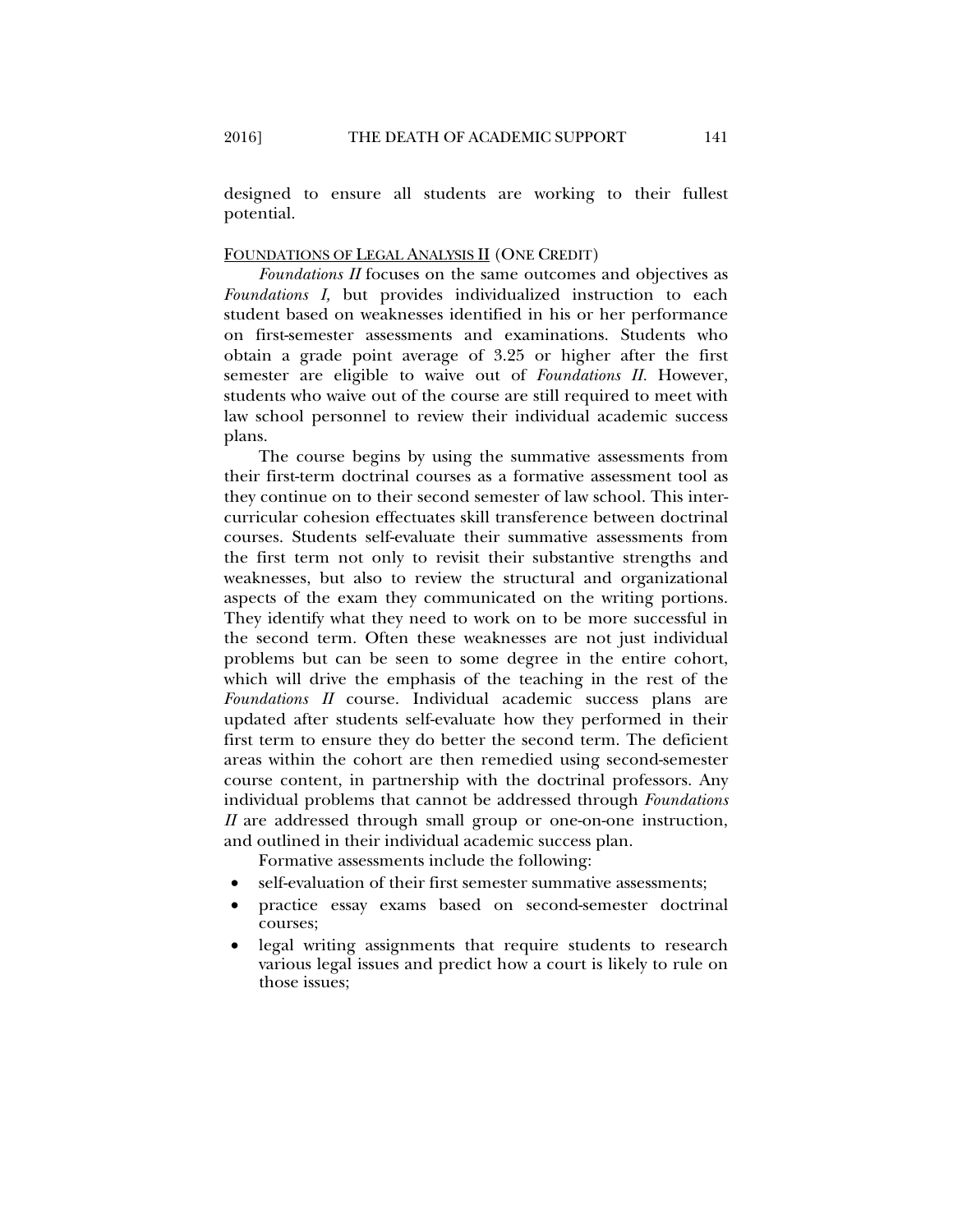- multiple-choice exams based on second-semester doctrinal courses; and
- one "umbrella" practice exam that includes legal issues from all second-semester courses.

#### FOUNDATIONS OF LEGAL ANALYSIS III (ONE CREDIT)

*Foundations III* continues to tailor instruction and assessments based on the individual weaknesses of each student and the identified cohort needs. Theoretically, this class will be smaller than the *Foundations II* course as students meet their academic success plan goals to improve their grades, thus possibly making them eligible to waive out of this third semester course. Students who achieve a second semester GPA of 3.25 or better are eligible to waive out of this class. This course revisits the individual academic success plan and updates are included as students continue to hone skills necessary to be successful in law school.

The range of formative assessments is similar to *Foundations II.* However, students shift from an individual approach to improving their academic success to a more collaborative approach as a way to continue working on skills. Students are teamed up to work through assignments as a law firm. This collaborative approach helps students apply academic success skills in a different, and perhaps more interesting way, and helps students develop 'soft' skills, such as interpersonal communication and problem-solving. Ultimately, this approach prepares students for clinics, externships, and the practice of law.

This course's emphasis is placed on reinforcing critical analysis skills, including reading comprehension, issue identification, separating relevant from irrelevant facts, articulating the specific rules of law being tested, and critically applying relevant law to relevant facts and reaching a correct conclusion. This skill area is developed so students perform better in their doctrinal classes and upper level writing classes, but also to ensure development of skills needed for the *Foundations IV* class, which focuses on performance testing.

Students with academic needs that cannot be addressed through *Foundations III* are addressed through small group or oneon-one instruction, and outlined in their individual academic success plan.

BARBRI AMP and other formative assessment tools BARBRI offers will continue to be available to our students for traditional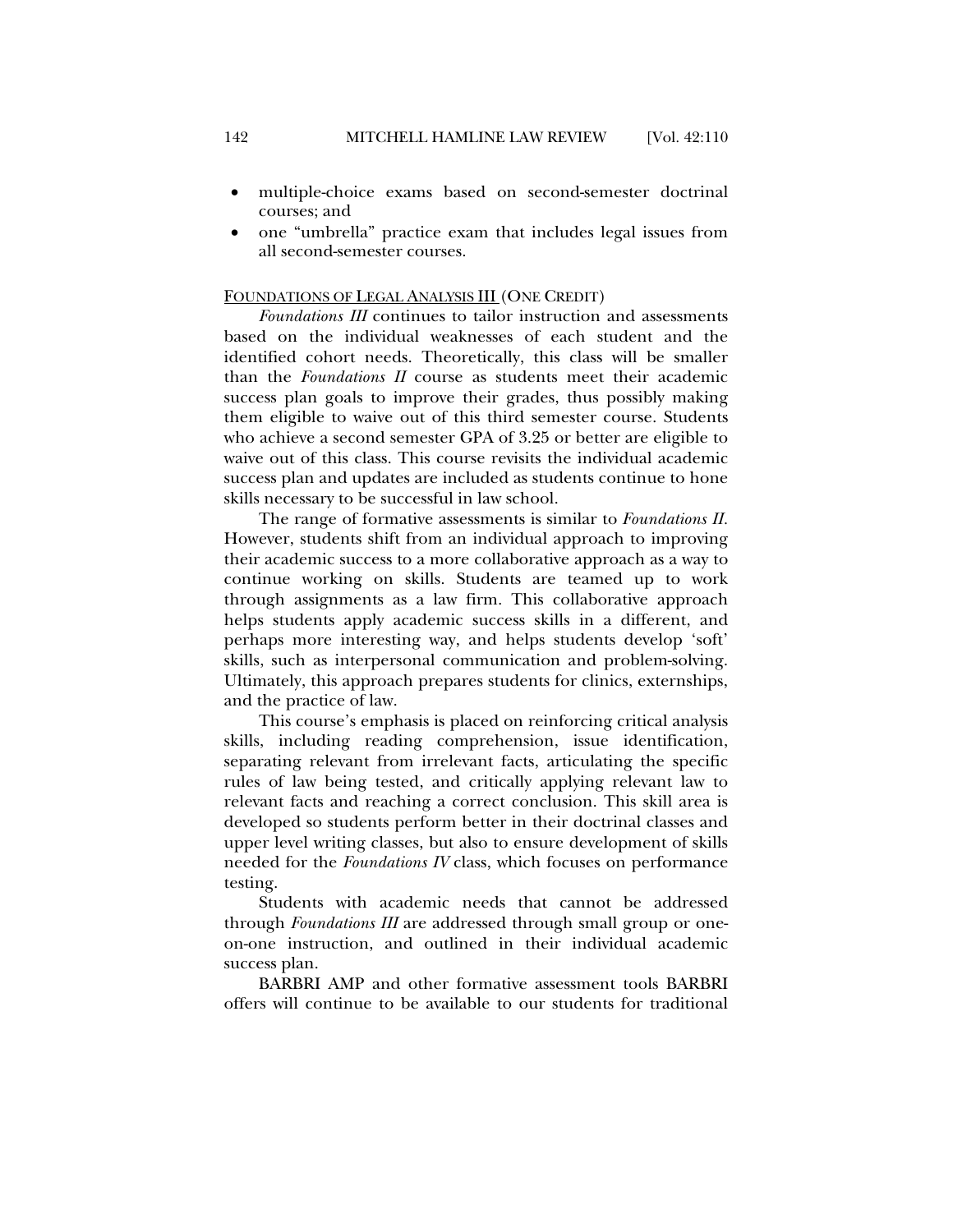upper level bar-critical courses. Formative assessments include the following:

- group problem-solving exercises;
- practice essay exams based on upper-level doctrinal courses;
- legal writing assignments that require students to research various legal issues and predict how a court is likely to rule on those issues;
- multiple-choice exams based on upper-level doctrinal courses; and
- one "umbrella" practice exam that includes legal issues from all upper-level courses.

#### FOUNDATIONS OF LEGAL ANALYSIS IV (ONE CREDIT)

*Foundations IV* will begin the students' formal preparation for the bar exam and focus exclusively on the Multistate Performance Test (MPT), which is tested in Indiana and a majority of other jurisdictions. However, all of the skills honed during Foundations I through III are relevant to the skills needed when completing an MPT. Thus, the courses are a continuum of skill development, building on previous course work. Academic success plans are reviewed again, particularly because some students may have waived out of Foundations II and/or Foundations III.

The MPT requires examinees to: (1) sort detailed factual materials and separate relevant from irrelevant facts; (2) analyze statutory, case, and administrative materials for applicable principles of law; (3) apply the relevant law to the relevant facts in a manner likely to resolve a client's problem; (4) identify and resolve ethical dilemmas, when present; (5) communicate effectively in writing; and (6) complete a lawyering task within time constraints. Thus, the formative assessments for this course include four fulllength Multistate Performance Tests with individual feedback. By completing these assignments, Indiana Tech Law School prepares students for the MPT and helps students develop proficiency in the types of skills, such as predictive and persuasive writing, that are needed for law practice.

Following the end of *Foundations IV*, students must complete BARBRI AMP modules for two Multistate Bar Exam (MBE) subjects during the summer between their second and third year as they ramp up the intensity of bar preparation through their final year of law school.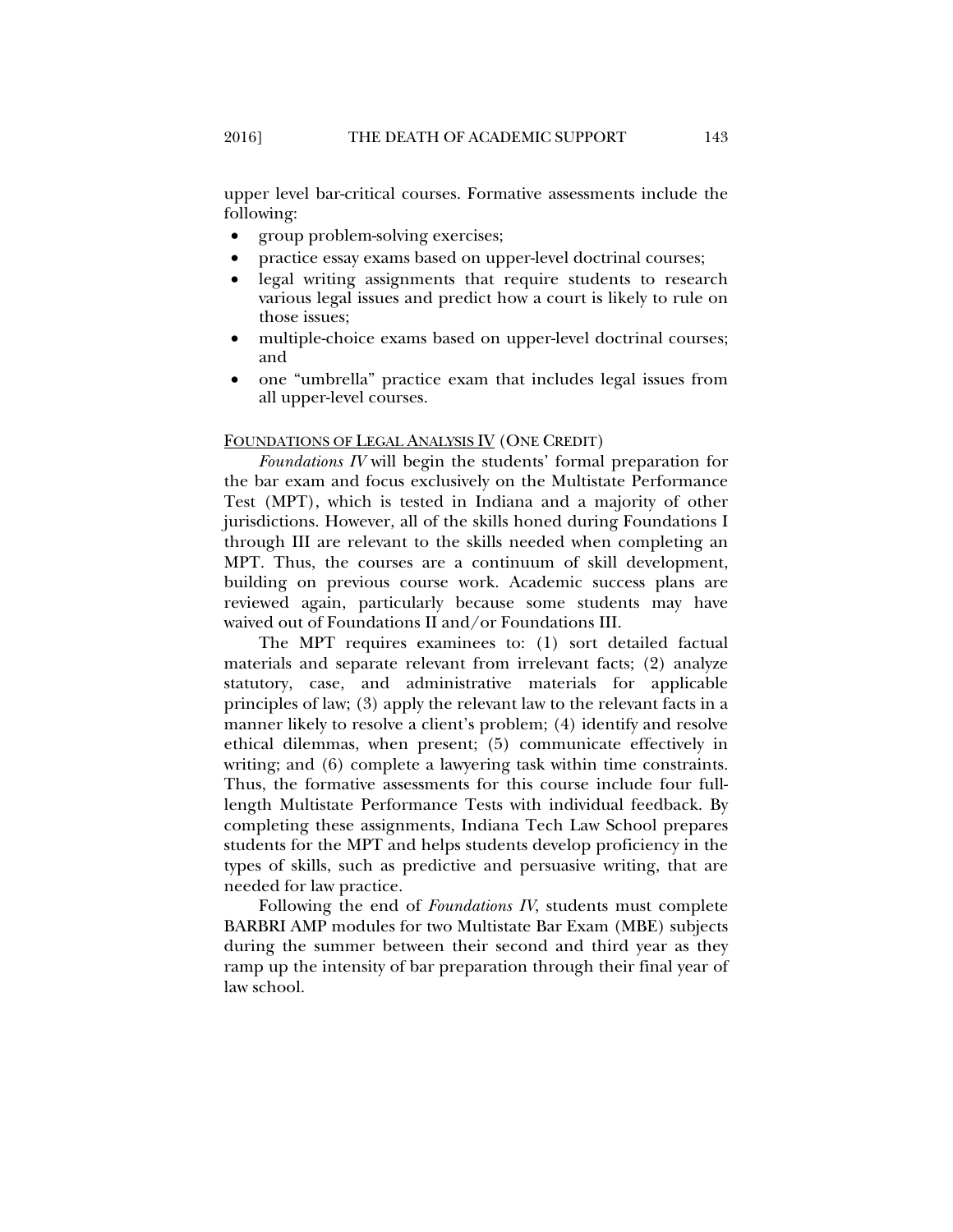FOUNDATIONS OF LEGAL ANALYSIS V—BARBRI EXTENDED BAR REVIEW (TWO CREDITS)

*Foundations V* uses BARBRI's Extended Bar Review materials to ease students into bar preparation by allotting more time for instruction and applied practice by sharply focusing on contextualized substantive review of the most heavily tested MBE doctrines. Students gain a strong conceptual understanding and indepth knowledge of highly tested doctrines across three MBE subjects and are taught how to develop, use, and apply a flexible, yet strong, analytical framework to solve bar exam problems.

Students must complete BARBRI AMP modules for three additional MBE subjects as part of this course. They will also receive a preliminary diagnostic exam at the beginning of the term that includes one bar-style essay and 100 MBE-style multiple-choice questions as a baseline exam. Based upon this exam, academic success plans are reviewed and revised.

Formative assessment during the course includes:

- preliminary diagnostic exam;
- periodic quizzes;
- midterm exam; and
- comprehensive final exam.

Furthermore, faculty mentors are assigned at this point to help students transition through this last phase of law school and beyond to the bar exam and the practice of law.

# FOUNDATIONS OF LEGAL ANALYSIS VI—BARBRI EXTENDED BAR REVIEW (THREE CREDITS)

*Foundations VI* continues the use of BARBRI's extended Bar Review materials, focusing on the MPT, two additional MBE subjects, and Indiana Essay Questions. Students must complete BARBRI AMP modules for two additional MBE subjects as part of this course. Based upon the comprehensive final exam in *Foundations V*, academic success plans are updated to reflect areas still in need of development, which their bar mentor can use when working with the student. Formative assessments include the following:

- fifty question diagnostic/baseline exam;
- periodic quizzes;
- midterm exam; and
- comprehensive final exam.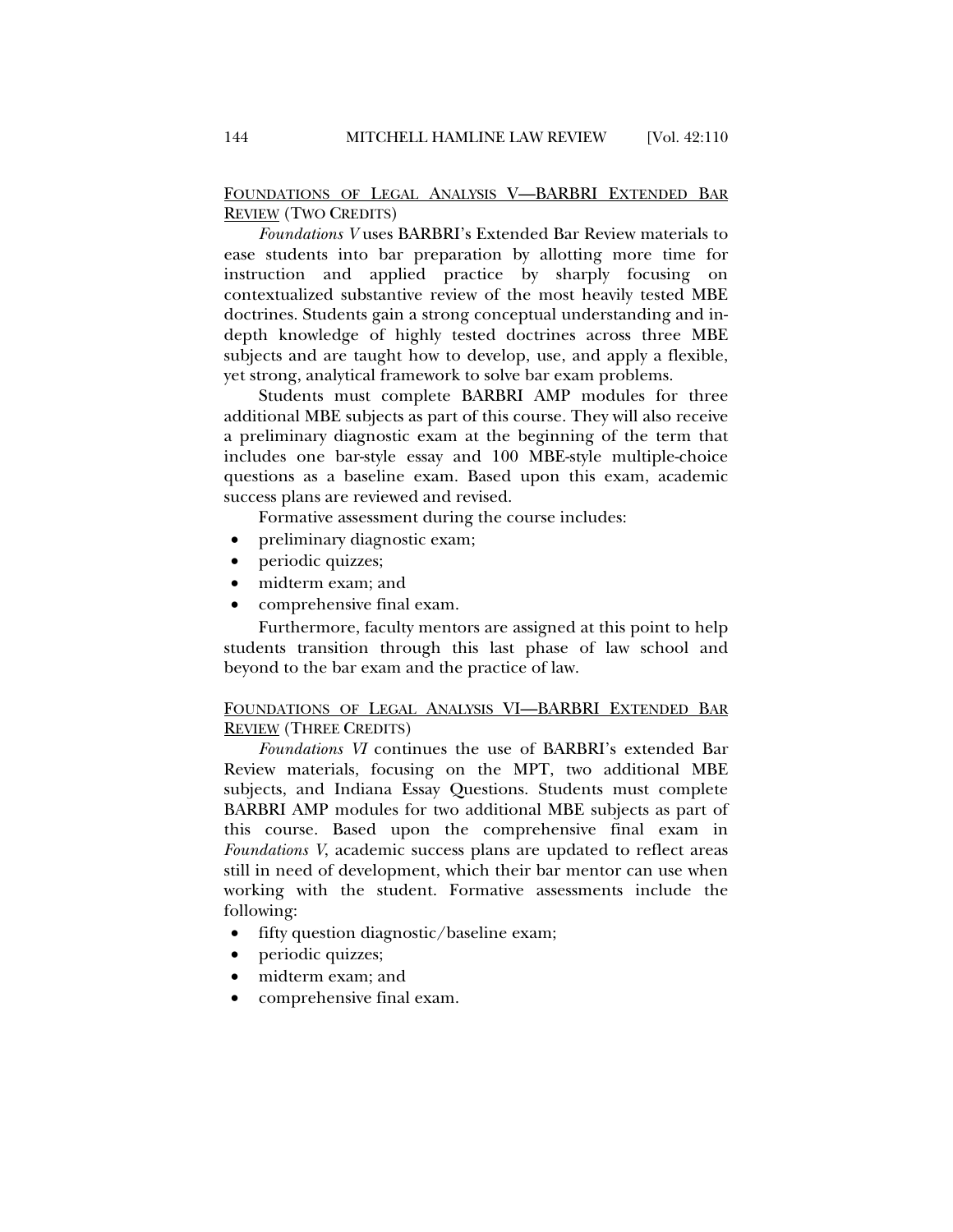#### POST-GRADUATION

After graduation, and pursuant to the Law School's agreement with BARBRI, Indiana Tech Law School pays for each student's bar review course.

Additionally, Indiana Tech Law School continually monitors and supports graduating students' progress in preparing for the bar exam through the bar mentoring that began at the beginning of the student's final year of law school. The school will also offer an individualized, post-graduation study plan based on the *Foundations VI* post-assessment. Based on cohort needs, periodic workshops to review bar skills may be offered to students studying for the bar exam, as well as ongoing individual assistance.

# THE WRITING CENTER—AN ADDITIONAL RESOURCE AT INDIANA TECH LAW SCHOOL

In addition to the formalized academic success program described above in the *Foundations I–VI* courses, Indiana Tech Law School recently launched a new Writing Center beginning with the fall 2015 semester. The Writing Center will be staffed by legal writing faculty and provide individual and group instruction through periodic writing workshops—to interested and at-risk students on a weekly basis throughout the academic year. As part of their teaching responsibilities, members of the legal writing faculty will spend approximately four hours per week assisting students with legal writing, research, and reasoning skills. In addition, qualified upper-level students and an adjunct writing specialist may eventually be hired to work in the Writing Center.

The Center's focus will depend on the needs of each student, but will include instruction in the following areas:

- legal reasoning and analysis;
- beginning and advanced writing techniques (predictive and persuasive);
- grammar and style rules;
- organizing a legal argument using IRAC/CRAC (large and small-scale);
- writing in a concise and straightforward manner;
- rewriting and revision, including for repetition, sentence length, word choice, and clarity; and
- applying writing techniques in light of the document being drafted.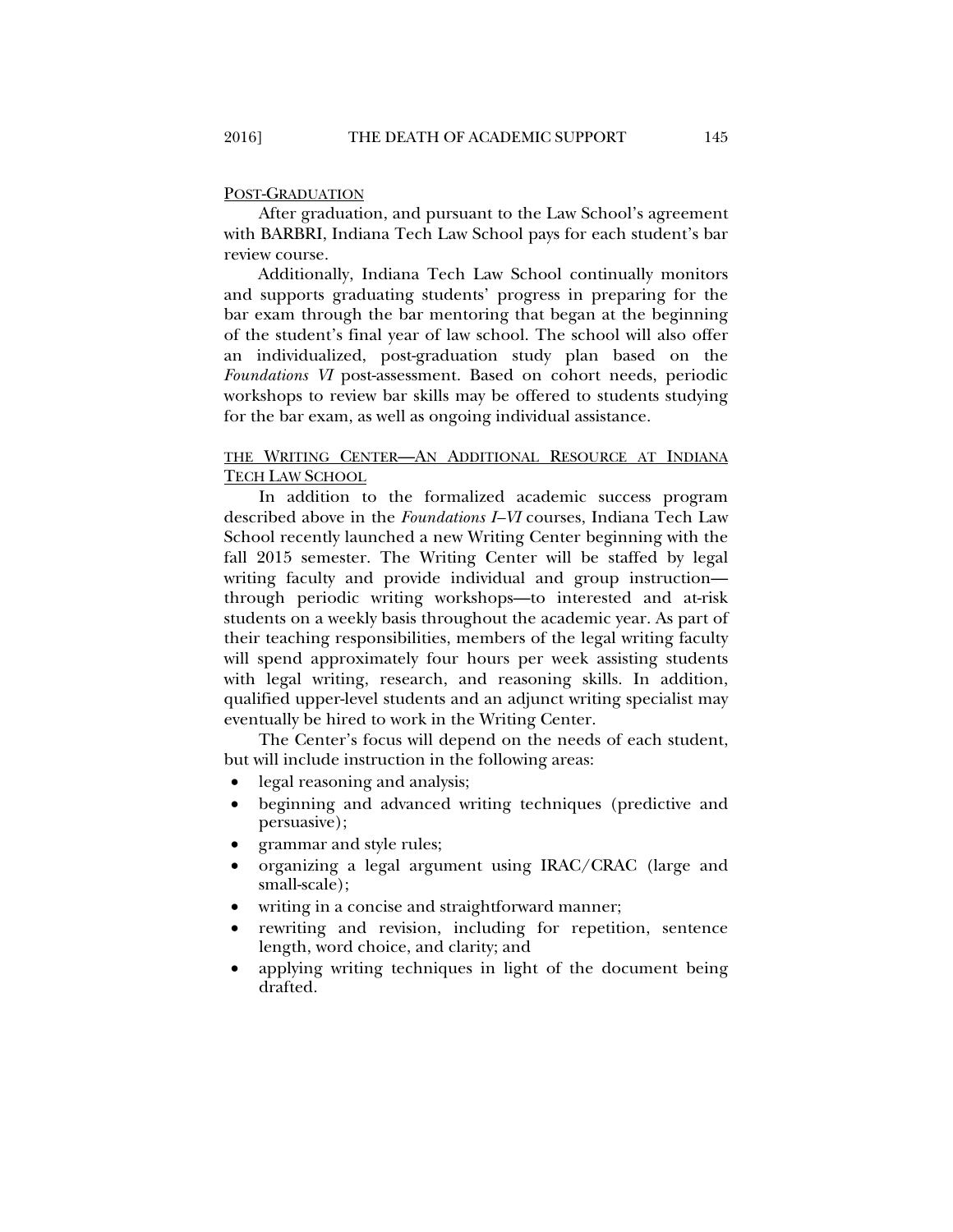The Writing Center will be available to students in two ways. First, students who perform poorly on a pre-course diagnostic assessment given by legal writing instructors during the first week of classes will be required to schedule weekly (or bi-weekly) sessions in the Center with one of the legal writing instructors. Students may also be assigned to the Center based on their performance on cross-curricular assignments, or on other assignments in legal writing or doctrinal courses that suggest the need for additional assistance. However, the Center will also be available to any student who wishes to improve their writing skills.

#### *D. Referral Process and Feedback Loops*

No competency-based, outcome-driven curriculum would be complete without a system in place to ensure effective and efficient delivery of the program. Although Indiana Tech Law School integrates academic success and experiential writing programs into the curriculum, inevitably there are students who need additional services. A process to refer and track student contact with faculty and academic success staff has also been implemented at Indiana Tech Law School. Furthermore, to ensure the student learning outcomes are met, the Law School assembled the Program Assessment Committee to carefully monitor and assess the program of legal education, and to propose changes where needed.

### *1. Referral Process and Tracking of Student Contact*

Indiana Tech Law School has created a fully electronic system of referral and tracking of students needing additional academic success services, such as group work, one-on-one tutoring, or the Writing Center. The goal of the referral and tracking process is to ensure that students receive services on a consistent and continuous basis.

Currently, Indiana Tech Law School's Assistant Dean for Student Advancement and Assessment accepts e-mail referrals from faculty for further services. These referrals can be made by faculty following in-class formative assessments or other classroom observations. Through a collaborative effort between the faculty member, the Assistant Dean, and the student, services are identified and offered. Those services are documented on the student's individual success plan, which is shared with the student and kept as an electronic spreadsheet. Although this system is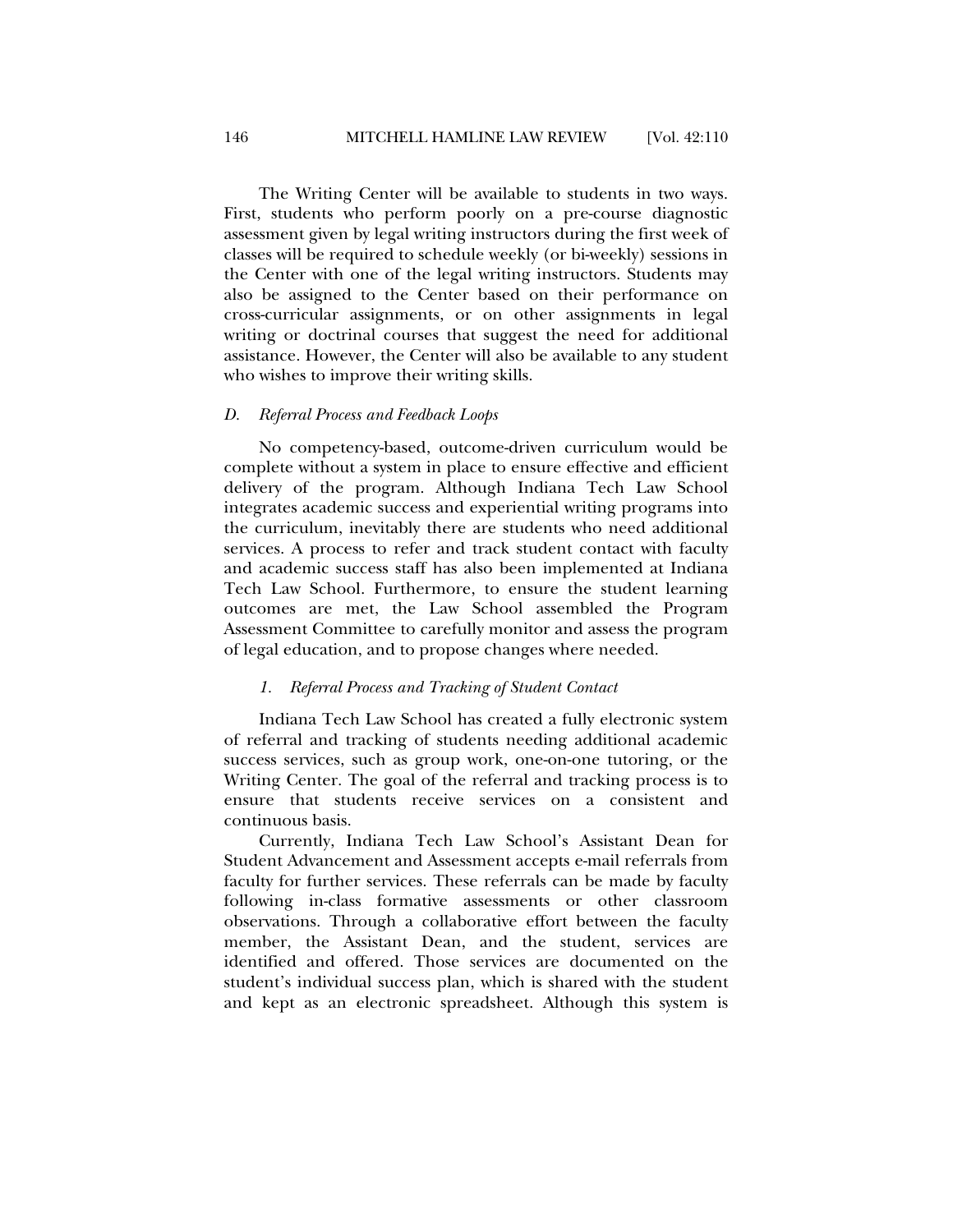electronic, ultimately, we foresee a more fully electronic referral and tracking system on the internal portal that houses all of this information in one place where reports can be drawn. Links will be posted on the internal portal for faculty to complete a referral form. Once submitted, an alert to the appropriate personnel will be sent for follow-up. Additionally, a link to create an academic success plan will send the information to a database where all information from referrals and success plans will be housed so reports could easily be drawn. A fully electronic system would better ensure no interruption of services offered to students.

#### *2. Measurement of Student Performance Through Feedback Loops*

A final part of the process that completes a fully integrated system is a process to assess the services and methods used to meet Indiana Tech Law School's program outcomes.

To ensure the depth and thoroughness of this evaluation, feedback loops are used to measure student and cohort attainment of learning outcomes, evaluate the effectiveness of formative, reflective, and summative assessments, and ensure that faculty feedback is specific, timely, and relevant. Indiana Tech Law School's feedback loop model strives to achieve five core objectives: (1) outcome measurement; (2) individualized and cohort assessment; (3) feedback quality and continuity; (4) assessment efficacy; and (5) overall program assessment. The diagram below summarizes the process of evaluating the students and overall quality of the program of legal education.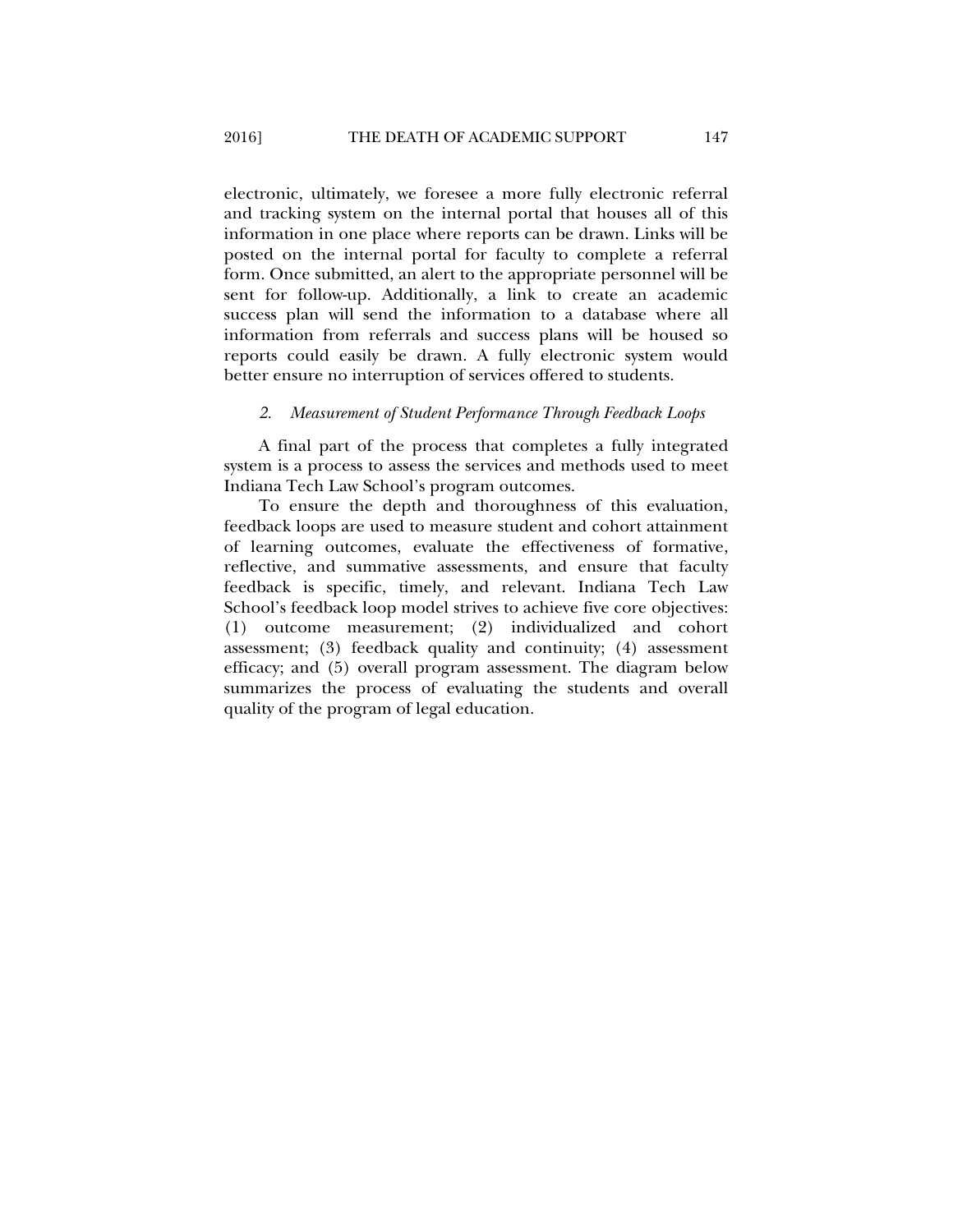

The end-of-year report provided to the Dean and faculty includes an analysis concerning the efficacy of formative and summative assessments, particularly in achieving course-specific learning outcomes. The report will include data measuring student progress and, where appropriate, suggestions for changes.

Ultimately, this evaluation process is made possible by the size, dedication, and collegiality of its faculty. Perhaps most importantly, it reflects Indiana Tech Law School's commitment to providing an educational experience that combines the best practices of traditional approaches with competency-based pedagogies that meet the needs of its students and the demands of a changing legal profession.

# IV. CONCLUSION

Academic support programs can provide "well-developed law school pedagogy around analysis, critical thinking, and oral and writing skills in the context of an extraordinarily appealing subjectmatter."48 Relegating an academic success program to the dark corners of legal education perpetuates a stigma that undermines

 <sup>48.</sup> Parker & Redfield, *supra* note 1, at 72.